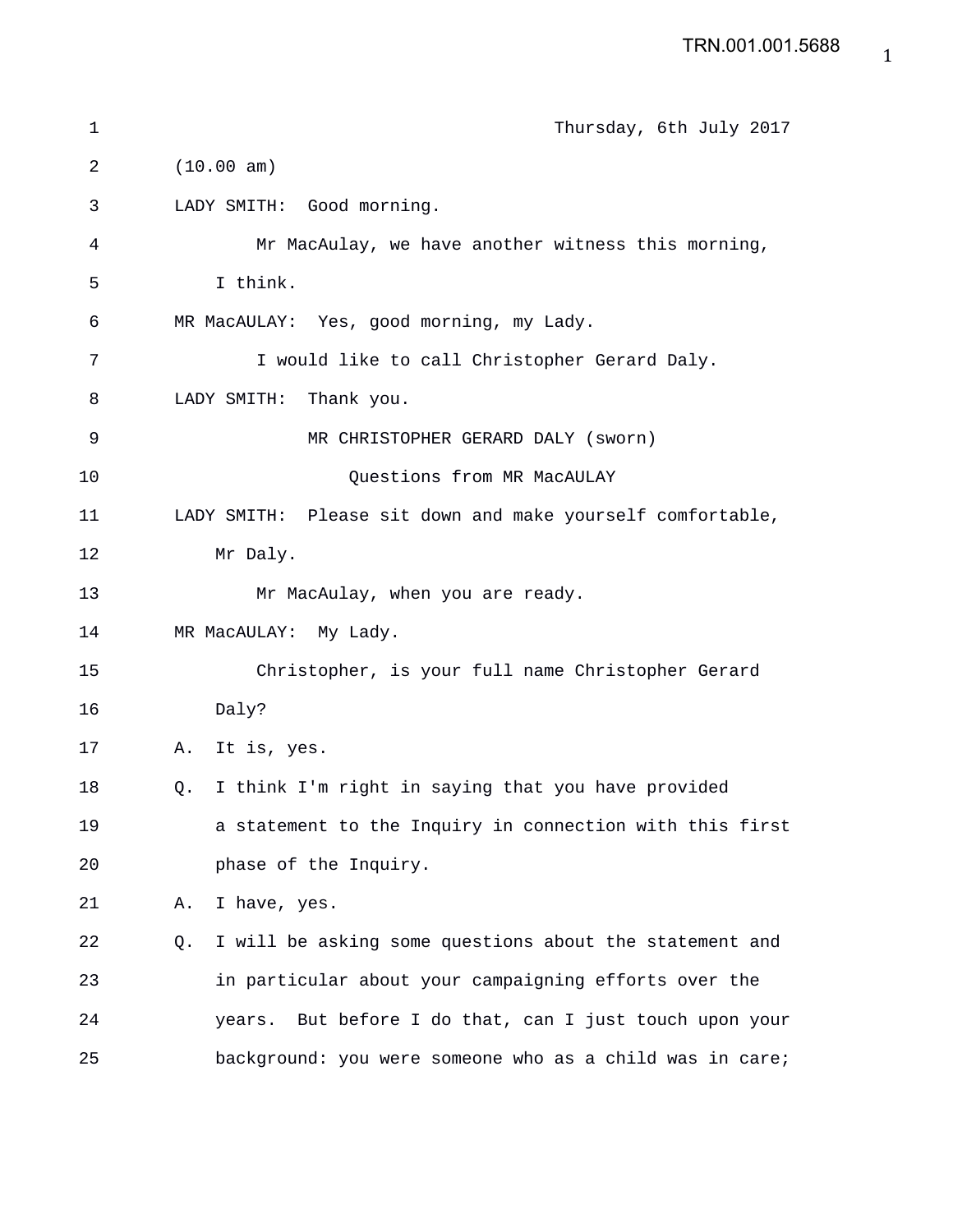| 1  |             | is that correct?                                         |
|----|-------------|----------------------------------------------------------|
| 2  | Α.          | Yes.                                                     |
| 3  | $Q_{\star}$ | Did you in fact go into foster care at a very, very      |
| 4  |             | young age?                                               |
| 5  | Α.          | At age 3 months I had my first care placement, which was |
| 6  |             | foster care at that time.                                |
| 7  | $Q_{\star}$ | Thereafter did you have a number of residential care     |
| 8  |             | placements?                                              |
| 9  | Α.          | Yes. Some quite lengthy; the longest being four years    |
| 10 |             | in Nazareth House in Aberdeen.                           |
| 11 | Q.          | That, I think, was in the 1970s?                         |
| 12 | Α.          | Yes, it was.                                             |
| 13 | Q.          | But you had other care placements as well?               |
| 14 | Α.          | I did, yes.                                              |
| 15 | Q.          | You tell us in your statement that there came a point in |
| 16 |             | time when you did a social care course at Glasgow        |
| 17 |             | Nautical College.                                        |
| 18 | Α.          | Yes.                                                     |
| 19 | Q.          | I think you say that was between 1997 and 1998.          |
| 20 | Α.          | That is correct.                                         |
| 21 | Q.          | Can you just give me some background to that? What       |
| 22 |             | caused you to take that step?                            |
| 23 | Α.          | Well, I left school with no education and I was a member |
| 24 |             | of the management committee in a community centre and    |
| 25 |             | they had various classes that came from the Glasgow      |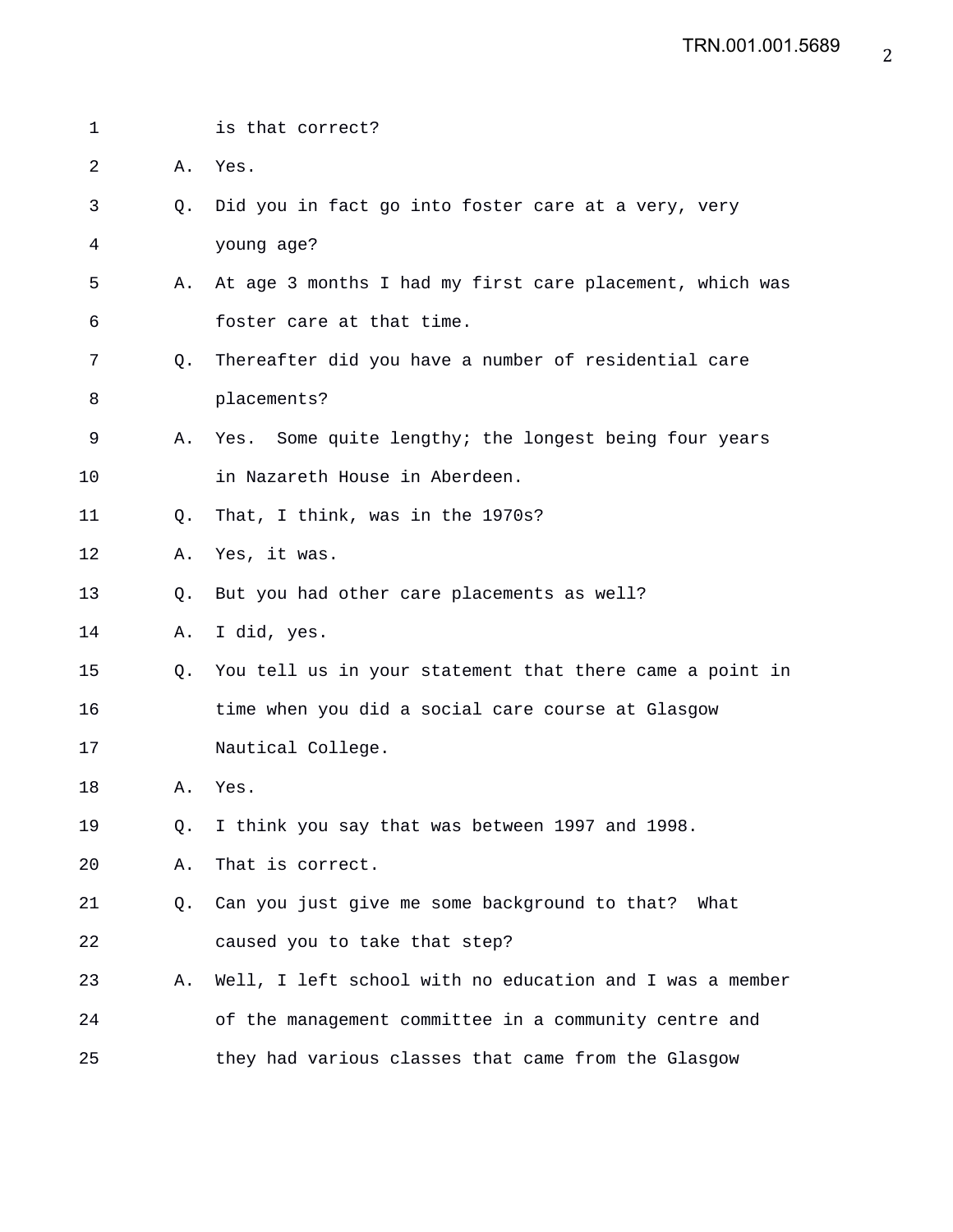1 Nautical College as a kind of outreach type thing. 2 I joined the IT class and then went on to do 3 Communications 4, which is a Higher English equivalent. 4 From that I decided to look at what other courses were 5 on offer and decided to do the social care course at the 6 Nautical College in Glasgow. 7 Q. Was that a one-year course or was it longer than that? 8 A. It was a year, yes. 9 Q. Did that course provide you with some insight into your 10 own position? 11 A. Well, there was a number of different modules that 12 related to care, different aspects of care, whether it 13 be moving and handling, or infection control, different 14 things like that. 15 One of the modules was stress and stress management 16 and we looked at -- one of the topics that I started 17 reading about was post-traumatic stress disorder and 18 I recognised some of the symptoms in myself, yes. 19 Q. There came a point, I think, where you became 20 a campaigner in a real sense; is that right? 21 A. Yes. 22 Q. Can we just look at the background to that. I think you 23 met a man by the name of Frank Docherty at some point. 24 A. Yes. Well, in about the time of [name redacted] or 25 [name redacted] trial in about 2000, there was a lot of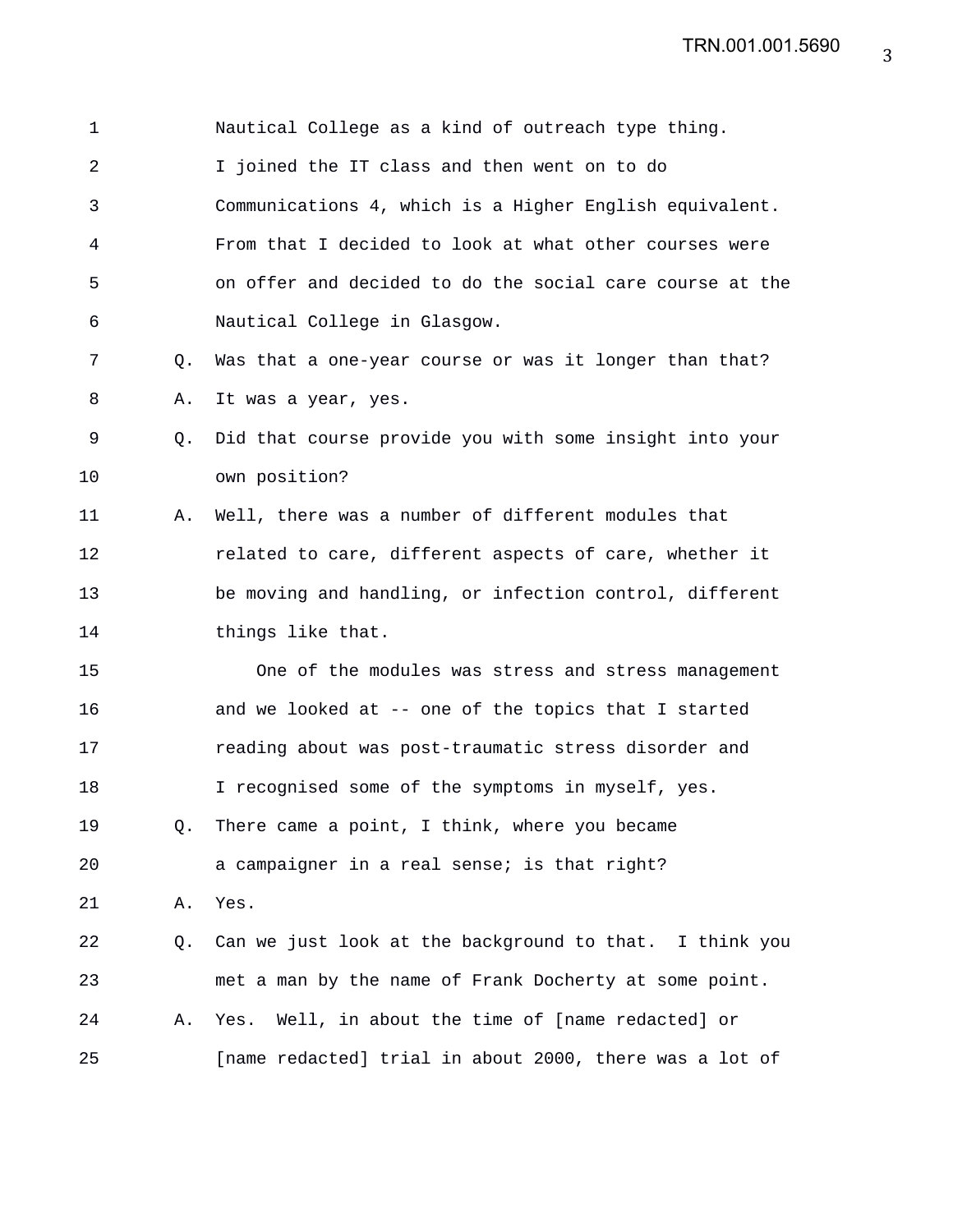| $\mathbf 1$    |                | things in the press about that. I started doing some     |
|----------------|----------------|----------------------------------------------------------|
| $\overline{2}$ |                | internet searching and I came across Frank Docherty with |
| 3              |                | this INCAS online.                                       |
| 4              | О.             | And did you meet with Frank Docherty?                    |
| 5              | Α.             | I contacted him through an email and then we arranged to |
| 6              |                | meet and I went to his house.                            |
| 7              | $Q_{\star}$    | Was that in about 2000, the year 2000?                   |
| 8              | Α.             | Yes, or shortly thereafter. It was early 2000s,          |
| 9              |                | I think.                                                 |
| 10             | O.             | After that did you become involved with the group that   |
| 11             |                | Frank Docherty was himself involved with, namely the     |
| 12             |                | INCAS group?                                             |
| 13             | Α.             | Yes a bit later on I got involved with it.               |
| 14             | Q.             | How long were you actually involved with INCAS for?      |
| 15             | Α.             | Maybe about four years or so; then it disbanded.         |
| 16             | O.             | But then I think it resurrected itself.                  |
| 17             | Α.             | It resurrected some years later, yes.                    |
| 18             | Q.             | Were you involved at that stage?                         |
| 19             | Α.             | I was involved at that stage. Then I was secretary and   |
| 20             |                | minutes secretary of INCAS at that point in time.        |
| 21             | Q <sub>z</sub> | How long did that involvement thereafter last?           |
| 22             | Α.             | I actually can't recall; it may have been up to          |
| 23             |                | five years, as much as that.                             |
| 24             | O.             | I think there is a date in your statement that mentions  |
| 25             |                | 2014; could you have been involved up until that time?   |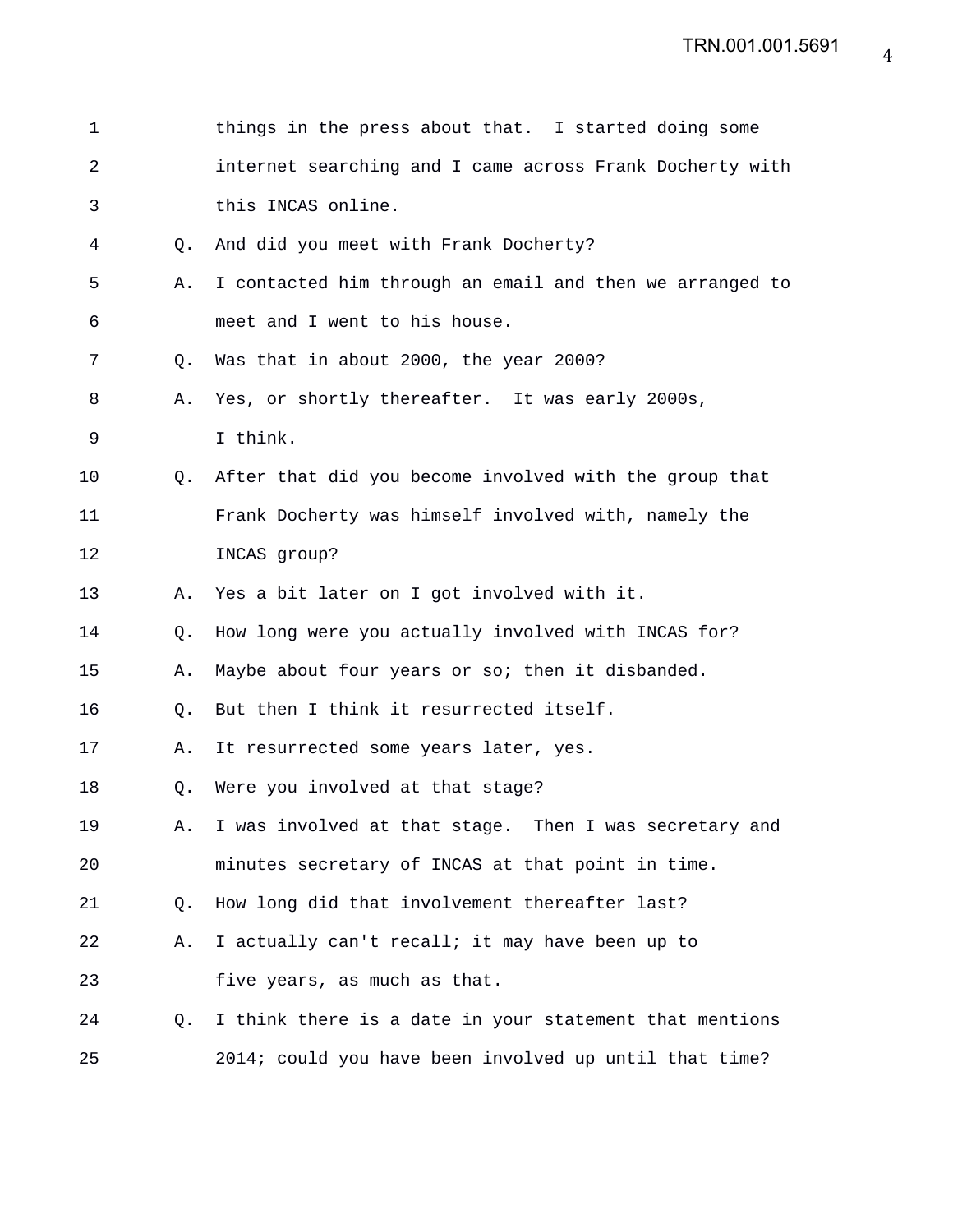| 1  | Α. | Up until 2014?                                           |
|----|----|----------------------------------------------------------|
| 2  | Q. | Yes.                                                     |
| 3  | Α. | Yes, that probably would be about right. I withdrew      |
| 4  |    | completely from all of this, including any               |
| 5  |    | consultations, any Scottish Government meetings.         |
| 6  |    | I withdrew last summer when then I started my university |
| 7  |    | course.                                                  |
| 8  | Q. | That's what you are engaged in at the moment; is that    |
| 9  |    | right?                                                   |
| 10 | Α. | Yes, I am.                                               |
| 11 |    | LADY SMITH: What are you studying?                       |
| 12 | Α. | I'm studying -- my degree starts in September and it is  |
| 13 |    | social policy and sociology, a combined degree, but      |
| 14 |    | I have just completed the access to degree course at     |
| 15 |    | Stirling and I received my diploma last week.            |
| 16 |    | LADY SMITH:<br>Well done.                                |
| 17 | Α. | Yes.                                                     |
| 18 |    | MR MacAULAY: I think you tell us in your statement that  |
| 19 |    | since you have stepped back from your previous           |
| 20 |    | involvement that you feel that that's been beneficial to |
| 21 |    | you.                                                     |
| 22 | Α. | It has, yes.                                             |
| 23 | Q. | But can I then look at what your involvement has been    |
| 24 |    | over the years and in particular can I focus on the      |
| 25 |    | first petition that you presented to the Scottish        |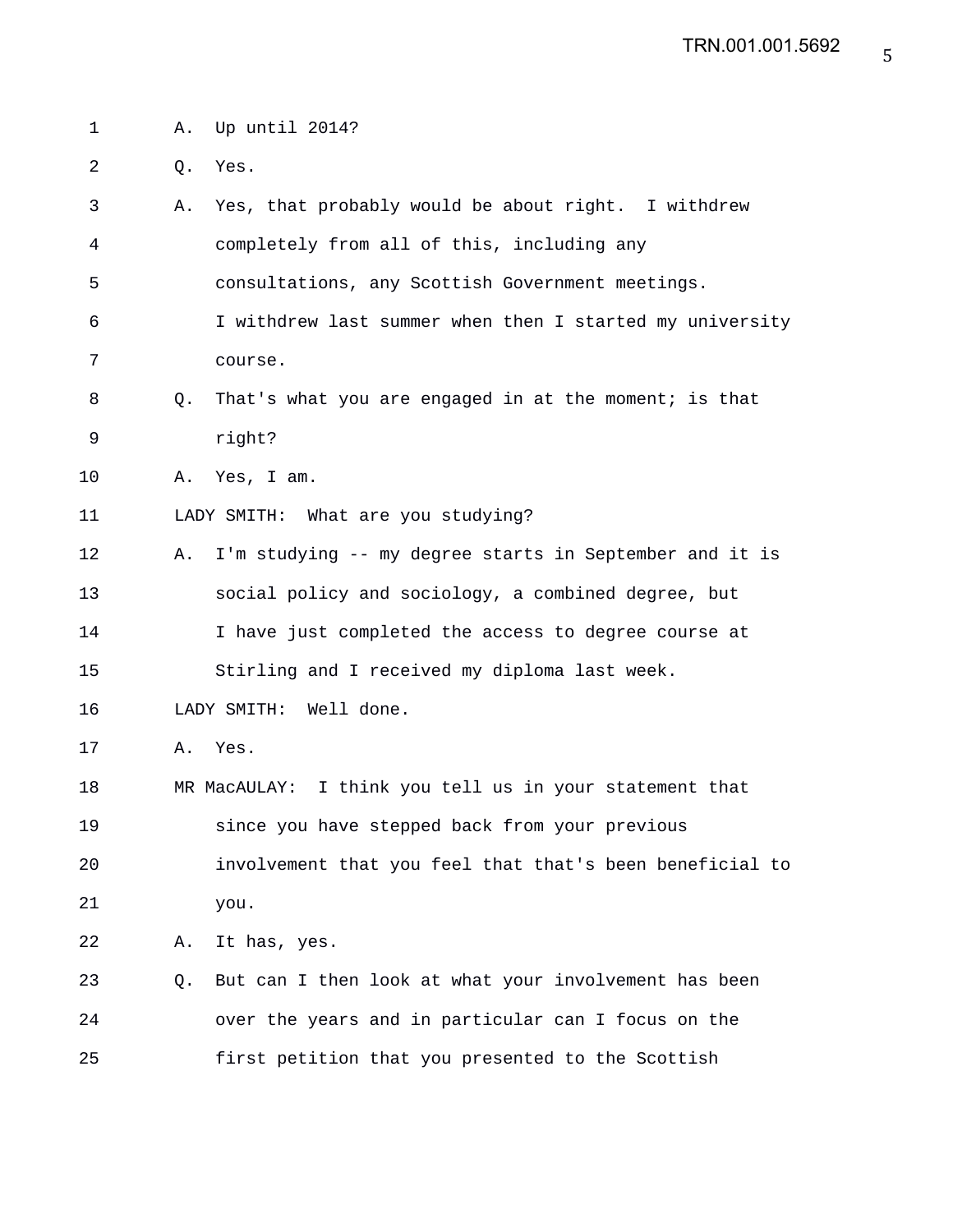1 Government. I will put a copy of that on the screen. 2 Perhaps before I look at it, can you give me some 3 background as to what made you consider petitioning the 4 government at that time? Was this 2002? 5 A. Well, the bridesmaid at my wedding was a city councillor 6 in Glasgow and I discussed the idea with her of 7 petitioning and I asked her if she knew anything about 8 petitions and she said she didn't know much about 9 petitioning but she thought that it might be through 10 Westminster that they would have a petitions system, 11 which indeed they do.

12 But when I looked at that -- and after speaking to 13 the local MP, Tommy McAvoy MP, he said that the issues 14 were devolved and it was a matter for the Scottish 15 Parliament. So then I started researching the Scottish 16 Parliament and their committees and I saw that they had 17 a Petitions Committee, a Public Petitions Committee. 18 I read through on how you would go about petitioning 19 them and drafted the petition once I got some knowledge 20 of how the system worked in the Petitions Committee in 21 the Scottish Parliament in those early days. 22 Q. Let's look at the petition itself then. I will put it

23 on the screen for you, Chris; it is at INQ.001.001.0163. 24 I have to give a number so we can get it onto the 25 screen.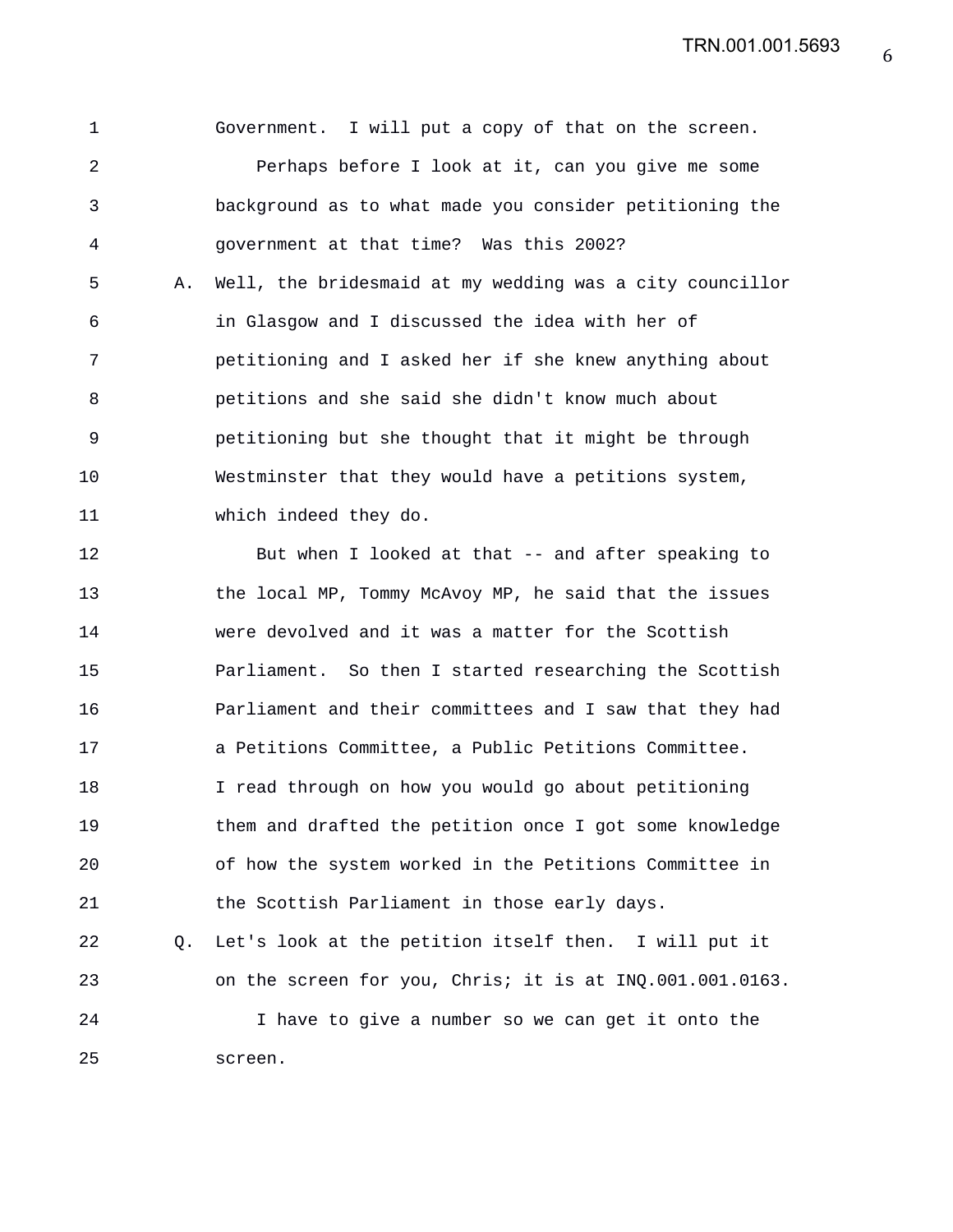1 A. Yes.

2 Q. You will see it has a receipt date of 20 August 2002; do 3 you see that in the top right section?

4 A. Yes.

5 Q. Can you confirm this is the petition that you drafted? 6 A. That's the petition that I drafted.

7 Q. So far as the members of INCAS were concerned, did you 8 discuss this step that you were proposing with people 9 like Frank Docherty and indeed Helen Holland?

10 A. I did and Frank told me I should take it to the 11 committee to discuss whether I should lodge the petition 12 because I explained what it was and basically what 13 I was -- what the content was and so on. I discussed 14 a wee bit with him. It was in my house actually at the 15 time when I was married. Frank told me not to lodge it, 16 that I had to take it to the committee for their -- to 17 discuss it with INCAS.

18 I decided not to do that and I sent the petition, 19 which was I think free post, and I remember sending it 20 then to [name redacted], who was the clerk to the 21 **Petitions Committee at the time.** 

22 Q. We see it is addressed to him as the clerk.

23 A. It is, yes.

24 Q. Before you submitted the petition, had you had any 25 public event whereby you were seeking to get support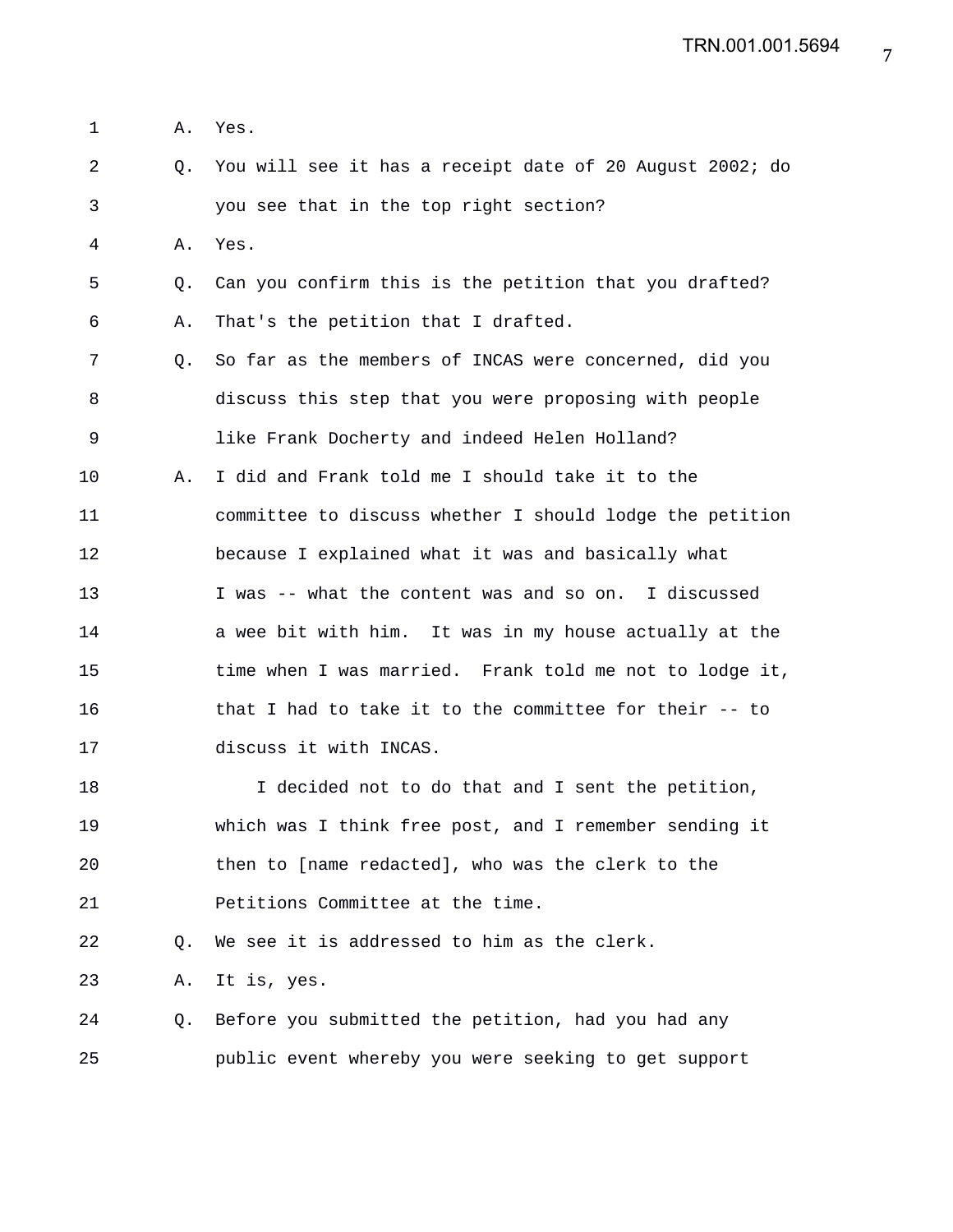1 from the public in connection with petitioning the 2 Scottish Parliament? 3 A. That was after the event. After. You will note that at 4 the bottom of this there is a signature and it says 5 "principal petitioners". 6 Q. Yes. 7 A. On enquiring with the Scottish Parliament and having 8 looked at how you go about petitioning the Scottish 9 Parliament, I found out that you can be a sole 10 petitioner. I decided just to put it in as a sole 11 petitioner. However, later we did have an event that 12 was in the Woodside Halls in the Maryhill area of 13 Glasgow, where we were looking for support from other 14 members of INCAS. 15 Then what happened was we decided to have an event 16 where we met at Donald Dewar's statue in 17 Buchanan Street, and there was an actual petition 18 signing and the Petitions Committee said it would 19 possibly give it some strength to have a good number of 20 signatures from members of the public and so on. 21 Q. Did you then get signatures from the public? 22 A. Yes. At some stage we then attached it and submitted it 23 along with my original petition. 24 Q. But by then the petition had already been lodged? 25 A. It had, yes.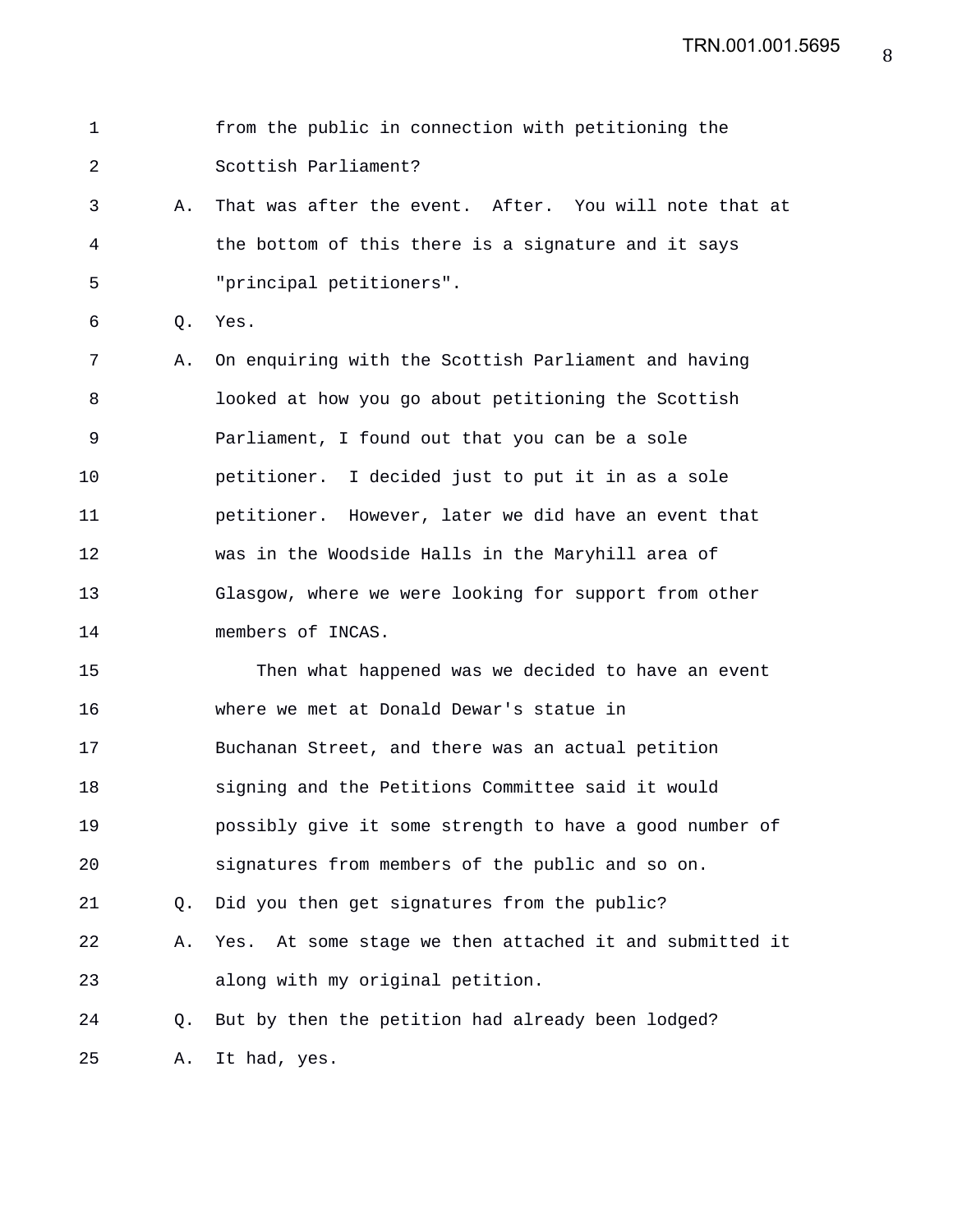1 Q. Then if we look at the document itself, Chris. Just to 2 see what you are asking of the Petitions Committee, you 3 begin by saying:

4 "We, the undersigned petitioners, ask the Scottish 5 Parliament to urge the Scottish Executive to commence 6 an inquiry into past institutional child abuse. 7 Survivors were subjected to systematic abuse including, 8 sexual assaults, physical and emotional abuse, while 9 they were as children resident in an institution in 10 respect of which state bodies had regulatory or 11 supervisory functions, in particular those in the care 12 of the state under the supervision of religious orders. 13 "We also ask the Scottish Parliament to make 14 an unreserved apology for said state bodies and to urge 15 the religious orders to apologise unconditionally." 16 To summarise, you are looking for three things 17 there; is that correct? 18 A. Yes. 19 Q. An inquiry? 20 A. Mm. 21 Q. You talk about that in the second line of the document. 22 A. Yes. 23 Q. You are looking for an apology. 24 A. Yes. 25 Q. And you are looking for the religious orders to be urged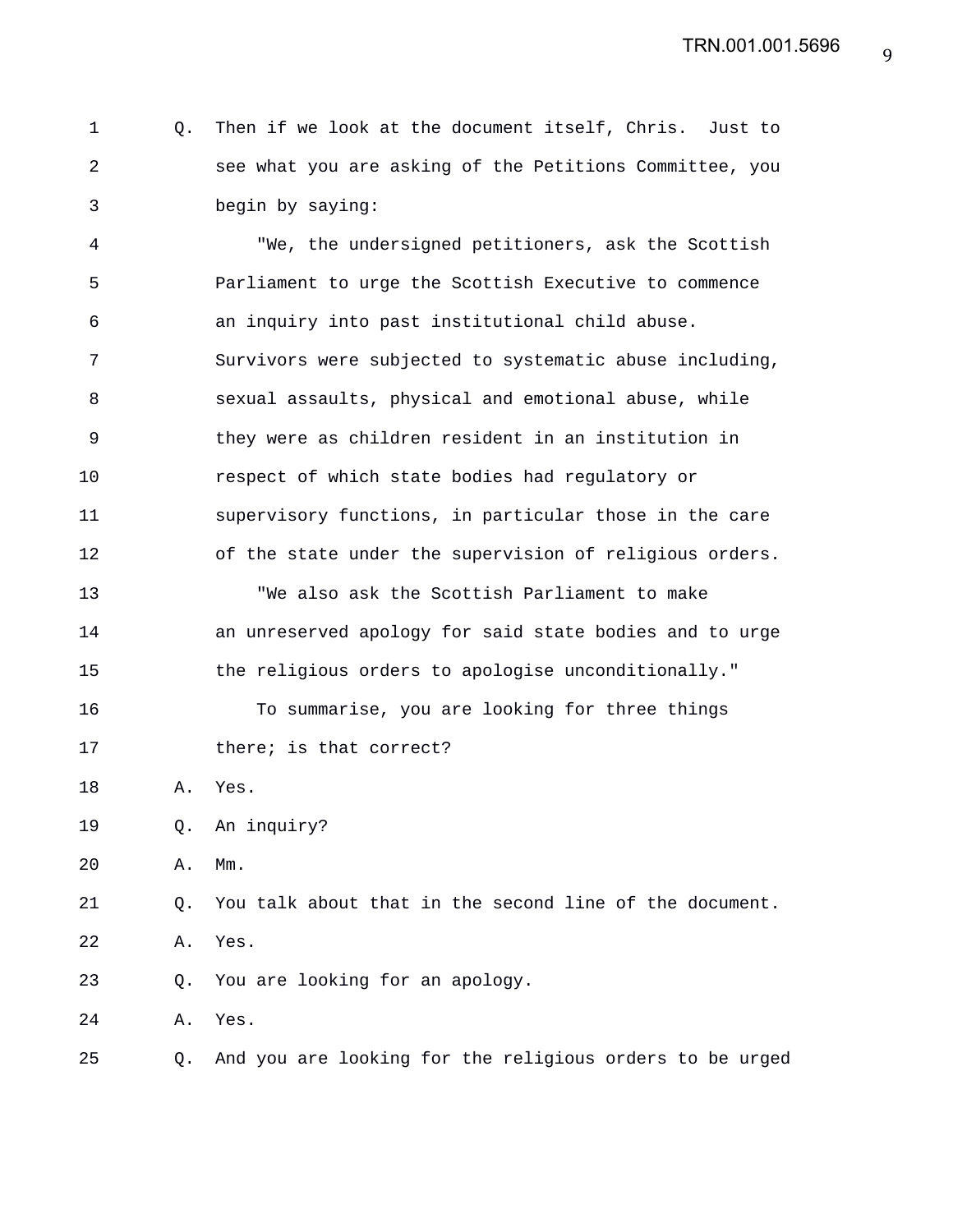1 to apologise unconditionally.

2 A. Mm.

3 Q. So these are the three things you are looking for? 4 A. Well, within that first opening paragraph, but then it 5 is more detailed in the terms of reference that follow 6 which discuss other things. It is kind of more detail. 7 My idea was -- this was my own format. At the time the 8 Petitions Committee, the Public Petitions Committee at 9 the Scottish Parliament didn't have a format for 10 petitions. They do now and quite soon after this they 11 had a kind of draft thing that you would attach your 12 petition to. But this is my own kind of format and 13 draft and I decided to put a terms of reference and 14 **really go into detail after the opening.** 

15 Q. We see that and, for example, you talk about there being 16 a report and there being recommendations as the Inquiry 17 considers appropriate. So you have provided that sort 18 of detail?

19 A. Yes.

20 LADY SMITH: I'm struck at the extent to which what you set 21 out here finds its way through to what ultimately became 22 the terms of reference for the Inquiry with the 23 introduction and then the points you raise under the 24 terms of reference that, as you saw it, needed to be 25 addressed by the Inquiry. Did you discuss with anybody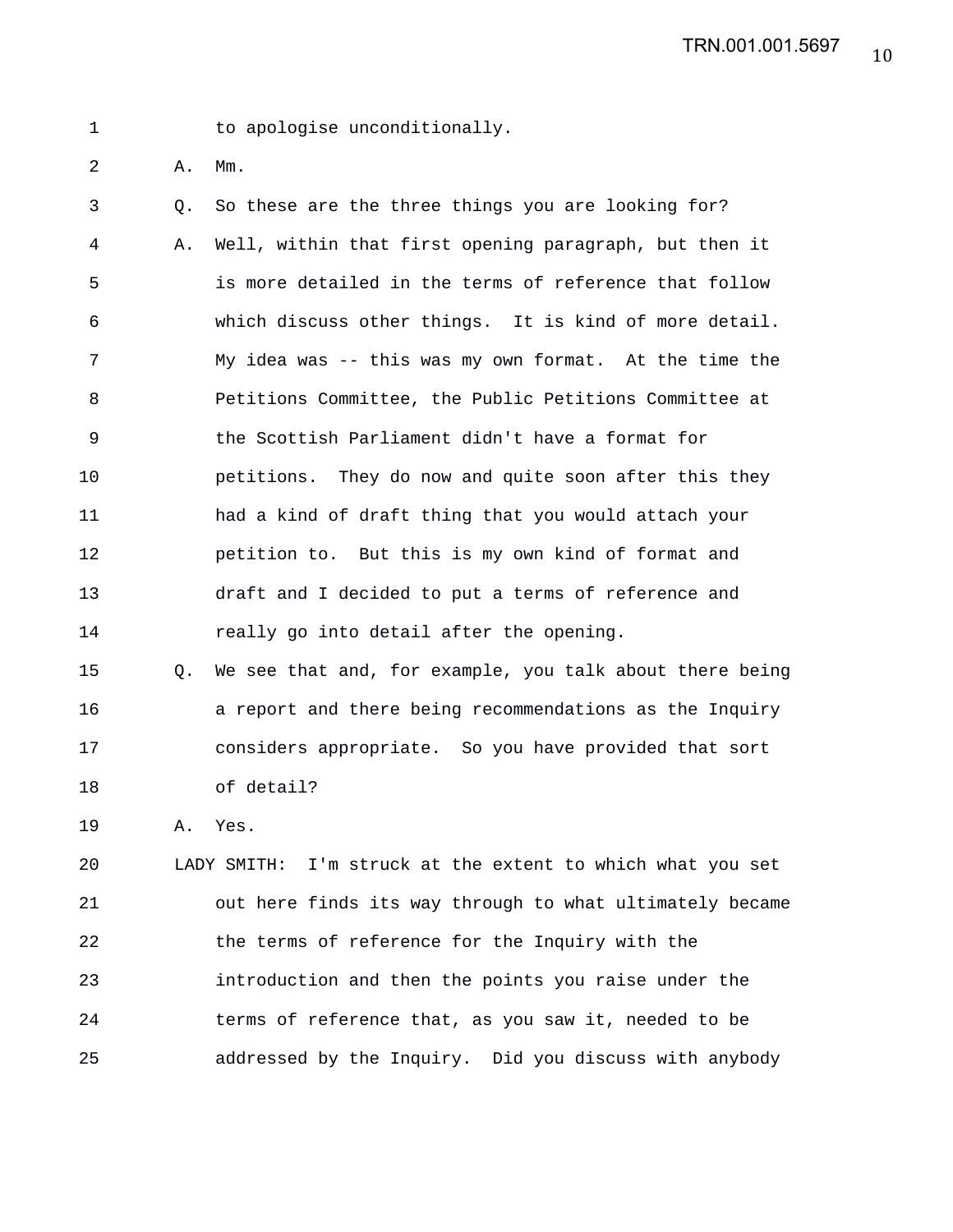1 else what might go into it or was this all your own 2 work? 3 A. Well, it was my own work but there were some things 4 like -- I spoke to a social worker friend, I know her 5 socially not through any of this stuff, but when I was 6 first drafting the petition, for example, there is a bit 7 in it where it says about the type of abuse. 8 LADY SMITH: Yes, that's in the introductory paragraph; you 9 cover sexual, physical and emotional abuse. 10 A. For example, I think I had written -- yes, I do know, 11 I remember -- I had written "psychological abuse" and 12 the social worker who is a friend corrected me and said, 13 actually, in there it should be emotional abuse, which 14 I know now, after many years of sitting round the table 15 on these issues, that that is the correct term for it. 16 For example, when then I have set about writing the 17 terms of reference, a journalist friend, who I know also 18 socially, it is not through any of this stuff, he read 19 through it when it was kind of at its good-to-go stage 20 and he suggested that some of the issues that I put on 21 the bullet points, that I put the heading there, "Terms 22 of reference", so, yes. 23 LADY SMITH: That made it really clear what you were looking 24 for. 25 A. Yes.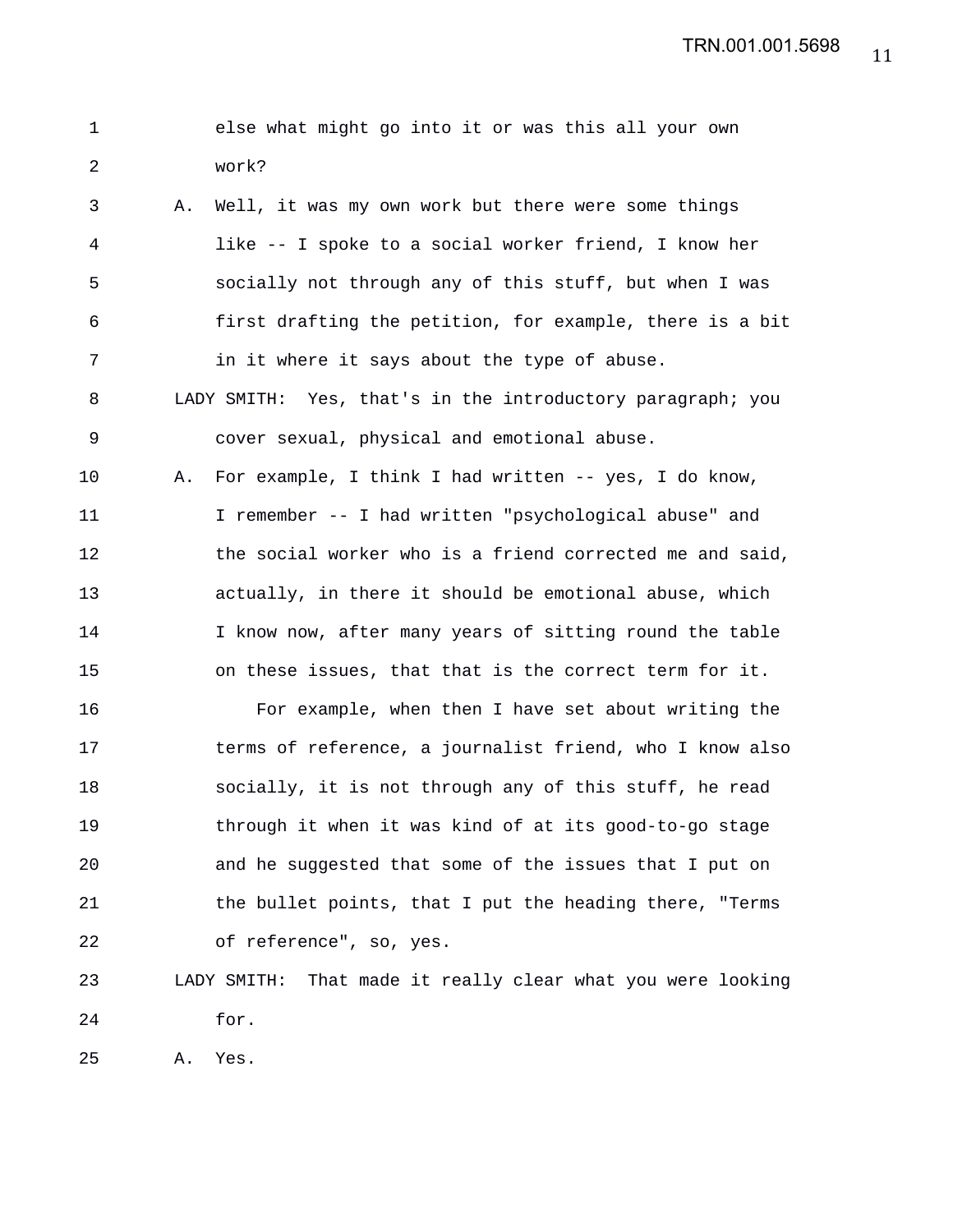1 LADY SMITH: You set the scene in the introduction and then 2 you said to the Scottish Parliament, when you set up the 3 Inquiry, I think this is what you should be asking the 4 Inquiry to do and the way in which they should do it. 5 A. I didn't really understand very much about how the 6 Scottish Parliament worked. When I had a short 7 discussion over the phone with [name redacted] about 8 when I was drafting the petitions, he also said that 9 some of the way that I was writing was too strong, it 10 should be more kind of measured and so on. I do 11 remember he pointed out the difference between the 12 Scottish Parliament and the Scottish Executive, which is 13 now the Scottish Government, so I didn't know that at 14 the time. 15 But things like that -- after doing research, then 16 I found how I should put this to paper really. 17 LADY SMITH: Yes. But your instincts and the research you 18 did were obviously spot on for the message that you

20 A. Yes. It took me a while to --

19 needed to get across at the time.

21 LADY SMITH: I am sure it did.

22 A. -- get there with it.

23 LADY SMITH: Yes.

24 A. Because the initial was a conversation with a friend who 25 was a city councillor and I thought maybe she would know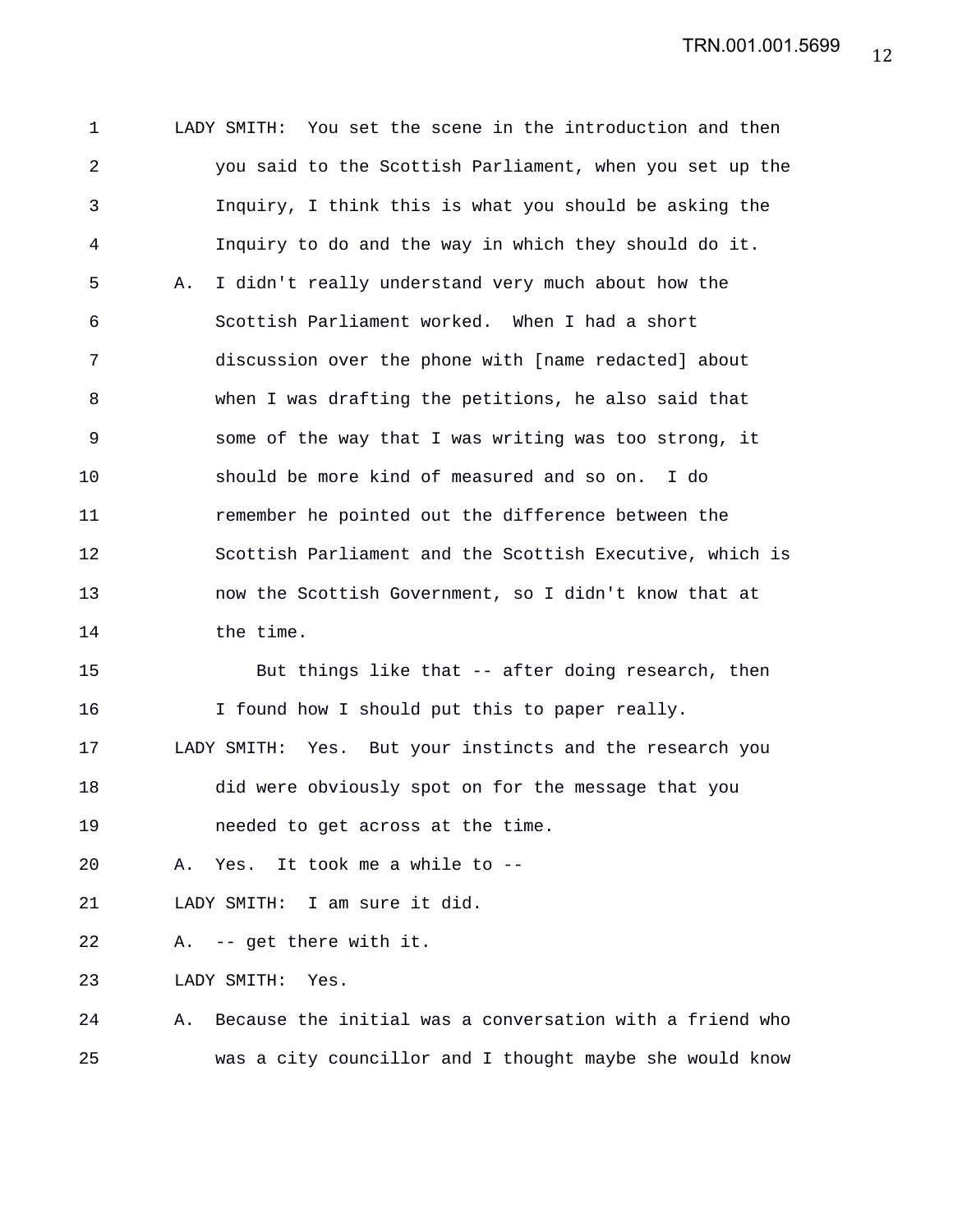| 1              | bits about petitions and so on to Parliament and              |
|----------------|---------------------------------------------------------------|
| $\overline{2}$ | initially I had thought it was going to go to                 |
| 3              | Westminster. Then my local MP, Tommy McAvoy, said to me       |
| 4              | it was a devolved issue, it was something for the             |
| 5              | Scottish Executive at the time.                               |
| 6              | LADY SMITH: Good. That's very clear. That's very helpful.     |
| 7              | Mr MacAulay.                                                  |
| 8              | MR MacAULAY: What happened, as we know and we have heard      |
| 9              | already in evidence, is that the petition eventually was      |
| 10             | considered by the Scottish Parliament in the big              |
| 11             | chamber.                                                      |
| 12             | Yes. That was the debate on the 1st December 2004.<br>Α.      |
| 13             | If we look at the transcript of the proceedings of that<br>O. |
| 14             | event, I will put that on the screen for you, Chris.<br>It    |
| 15             | is at LEG.001.001.1491.                                       |
| 16             | You are looking at the first page of the transcript           |
| 17             | of this meeting of the Parliament. As you have just           |
| 18             | pointed out, if we scroll down the page, the date is          |
| 19             | 1st December 2004. We can see that.                           |
| 20             | It was at this point in time that the First                   |
| 21             | Minister, Jack McConnell, made an apology and I will ask      |
| 22             | you about that in a moment.                                   |
| 23             | The apology preceded the debate in the chamber.<br>It         |
| 24             | came first; is that correct?                                  |
| 25             | That is correct, yes.<br>Α.                                   |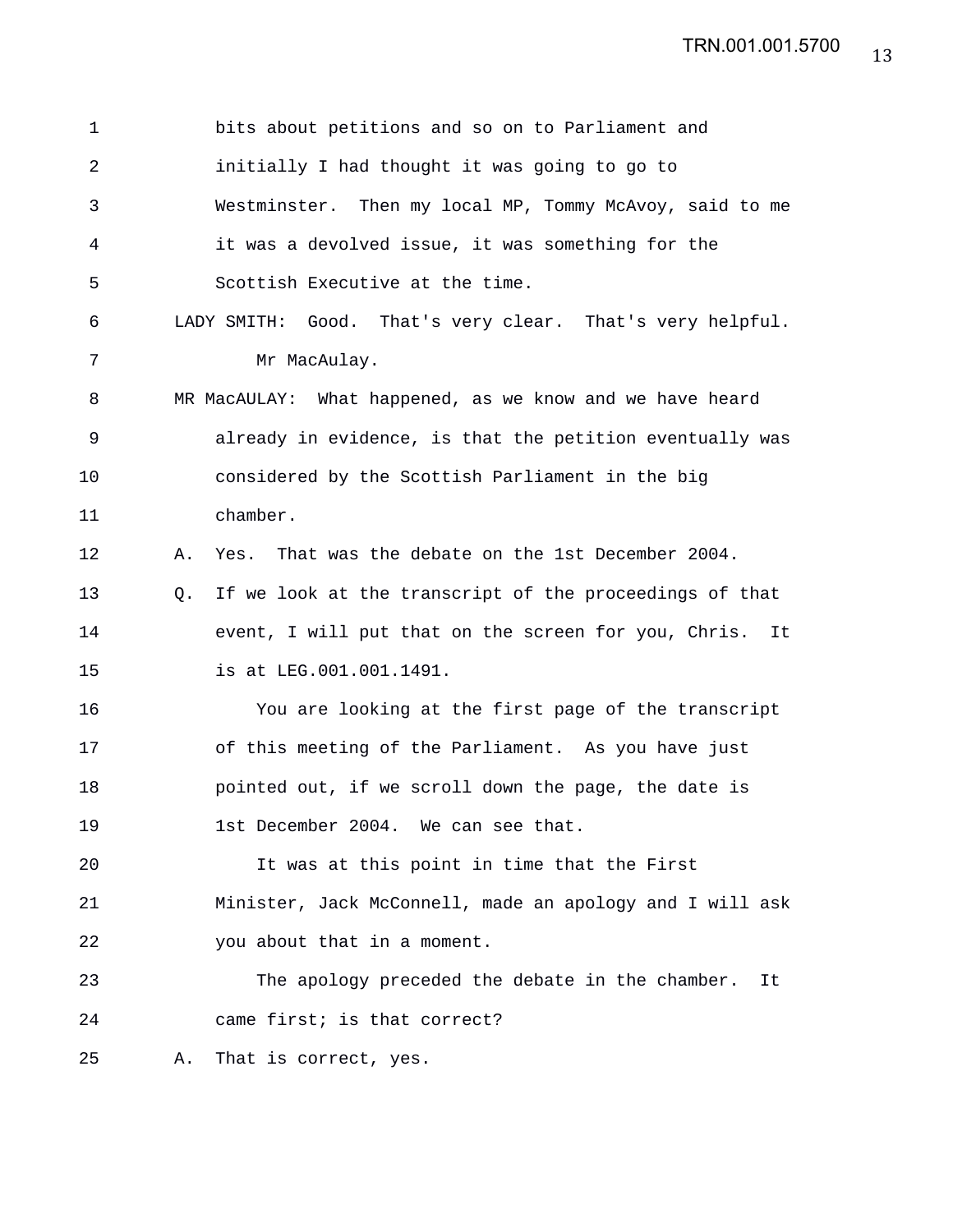1 Q. But in the chamber, I think it is right to say, that 2 Michael McMahon, who was the Convener of the Public 3 Petitions Committee, he set out the history and the 4 timescale between the launching of the petition and it 5 coming to the Parliament. 6 A. Yes, he included within that speech or when he presented 7 the petition, he really forced through the debate in the 8 main chamber. 9 It was through him really pushing it to have a full 10 debate and he included in that some of the 11 correspondence, including from -- I think the 12 administration was a Labour administration at the time, 13 but some of the comments and letters to the 14 Petitions Committee were from the SNP as well at that 15 time. 16 Q. If we turn to page LEG.001.001.1501 of the document and 17 we look to the second column on that page, just towards 18 the top, can we read that: 19 "Public petition PE535 was lodged by Chris Daly on 20 20th August 2002 and first considered by the Public 21 Petitions Committee on 8th October 2002." 22 A. Yes. 23 Q. Did you attend any of the meetings of the Public 24 Petitions Committee when the petition was being 25 considered or not?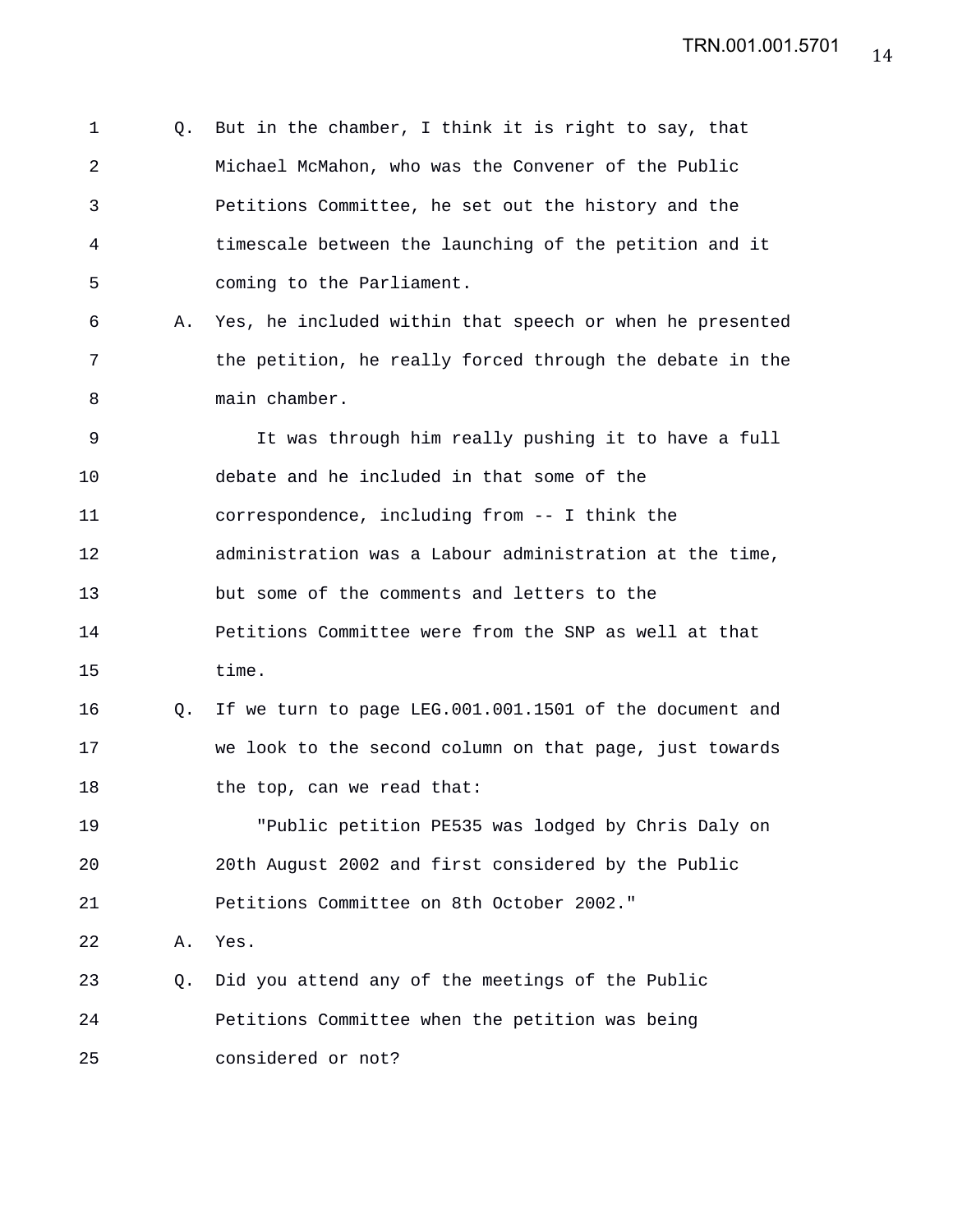1 A. I'm not sure that I attended on the very first one. But 2 there came a point -- hang on, October 2002? (Pause). 3 See, within that actually -- it would have helped 4 actually if I had saw the transcript from that because 5 I know that Phil Gallie was one of the members and it 6 was through his suggestion that it should go to the 7 Scottish Executive for comment, to Peter Peacock and so 8 on, and then one of the other points that 9 Phil Gallie MSP made was that they should have comments 10 from the Cross-party Working Group on Childhood Sexual 11 Abuse within the Scottish Parliament. 12 So if it is that time, then I think I was there. 13 Q. But if we look at your witness statement and again I can 14 **put this on the screen for you; I know you have a copy.** 15 It is at WIT.001.001.1630. 16 There is a section here in your statement where you 17 are talking about the apology from the Scottish 18 Government and Mr McConnell. But if we just look at 19 paragraph 29, what's been noted here is that: 20 "The next thing was there were several oral 21 hearings. Actually I don't think the petition would 22 have got anywhere but for the MSPs feeling they were 23 being ignored by the Scottish Executive." 24 Can you elaborate on that? What was your 25 understanding as to what was going on?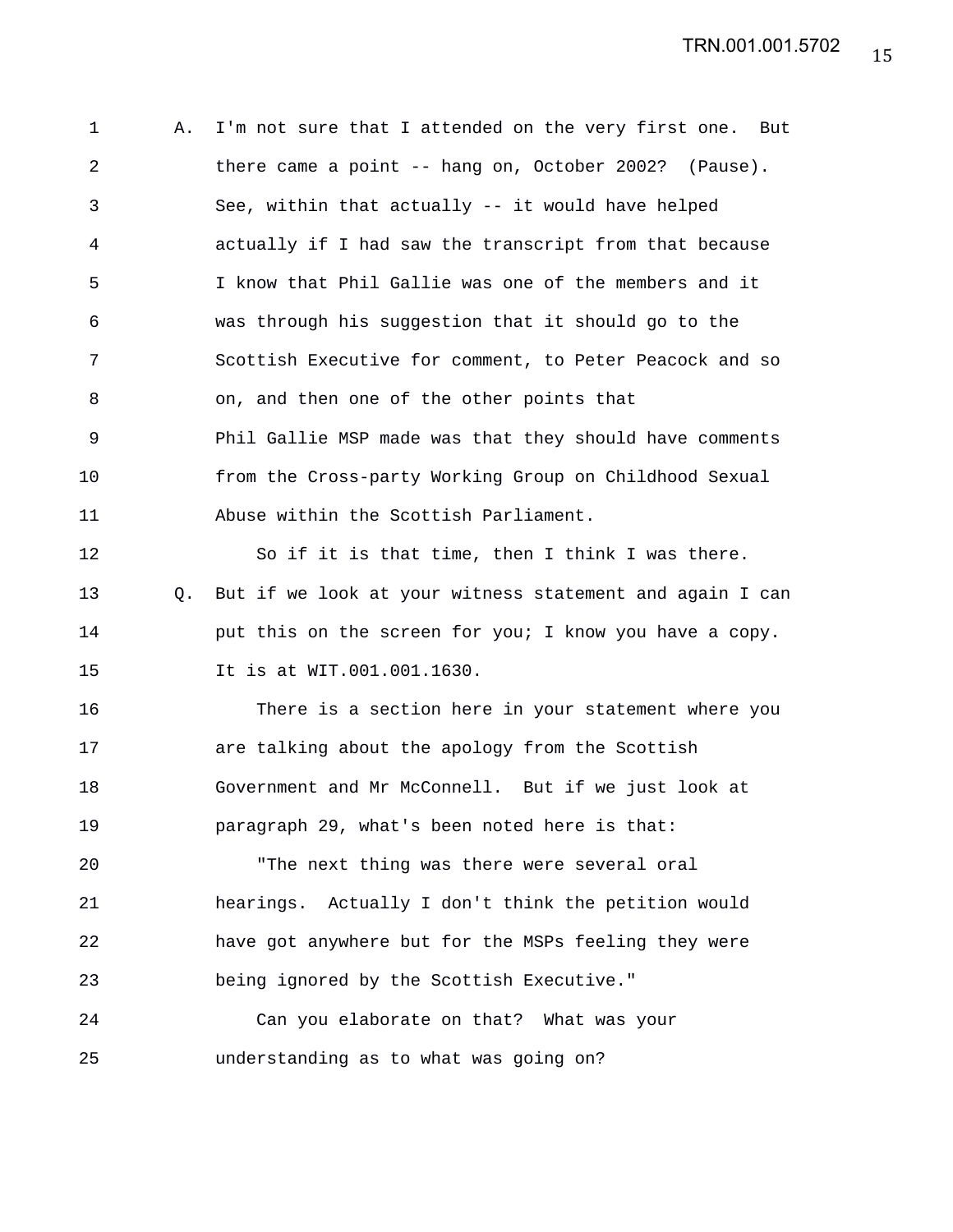1 A. This was after the petition had been lodged in its first 2 hearing. Now, from memory what was said was that the 3 Scottish Executive should be approached for their 4 comment on the petition.

5 Now they had received an answer back from the 6 cross-party working group, who were also mentioned when 7 the petition was first heard. However, the 8 Scottish Executive at that time repeatedly ignored -- 9 and I think the responsibility for that would have 10 fallen on Peter Peacock, who was then the education 11 minister.

12 So basically the Scottish Executive were ignoring 13 calls from the Petitions Committee to comment on the 14 petition and the matters that were raised and I think 15 from memory what Phil Gallie said was, there is a lot in 16 the petition, so therefore it might merit having the 17 Scottish Executive looking at it and looking at the 18 issues that are raised within the petition. 19 Q. If we go back to the transcript of the proceedings 20 themselves and this is at page LEG.001.001.1502.

21 This is still Mr McMahon speaking in the debate. If 22 we look to the second column, he has been setting out 23 the history and it is the third main paragraph and 24 I will just read out what has been noted: 25 "Having still not received a response, I placed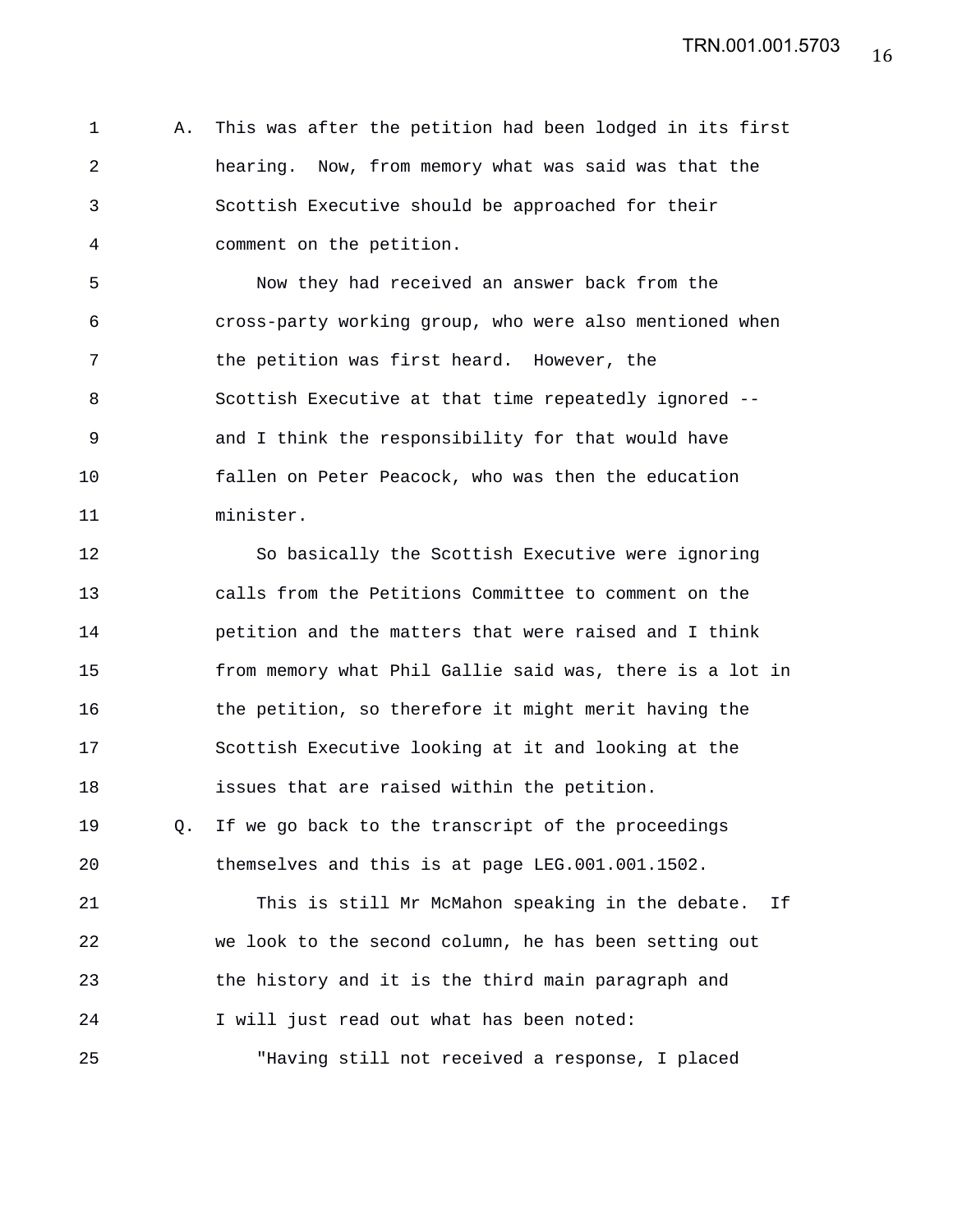1 petition PE535 on the agenda for the committee's meeting 2 on 29th June 2004. At that meeting, the committee 3 agreed to invite the Minister for Education and Young 4 People to give evidence at its first meeting after the 5 summer recess on the issues that had been raised by the 6 petition. The committee subsequently received a reply 7 from the minister in which he stated: 8 "'The First Minister and I apologise for what has 9 clearly been an unacceptable delay ...'" 10 Then he goes on to say that: 11 "'After very careful consideration of whether 12 an inquiry would prevent future abuse, to help meet the 13 needs of survivors, or be in the wider public interest, 14 we decided that it would not.'" 15 That was the response at that time? 16 A. Yes. 17 Q. We can see there is an apology there for what has been 18 referred to as an unacceptable delay in responding. 19 But thereafter is it correct to say that the 20 minister was asked to attend the public -- 21 A. And he did; Peter Peacock attended the 22 Petitions Committee. They weren't happy that they had 23 been ignored, that the committee of the Parliament had 24 been ignored. 25 Then the minister came to be questioned over some of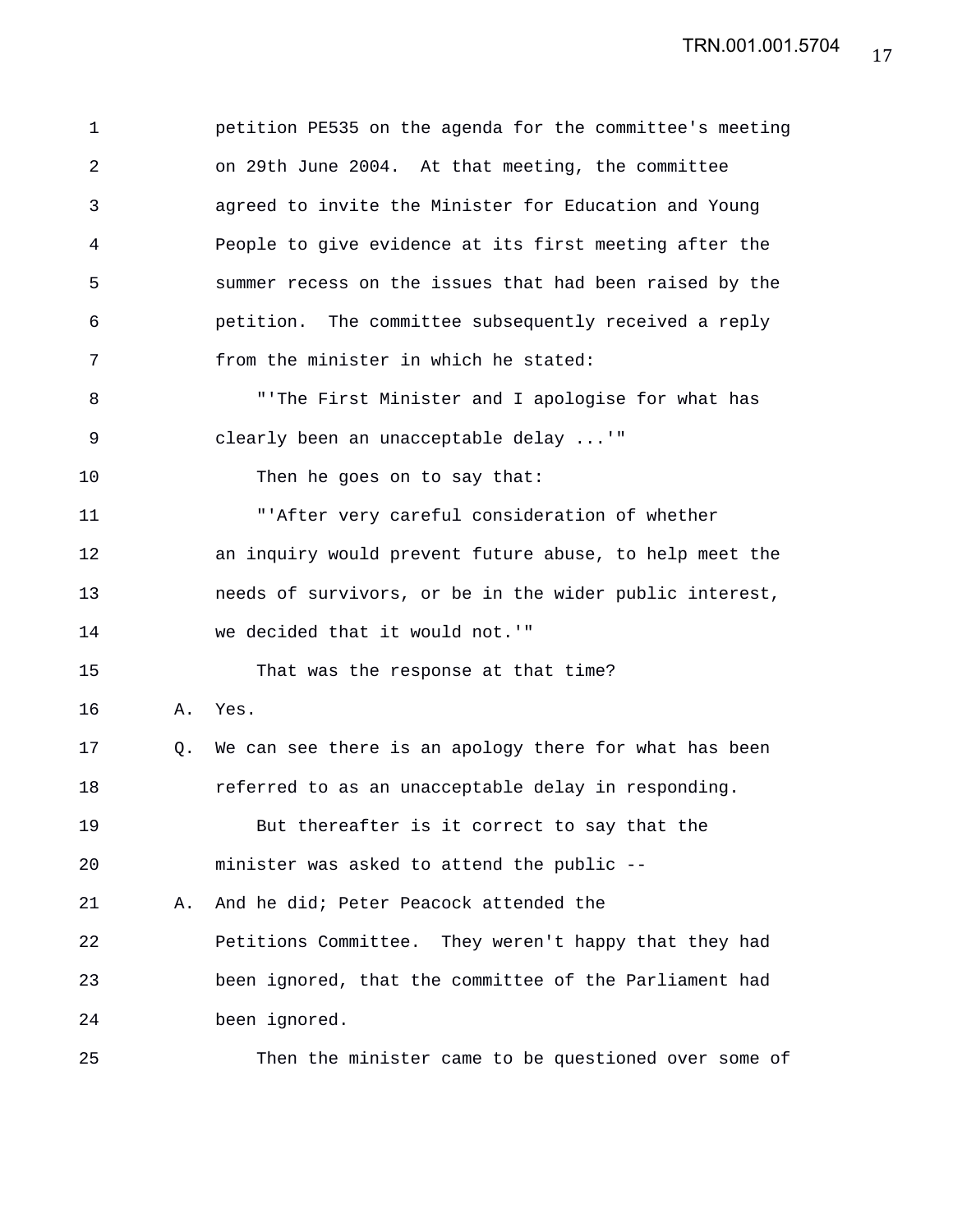| $\mathbf 1$ |    | the issues. I think they stuck to the thing where they  |
|-------------|----|---------------------------------------------------------|
| 2           |    | wouldn't -- he was not considering an inquiry. In fact  |
| 3           |    | what came from the thoughts that he had at the time     |
| 4           |    | was -- the "Historical Abuse Systemic Review" came out  |
| 5           |    | of that. Peter Peacock had asked for an independent     |
| 6           |    | expert to look at the systems that were in place to     |
| 7           |    | allow such abuse to happen throughout the decades.      |
| 8           | Q. | Were you present when Mr Peacock was interviewed by the |
| 9           |    | committee?                                              |
| 10          | Α. | Yes. I was there at the Petitions Committee sitting     |
| 11          |    | behind Peter Peacock and his team of civil servants.    |
| 12          |    | Then we were interviewed by the radio, directly         |
| 13          |    | afterwards, on the issue.                               |
| 14          | Q. | When you say "we", yourself and --                      |
| 15          | Α. | Myself and Peter Peacock.                               |
| 16          | Q. | I see. But as you have just mentioned a moment ago, the |
| 17          |    | message from Mr Peacock at that time was that they were |
| 18          |    | not agreeable to a public inquiry.                      |
| 19          | Α. | Yes. He saw as a way forward this systemic review.      |
| 20          | Q. | Was that actually mentioned by him at the Public        |
| 21          |    | Petition Committee meeting?                             |
| 22          | Α. | He didn't call it that though. He had said he was       |
| 23          |    | looking at some European model for an independent -- it |
| 24          |    | was a kind of -- there was a name that Peter Peacock    |
| 25          |    | used when he met with Helen Holland and I in and about  |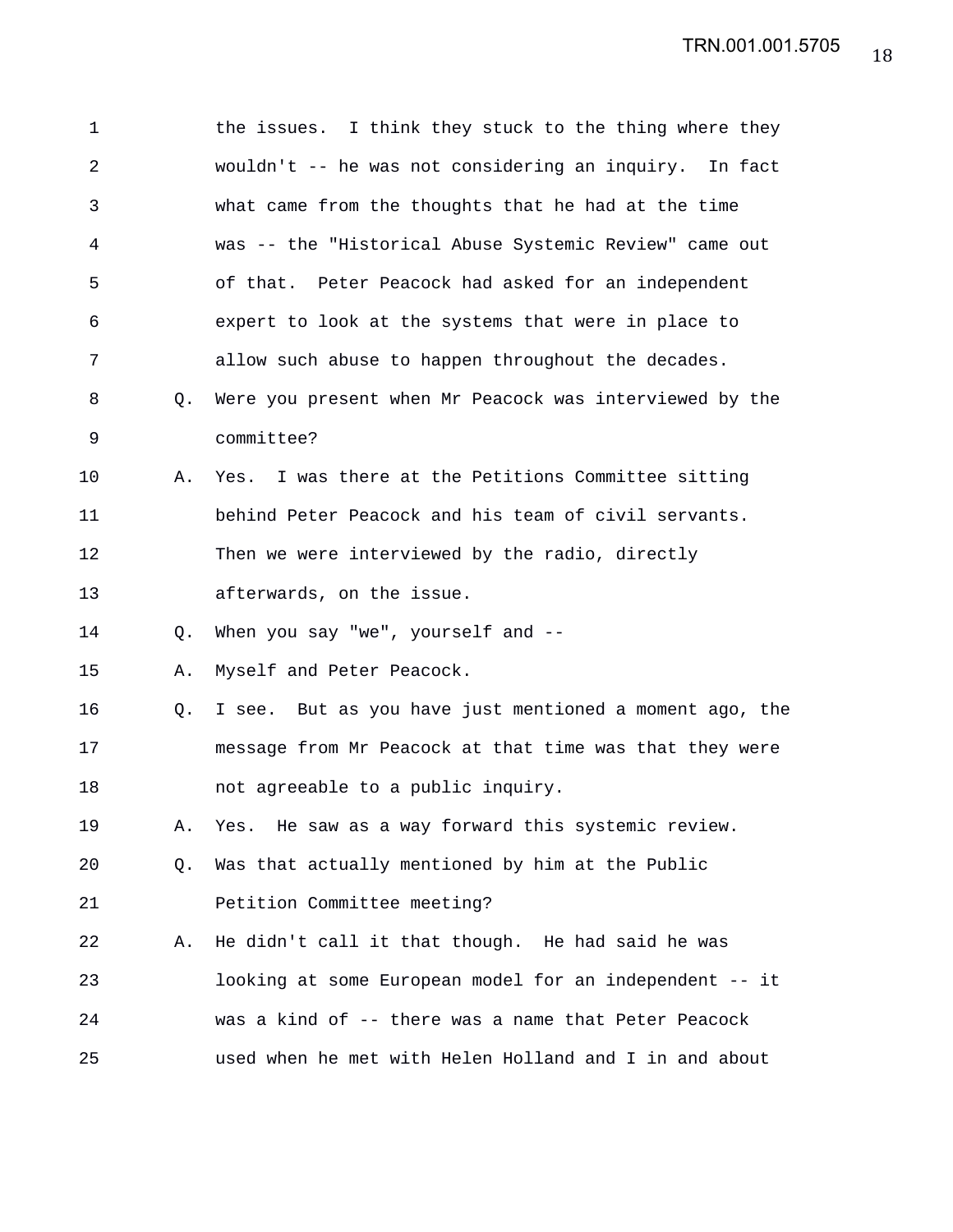| 1              |    | that time and it was about this kind of independent      |
|----------------|----|----------------------------------------------------------|
| $\overline{a}$ |    | expert looking at it and there was a term he used that   |
| 3              |    | they use in the European Parliament, I think. So, yes.   |
| 4              | Q. | That was his thinking at the time?                       |
| 5              | Α. | Yes.                                                     |
| 6              | Q. | I think when we look at what was said in the course of   |
| 7              |    | the debate on 1st December, there's also some mention of |
| 8              |    | that, is there not?                                      |
| 9              | Α. | Mention of the? There is. Well, Peter Peacock lays out   |
| 10             |    | exactly what he felt was a way forward for this, so we   |
| 11             |    | had the apology but -- and I think Peter Peacock speaks  |
| 12             |    | there about $--$                                         |
| 13             | O. | I will take you to the page.                             |
| 14             | Α. | It is about support. So he talks about having --         |
| 15             | Q. | If I can take you to page LEG.001.001.1505, that might   |
| 16             |    | help.                                                    |
| 17             |    | If we scroll down, looking at the first column, this     |
| 18             |    | is Mr Peacock speaking in the course of the debate.      |
| 19             |    | Just to be clear, I think you said you were present for  |
| 20             |    | this occasion, Chris.                                    |
| 21             | Α. | On the main debate?                                      |
| 22             | Q. | Yes.                                                     |
| 23             | Α. | 1st December 2004? Yes, I was there.                     |
| 24             | Q. | And for the apology?                                     |
| 25             | Α. | Yes.                                                     |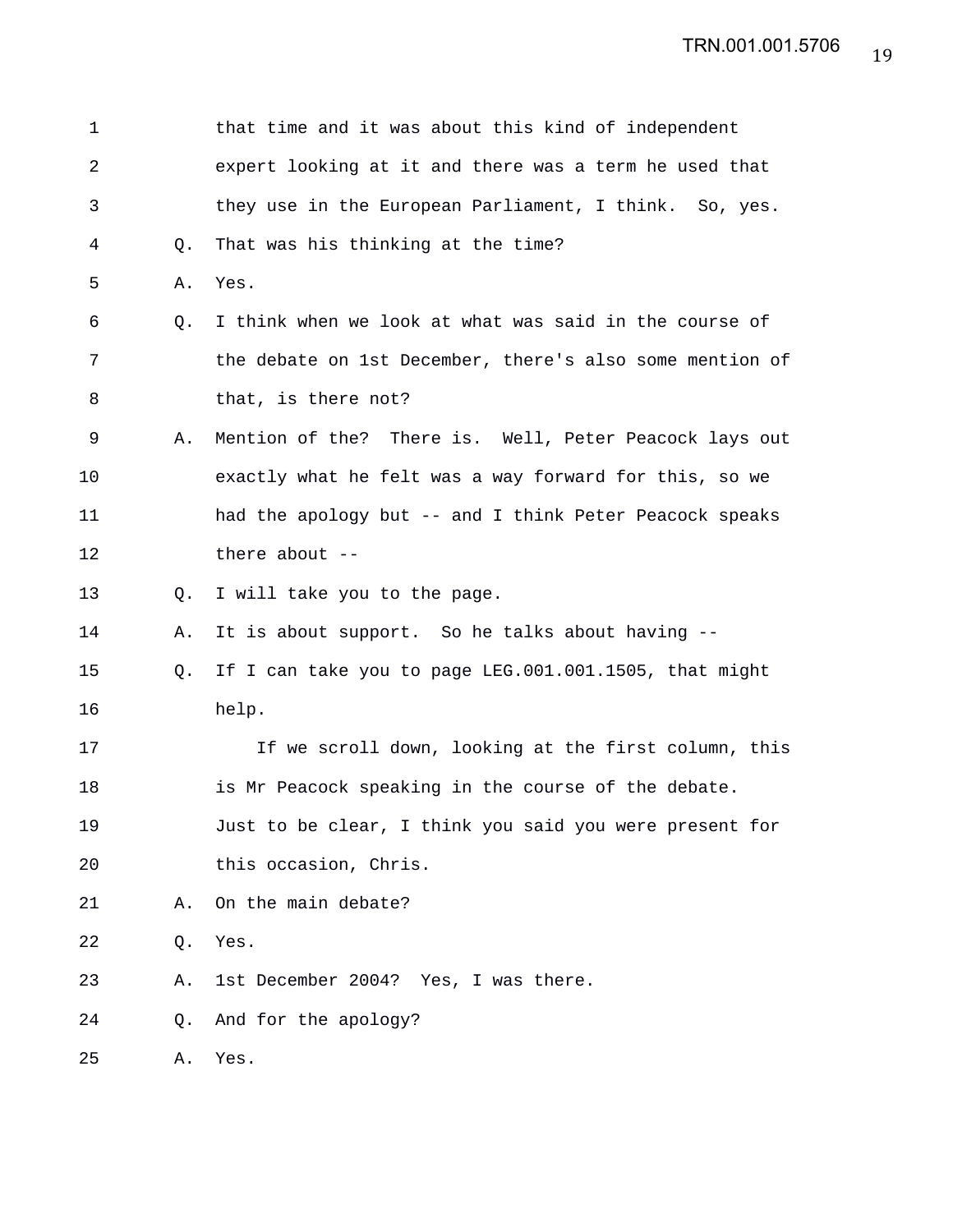1 Q. We will look at that in a moment. He says here, if we 2 just scroll down, we are in the right place: 3 "However, I can say to Parliament that I intend to 4 appoint someone with experience to analyse independently 5 the regulatory requirements of the time, the systems 6 that were in place to monitor operation of those 7 requirements, and, in general, to analyse how that 8 monitoring was carried out in practice." 9 I think that's what you have been alluding to 10 already, that that was the way ahead for him? 11 A. Yes, that is right. 12 Q. Insofar as the apology is concerned by Mr McConnell -- 13 and as we have discussed, that came before the debate -- 14 had you met Mr McConnell before he actually made the 15 apology? 16 A. Well, Helen Holland, who I think is currently still 17 a member of INCAS and certainly was at that time, she 18 sort of became my sidekick at a lot of these different 19 things and I know that Helen and I were introduced to 20 Jack McConnell behind the scenes. I remember Helen 21 became very emotional as Jack McConnell gave her a hug 22 and said there would be an apology. 23 So we were both over the moon at the fact that we 24 had made such huge progress in the course of just a few

25 months from them really dismissing the issue altogether.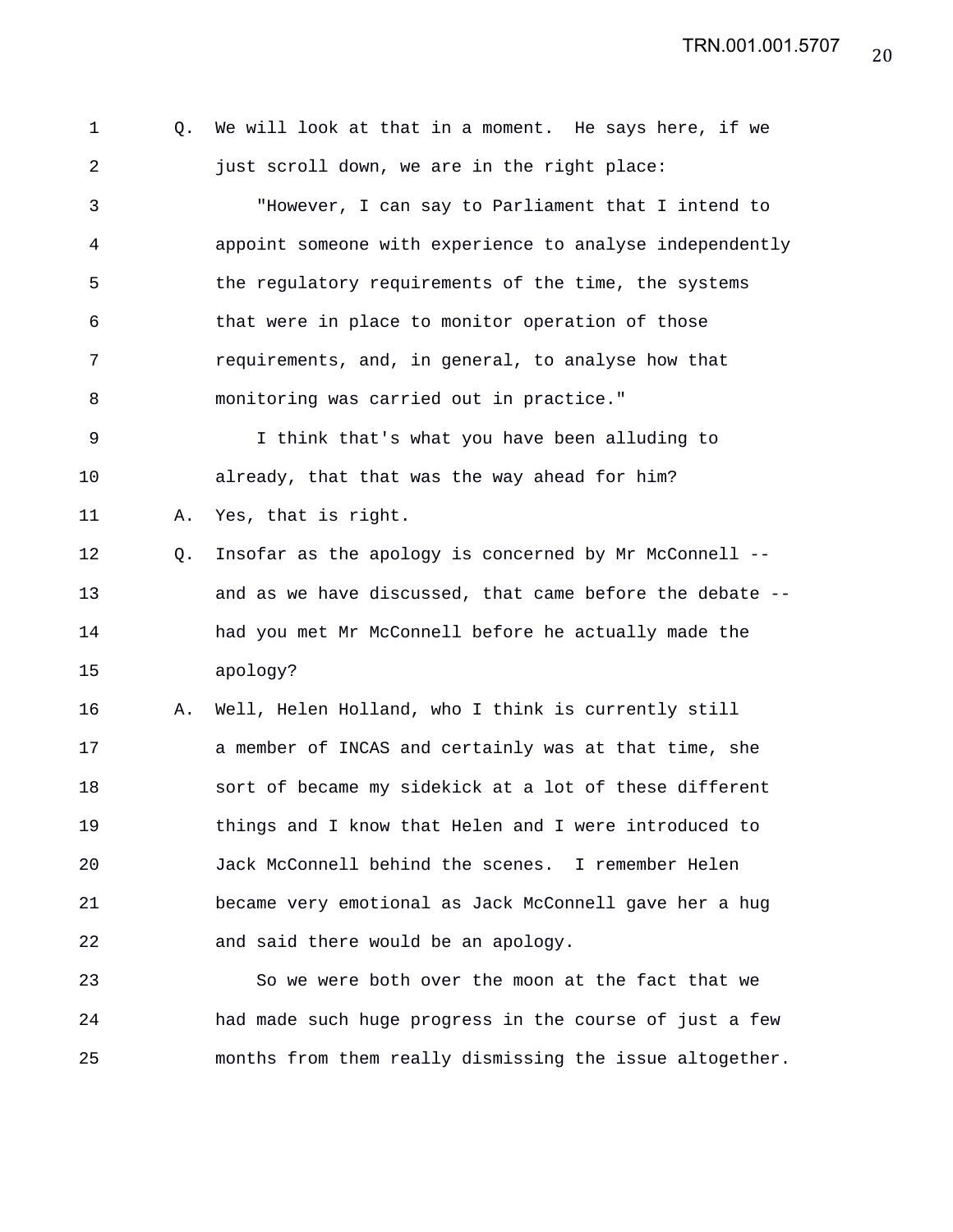21 TRN.001.001.5708

1 Q. Insofar as the apology itself is concerned -- we looked 2 at this the other day with Helen Holland and I will just 3 take you to it -- it is at LEG.001.001.1499.

4 We are looking towards the top of the first column 5 and it is just a few lines down. He goes on to say:

6 "Now that we know what has happened, it falls to us 7 as representatives of the Scottish people to acknowledge 8 it. It is for this generation of the people of Scotland 9 to say quite clearly that it was unacceptable that young 10 people were abused and that it was appalling that they 11 were abused by those entrusted with their welfare. That 12 is why today I offer a sincere and full apology on 13 behalf of the people of Scotland to those who were 14 subject to such abuse and neglect and who did not 15 receive the level of love, care and support that they 16 deserved and who have coped with that burden all their 17 lives."

19 A. I was sitting up in the gallery, just overlooking all of 20 the MSPs, and it was one of the best attended debates in 21 the main chamber up until then.

18 What was your reaction to that?

22 I remember that and I was sitting beside 23 Helen Holland and I was really quite emotional and 24 I welled up and started crying. I really felt it was 25 a really massive thing that we should get this far with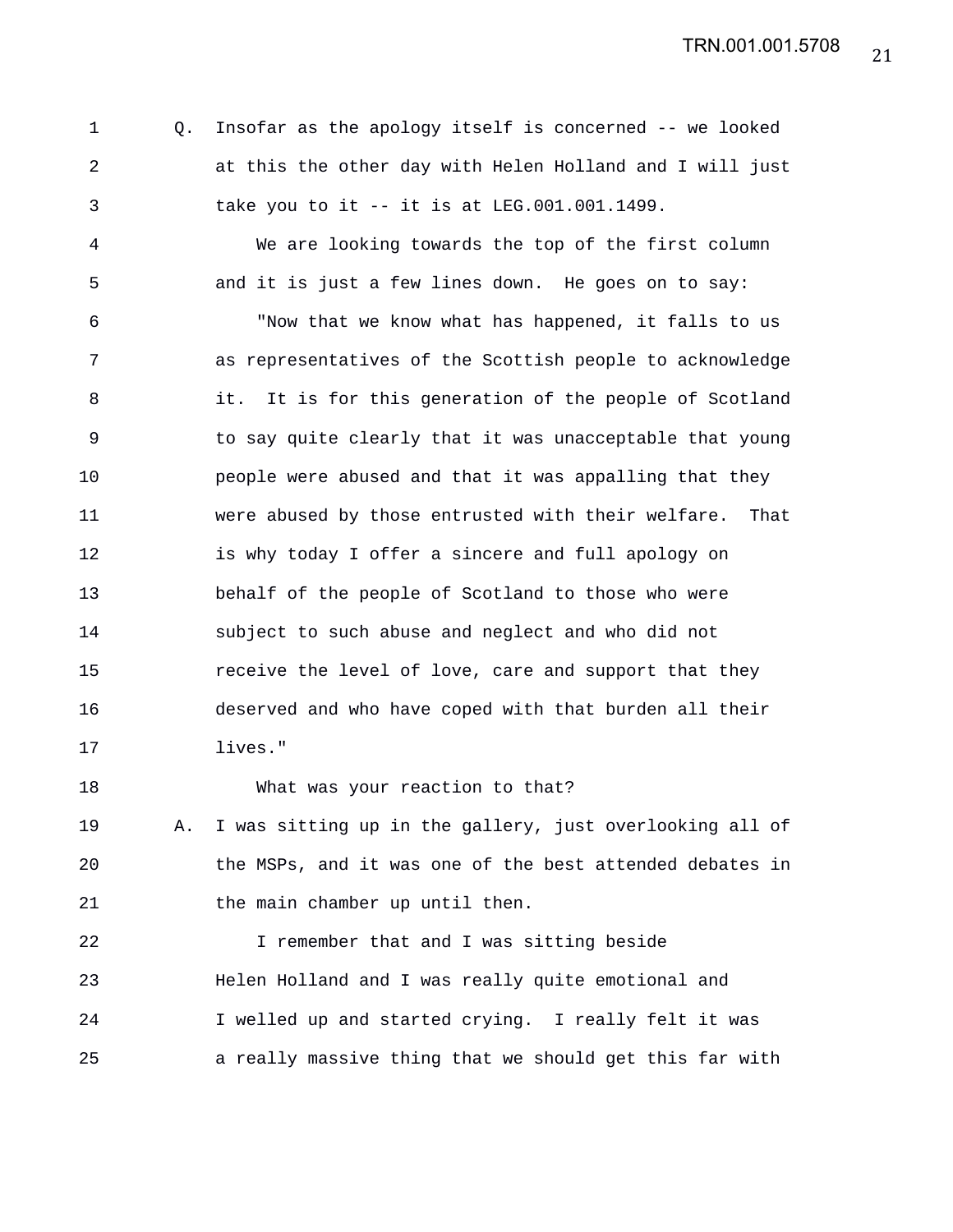| 1  |    | it after many people raising the issues. But the fact    |
|----|----|----------------------------------------------------------|
| 2  |    | that we took it to Parliament, I think, moved it on      |
| 3  |    | quickly.                                                 |
| 4  | Q. | On reflection, are you content with the terms of the     |
| 5  |    | apology?                                                 |
| 6  | Α. | I am. I know others aren't and I know others are<br>Yes. |
| 7  |    | saying they didn't like the wording of the apology, that |
| 8  |    | because it says "on behalf of the Scottish people," but, |
| 9  |    | no, I think he did say it was a full apology, so I was   |
| 10 |    | happy with it.                                           |
| 11 | O. | If we look back to your statement then, Chris, this is   |
| 12 |    | at WIT.001.001.1632, towards the top you are setting out |
| 13 |    | the meeting you had with Jack McConnell in the main      |
| 14 |    | chamber, you say, and the fact that he gave Helen a hug. |
| 15 | Α. | That is right.                                           |
| 16 | Q. | You go on to say in the next line:                       |
| 17 |    | " and despite what people say about the apology,         |
| 18 |    | I think it really moved things on because within that    |
| 19 |    | debate Peter Peacock had spoken about an independent     |
| 20 |    | report and a review being done."                         |
| 21 |    | That was your position?                                  |
| 22 | Α. | It still is. My position hasn't changed on that.<br>Yes. |
| 23 |    | I think it really did move things on.                    |
| 24 | Q. | What happened, as you mentioned a little earlier, was    |
| 25 |    | the setting up of what we call the Shaw Review?          |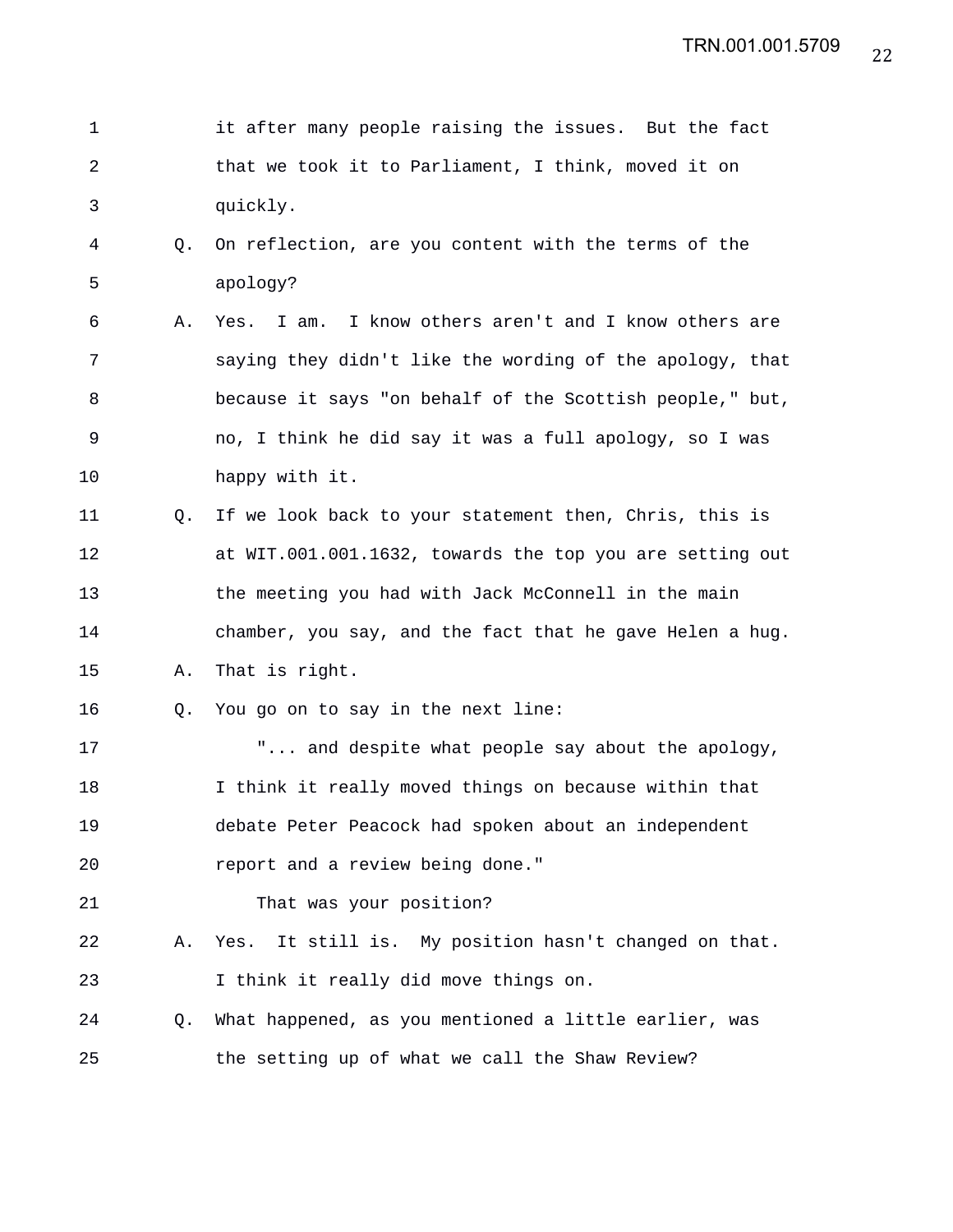## 1 A. Yes. Tom Shaw's historic abuse review -- 2007, wasn't 2 it, I think?

- 3 Q. It was, yes. It was reported in November 2007. Of 4 course he had been working on it for some time before it 5 was published. Did you engage with Tom Shaw during that 6 period of his review?
- 7 A. I did. I met him a couple of times. However, during 8 the time that Tom Shaw was working on the review and at 9 the time of the launch, I was long term in a psychiatric 10 hospital. I had severe anxiety and depression and I was 11 actually in for many months. In fact, when the Historic 12 Abuse Review was complete, I got a copy of it while 13 I was in hospital to read it because a sympathetic nurse 14 had taken me to an IT suite and said, look, we can print 15 this off for you if you want to get it. I had asked 16 them if there was any way I could access it, just to 17 look at it online, but he allowed me to print it off. 18 So, yes.

19 Q. But I think you did have later on some connection with 20 Tom Shaw and spoke to him about the review.

21 A. I did, yes.

22 Q. He did, I think -- you tell us this in your statement, 23 it is at page WIT.001.001.1635 at paragraph 48. You 24 talk there about the "Time to be Heard" launch. We will 25 touch upon that in a wee while. But you were in the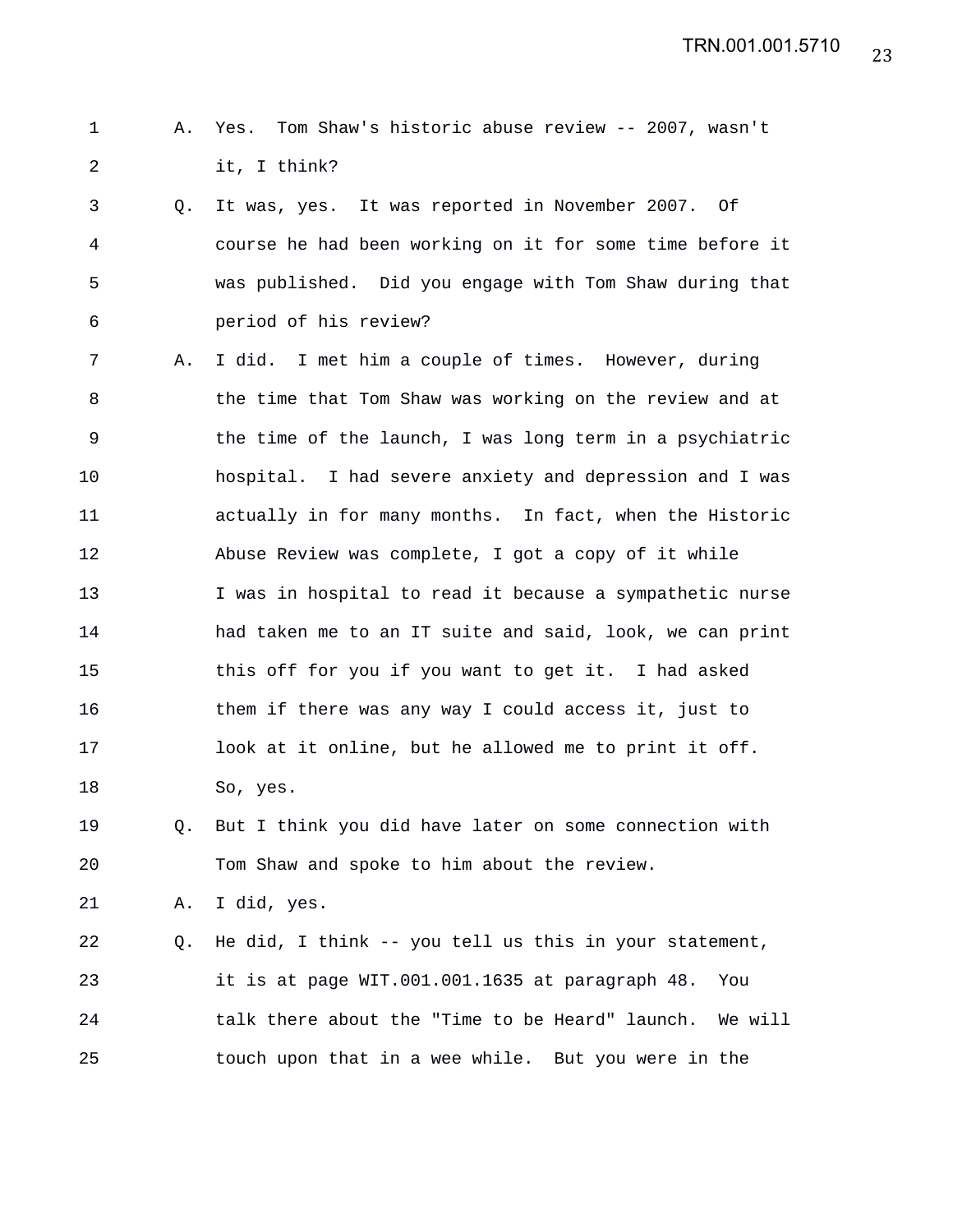24 TRN.001.001.5711

1 audience and Tom Shaw said something along the lines of, 2 without the petition we wouldn't be here. Did he 3 recognise the role the petition had played? 4 A. Well, then he did. But I think my criticism of 5 Tom Shaw -- at the time -- well, I raised the issue with 6 him that he hadn't given recognition to the work of the 7 petition and how it had led to his systemic review and 8 then, following on from that the "Time to be Heard", 9 which was a pilot forum for the currently running 10 National Confidential Forum. But he took it on the chin 11 and actually the next day -- I was actually in 12 Parliament, in the foyer of the Scottish Parliament when 13 I raised the points with him, and I was particularly 14 angry with him because he put in the acknowledgements 15 sections about [name redacted], who was supposed to 16 oversee our care and the care of the nuns and his job 17 was to oversee all of these Catholic children's homes in 18 Scotland. He went round visiting and I remember [name 19 redacted] as a young priest. 20 So, basically, I think I was annoyed at Shaw for

21 acknowledging [name redacted] input into his systemic 22 review but he could not acknowledge the petition. 23 Q. But as you said he took it on the chin? 24 A. He go and actually the next day we were to meet at 25 another event, which was his launch of "Time to be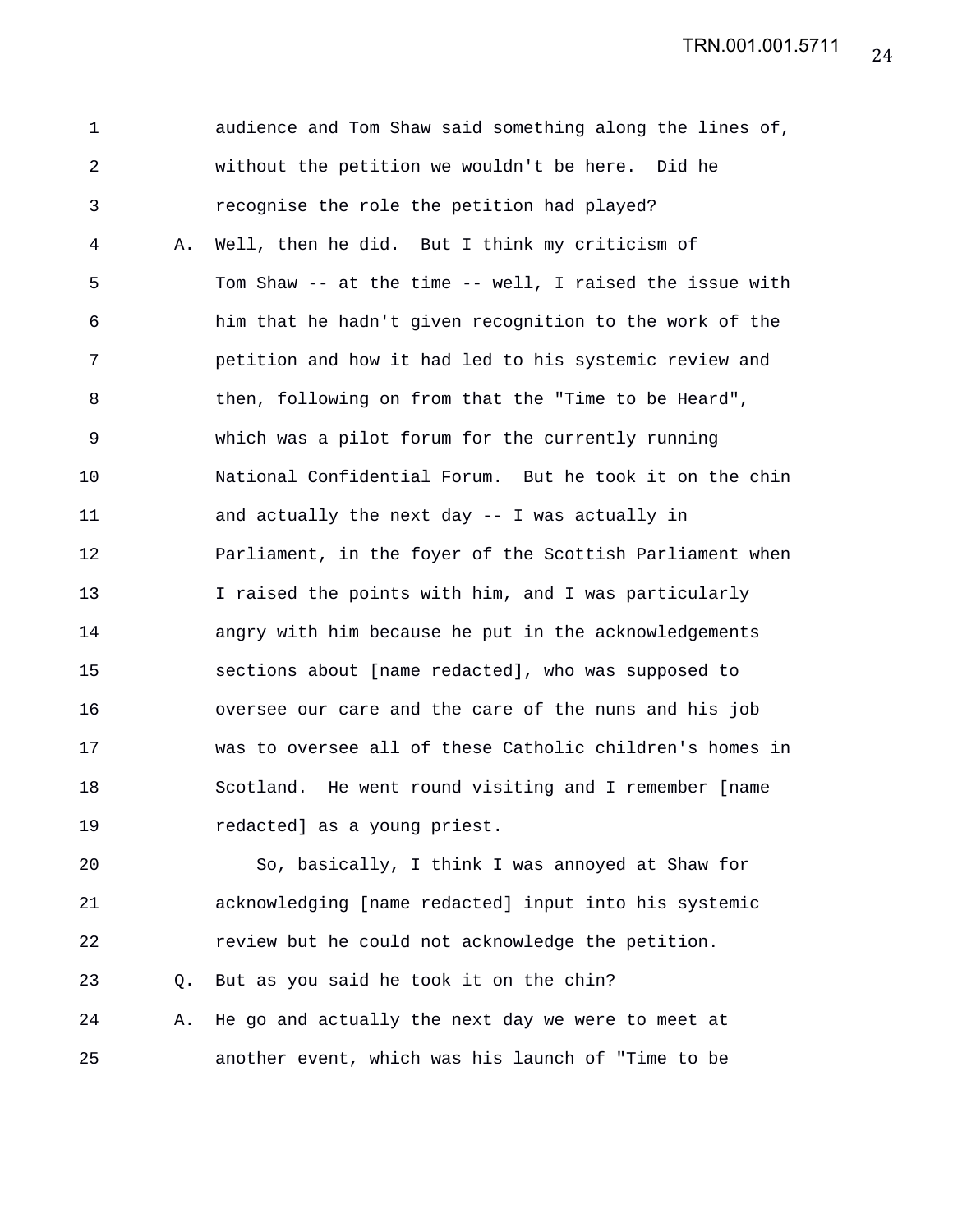| $\mathbf 1$ |    | Heard", and he did say -- when he was opening that event |
|-------------|----|----------------------------------------------------------|
| 2           |    | he did say that he recognised the work of the petition   |
| 3           |    | at that point, yes.                                      |
| 4           | Q. | You make some points about Tom Shaw's report. I think    |
| 5           |    | in the main you are happy with -- you were happy with    |
| 6           |    | his recommendations?                                     |
| 7           | Α. | Yes, I was. I think it is a really good review, yes.     |
| 8           | Q. | There is one point that you do make and I want to ask    |
| 9           |    | you about this. It is on page WIT.001.001.1636 of your   |
| 10          |    | statement.                                               |
| 11          |    | You are making a point there, in paragraph 51, about     |
| 12          |    | comments made in the Shaw review about the destruction   |
| 13          |    | of senior management records.                            |
| 14          | Α. | Yes.                                                     |
| 15          | Q. | What you say -- I will just read this out. In the        |
| 16          |    | Historic Abuse Systemic Review, appendix 3, "Children's  |
| 17          |    | Residential Services: Learning through records",         |
| 18          |    | page 253, the second paragraph relates to record         |
| 19          |    | keeping. What was said was that:                         |
| 20          |    | "After the 2004 apology and the debate in the main       |
| 21          |    | chamber of the Scottish Parliament there was an order to |
| 22          |    | destroy all senior management records from residential   |
| 23          |    | child care."                                             |
| 24          |    | Can I just look with you at what Mr Shaw says about      |
| 25          |    | this in his report. His report -- if we begin by         |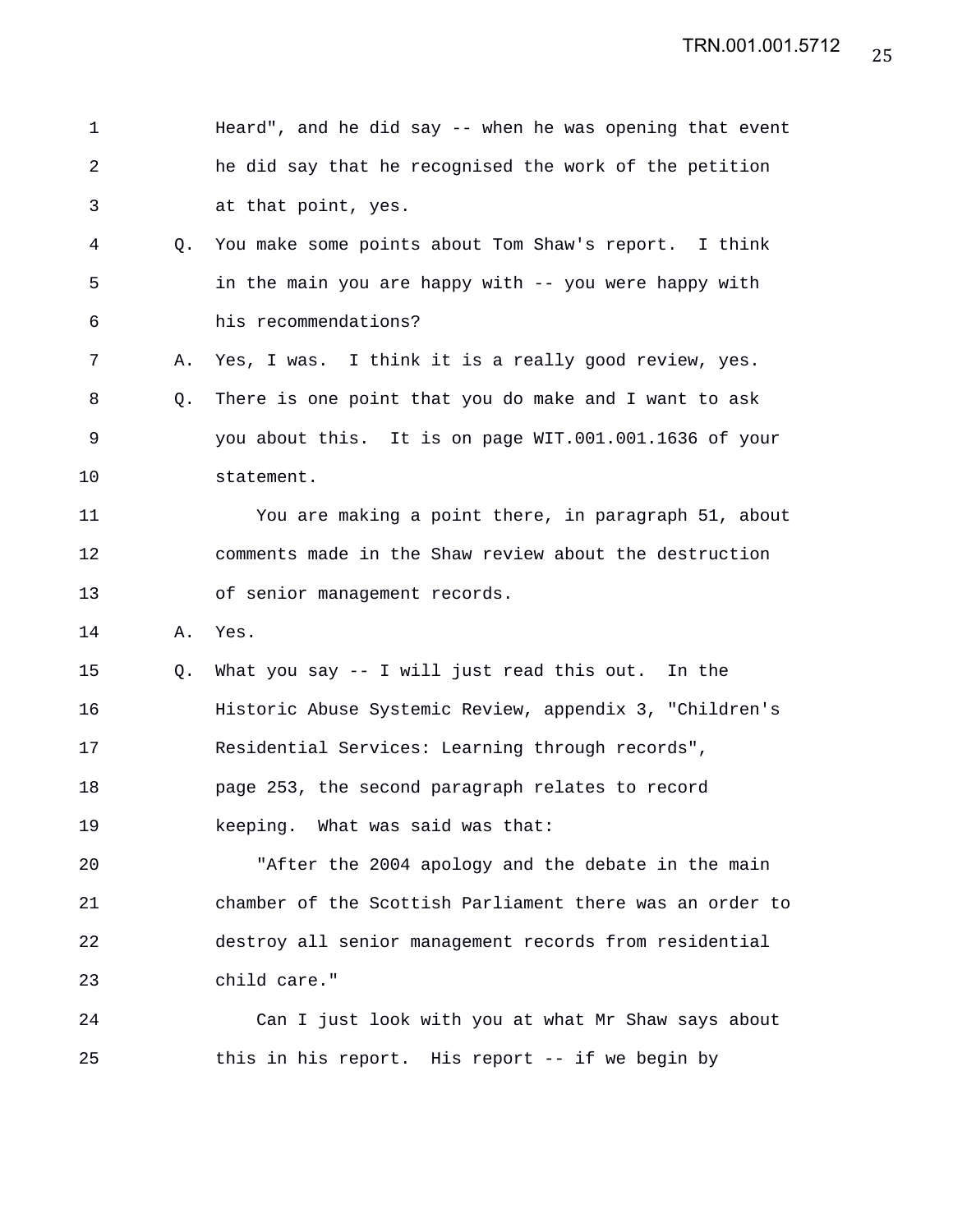| $\mathbf 1$ |    | looking at LIT.001.001.0811. You have your own copy      |
|-------------|----|----------------------------------------------------------|
| 2           |    | there but we will also put it on the screen. We can see  |
| 3           |    | the title of the report on the screen and the particular |
| 4           |    | paragraph I think you identify is at page                |
| 5           |    | LIT.001.001.1069.                                        |
| 6           |    | It is the second paragraph in the first column where     |
| 7           |    | you talk about an archivist -- you say:                  |
| 8           |    | "Mr Shaw mentions one archivist who said that their      |
| 9           |    | archive did not hold any specific records relating to    |
| 10          |    | children's residential establishments, although the      |
| 11          |    | archivist tried to locate this information from local    |
| 12          |    | authority departments without success. Another reported  |
| 13          |    | being instructed to destroy all senior management tram   |
| 14          |    | records in 2004."                                        |
| 15          |    | Is that the bit you are focusing on?                     |
| 16          | Α. | That is the bit I'm referring to.                        |
| 17          | Q. | If we go back to page LIT.001.001.1067, the previous     |
| 18          |    | page --                                                  |
| 19          | Α. | I haven't got that marked on mine. I have really just    |
| 20          |    | marked the --                                            |
| 21          | Q. | Just look at the context of it.                          |
| 22          | Α. | Yes.                                                     |
| 23          | Q. | If we look to the bottom of the page, this is the        |
| 24          |    | section in which these remarks that we have just looked  |
| 25          |    | at were made. Can you see it is headed "Local            |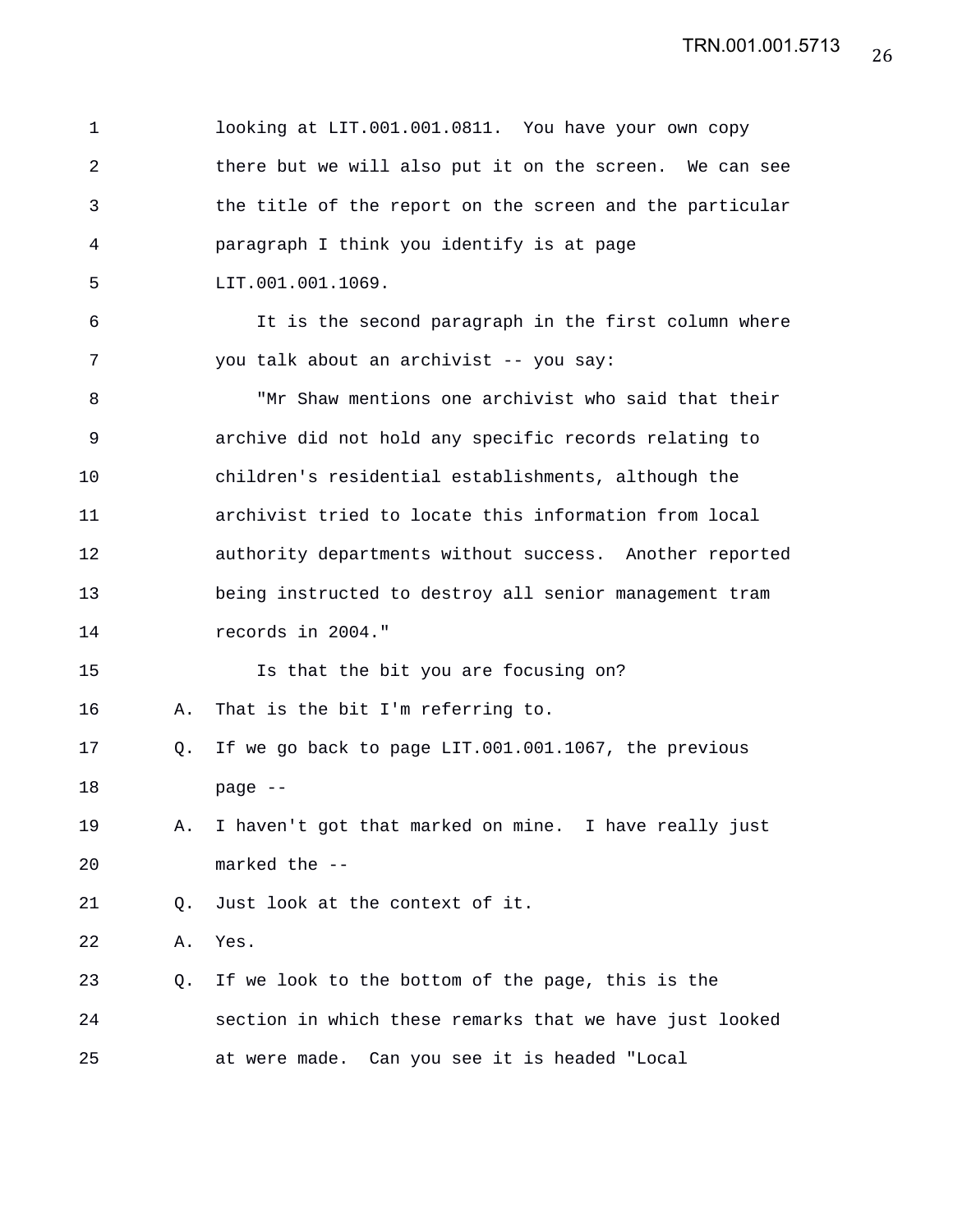| $\mathbf 1$ |    | authorities"?                                             |
|-------------|----|-----------------------------------------------------------|
| 2           | Α. | Yes.                                                      |
| 3           | Q. | Then we are told it is an archivists' survey. Then we     |
| 4           |    | are told:                                                 |
| 5           |    | "The following information represents general             |
| 6           |    | comments received from archivists in responses to the     |
| 7           |    | survey."                                                  |
| 8           |    | Would it appear that the context of the remarks we        |
| 9           |    | looked at on the other page are in the context of local   |
| 10          |    | authorities --                                            |
| 11          | Α. | Yes.                                                      |
| 12          |    | Q. -- rather than the Scottish Government or the Scottish |
| 13          |    | Parliament?                                               |
| 14          | Α. | Yes.                                                      |
| 15          | Q. | I think you do say you did write to the Scottish          |
| 16          |    | Government about this particular point --                 |
| 17          | Α. | Yes.                                                      |
| 18          | Q. | -- but that you couldn't get any assistance from them?    |
| 19          | Α. | They gave me no assistance on the matter. I think my      |
| 20          |    | suspicion was raised by the timing of this instruction    |
| 21          |    | to destroy senior management team records, that it was    |
| 22          |    | in 2004 when these issues were raised within the debate   |
| 23          |    | in the main chamber in the Scottish Parliament.           |
| 24          | O. | What the note says is:                                    |
| 25          |    | "Another archivist [I think] reported being               |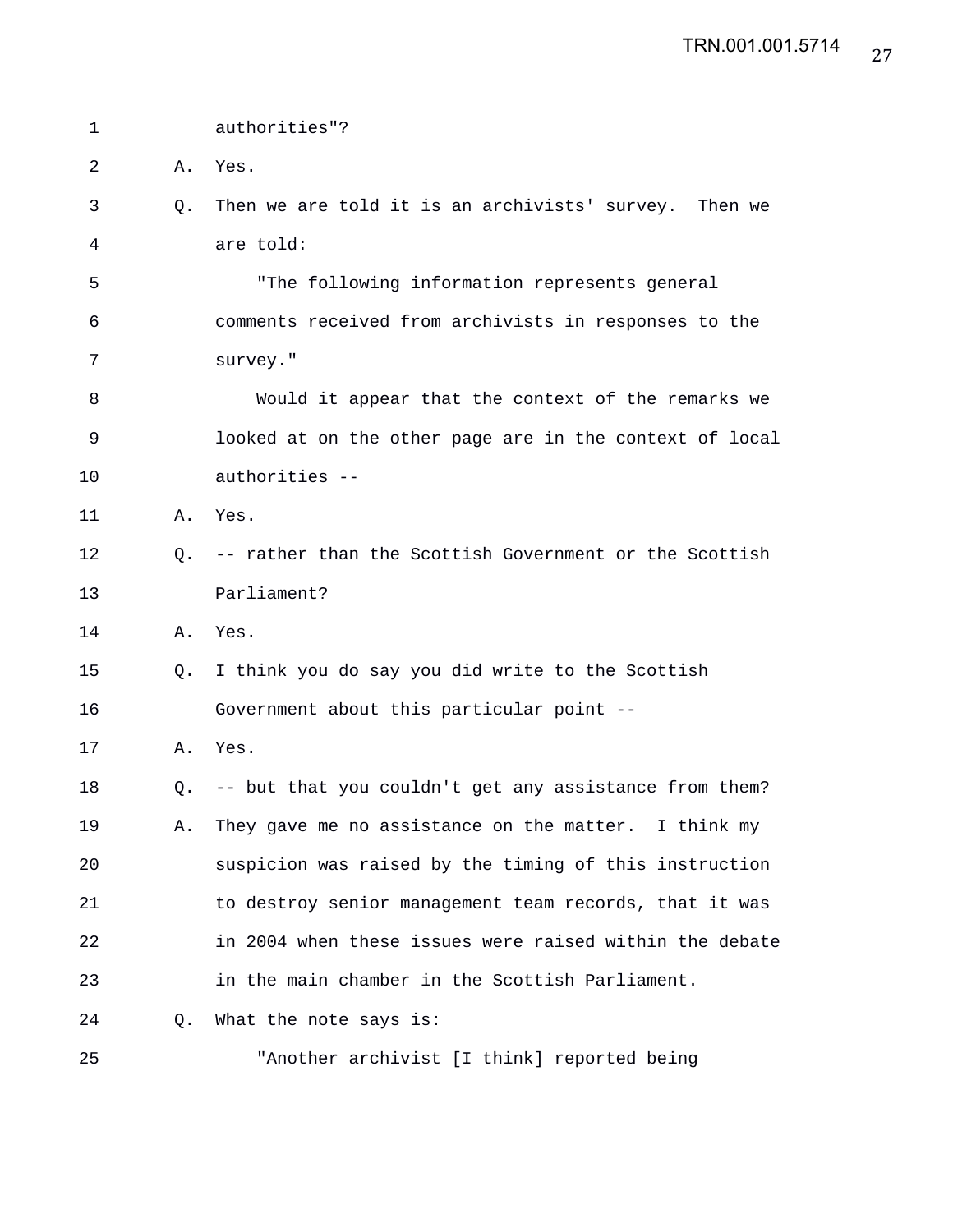1 instructed to destroy all senior management team records 2 in 2004." 3 It is not directly linked to the Scottish 4 Parliament, but I think that's your suspicion that there 5 was a connection between that instruction and what had 6 gone on in the Scottish Parliament? 7 A. Yes. 8 Q. Can I then, Chris, return to the issue of petitions. 9 Because you also lodged a second petition, PE888. 10 I think again this was your own work, is that correct, 11 it is not through INCAS? 12 A. You will need to remind me what that petition heading 13 was. 14 Q. That's what I'm going to do. 15 A. Then I will be able to give you an answer on that. 16 Q. You are quite right. I will get it up on the screen, it 17 is INQ.001.001.0168. 18 To pick up a point you made earlier, we now have 19 a sort of a form that you can fill in for petitions -- 20 A. Yes, this is now the format of this. 21 Q. It says "Details of principal petitioner" and your name 22 appears there, "Mr Chris Daly". 23 Moving down to the text of the petition, can we 24 read: 25 "Petition by Chris Daly calling on the Scottish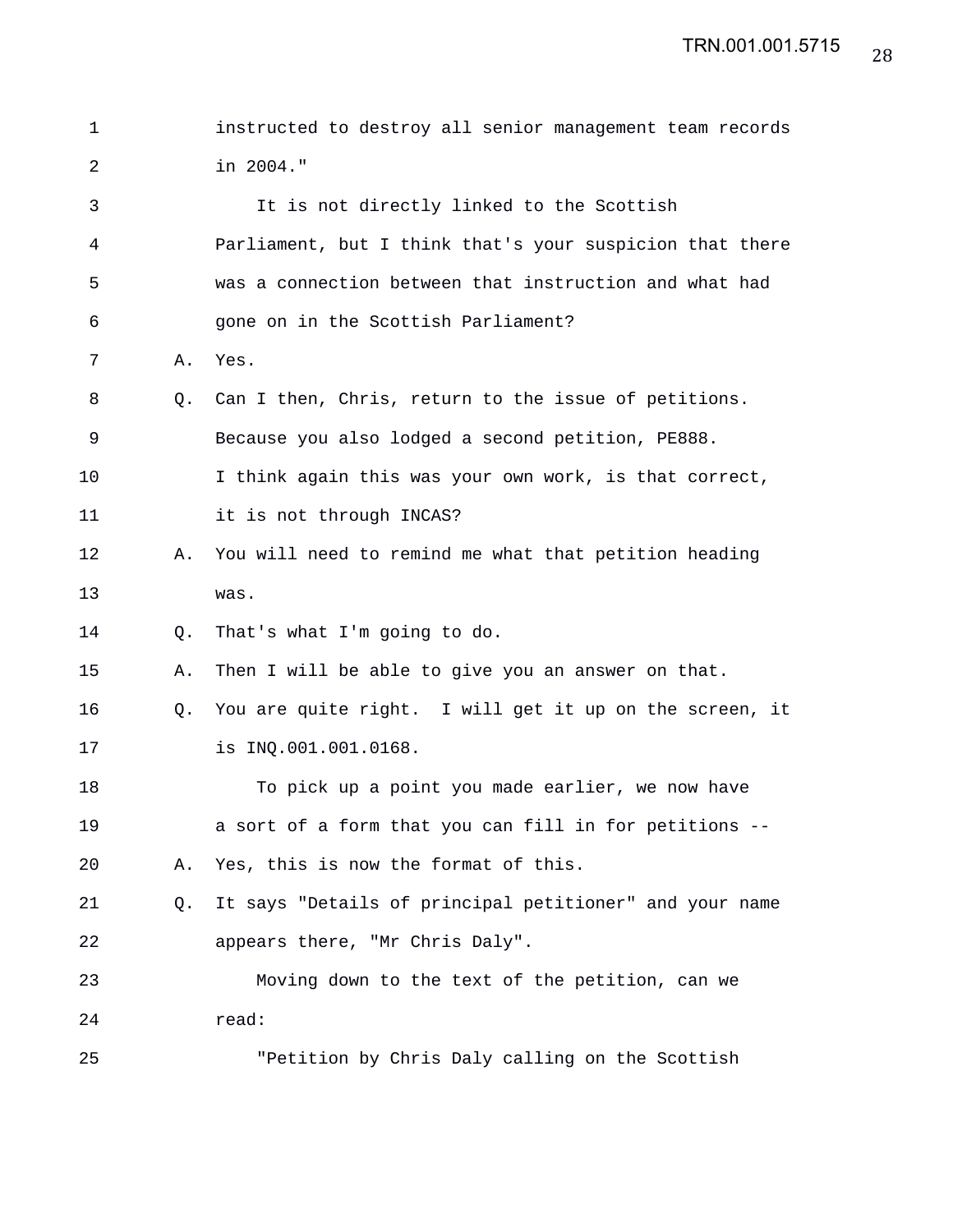| $\mathbf 1$ |    | Parliament to urge the Scottish Executive, in the        |
|-------------|----|----------------------------------------------------------|
| 2           |    | interests of those who have suffered institutional child |
| 3           |    | abuse, to: (a) reform Court of Session rules to allow    |
| 4           |    | fast-track court hearings in personal injury cases; (b)  |
| 5           |    | review the implementation of the Prescription and        |
| 6           |    | Limitation (Scotland) Act (1973); and (c) to implement   |
| 7           |    | the recommendations of the Law Commission Report on the  |
| 8           |    | limitation of actions."                                  |
| $\mathsf 9$ |    | Does that ring a bell with you now?                      |
| 10          | Α. | Yes, it does. That was my own work. I thought it might   |
| 11          |    | have been a later petition which Helen Holland had       |
| 12          |    | worked with me on, but I remember that one.              |
| 13          |    | Where it came from was that these civil cases were       |
| 14          |    | clogged up in the courts and stuff, but there was        |
| 15          |    | a whole issue related to time bar as well and that's why |
| 16          |    | I referred to a review of the Prescription and           |
| 17          |    | Limitation (Scotland) Act.                               |
| 18          | Q. | If we move to the next page of the document,             |
| 19          |    | INQ.001.001.0169, towards the bottom we have a date,     |
| 20          |    | 22nd September 2005. That gives us a time frame when     |
| 21          |    | this was being submitted.                                |
| 22          | Α. | Yes.                                                     |
| 23          | Q. | Towards the top, because of the way this is now set out, |
| 24          |    | I think you had to set out what actions you had taken to |
| 25          |    | resolve the issue before submitting the petition.        |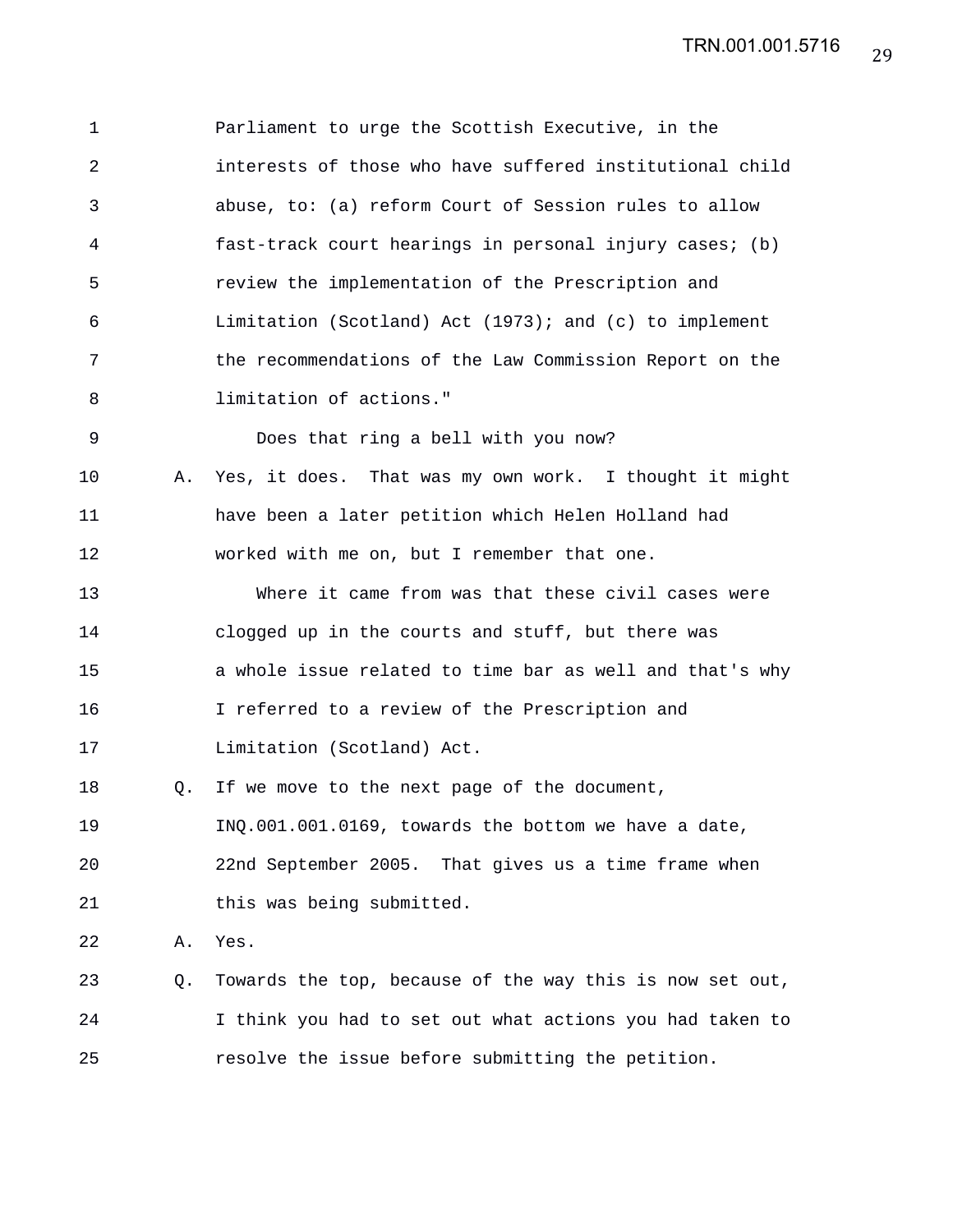1 A. Yes.

2 Q. You have listed -- we needn't look at the detail -- 3 items of correspondence you have had with either MPs or 4 members of the Scottish Parliament; is that correct? 5 A. Yes. I mean, I do remember meeting Janis Hughes, who 6 was my then MSP. I have spoke before about Tommy McAvoy 7 and there were a few different things where I met with 8 him and discussed different matters. 9 So Tommy McAvoy had said it was a devolved issue. 10 Again, that was his answer to this particular issue as 11 well. 12 Q. If we go back then to the first page of the document at 13 page INQ.001.001.0168, looking at what you were asking 14 at this point in time. You have mentioned already the 15 review for fast-tracking the cases, and also reviewing 16 time bar. I think that's an issue that you return to 17 later on. 18 A. Yes. We kept raising the issue of time bar. A lot of 19 survivors thought it was important for them to have 20 their cases heard through the civil courts.

21 Q. You mentioned the Scottish Law Commission --

22 A. Yes.

23 Q. -- who were looking at time bar at this point in time, 24 although their report in fact didn't come out until 25 later -- I think it was 2007.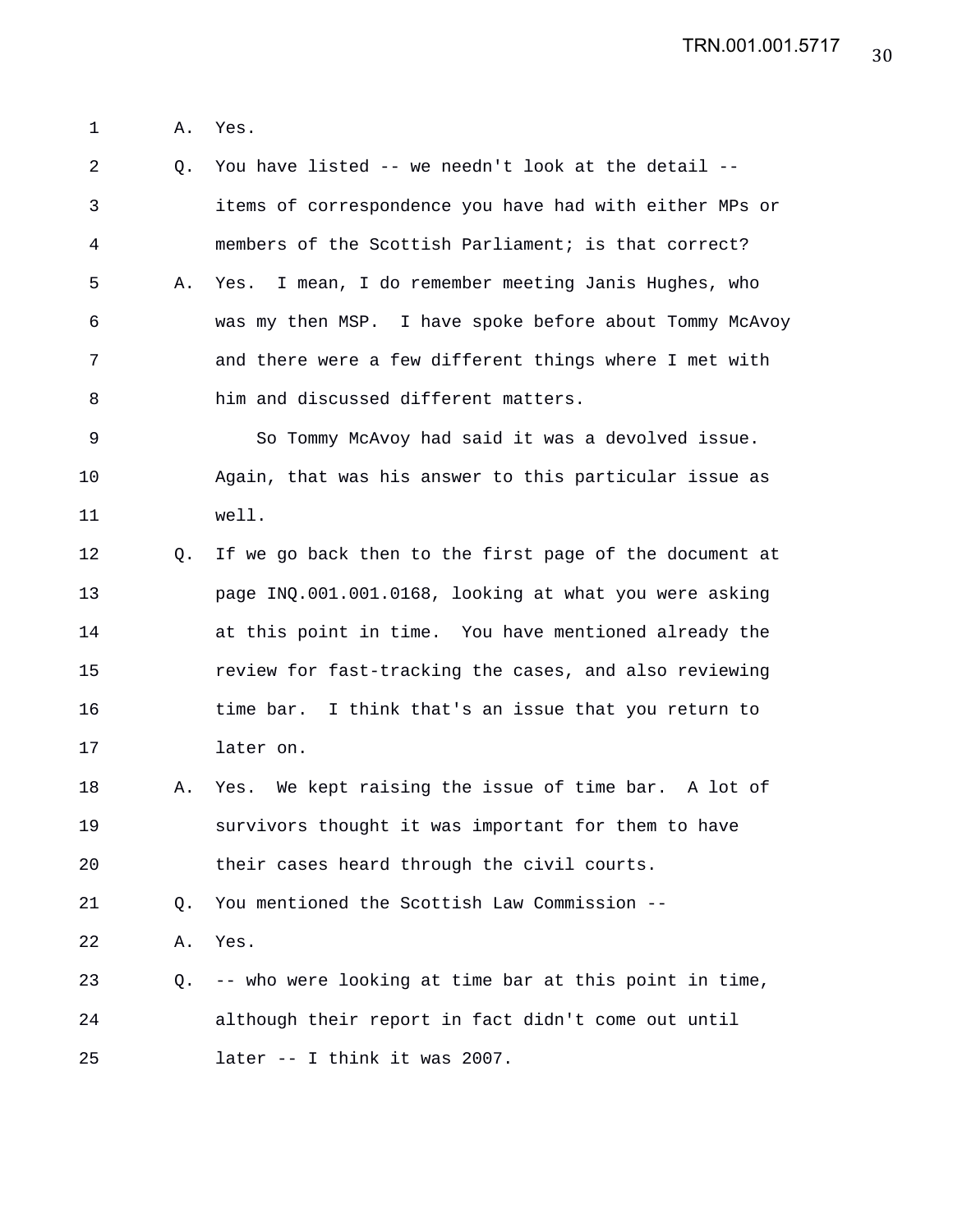TRN.001.001.5718

| 1              |    | I think you were acting in anticipation of what the      |
|----------------|----|----------------------------------------------------------|
| $\overline{a}$ |    | Scottish Law Commission might do.                        |
| 3              | Α. | Yes.                                                     |
| 4              | Q. | Did it become the position that this petition, along     |
| 5              |    | with the first petition, were, as it were, put together  |
| 6              |    | and considered by the Public Petitions Committee as      |
| 7              |    | matters went on?                                         |
| 8              | Α. | Yes. You know, different conveners came in at different  |
| 9              |    | points in time and with different political              |
| 10             |    | administrations and so, yes, they kind of put all of the |
| 11             |    | petitions together in the one issue. So say they were    |
| 12             |    | addressing PE888, they might then when I lodged the      |
| 13             |    | other petition later, PE1351, they would then discuss    |
| 14             |    | the two at the same meeting of the Petitions Committee.  |
| 15             | Q. | But in particular I think -- and we will look at         |
| 16             |    | correspondence in a moment -- that PE535 and PE888 came  |
| 17             |    | together --                                              |
| 18             | Α. | Yes, that would be right.                                |
| 19             | Q. | In a sense, from what you have told us, the issues do    |
| 20             |    | merge and the time bar becomes relevant to whether or    |
| 21             |    | not those survivors who wanted to raise actions could    |
| 22             |    | raise actions.                                           |
| 23             | Α. | That is right, yes.                                      |
| 24             | Q. | Could I ask you to look at another document for me       |
| 25             |    | please, Chris. It is at INQ.001.001.1311.                |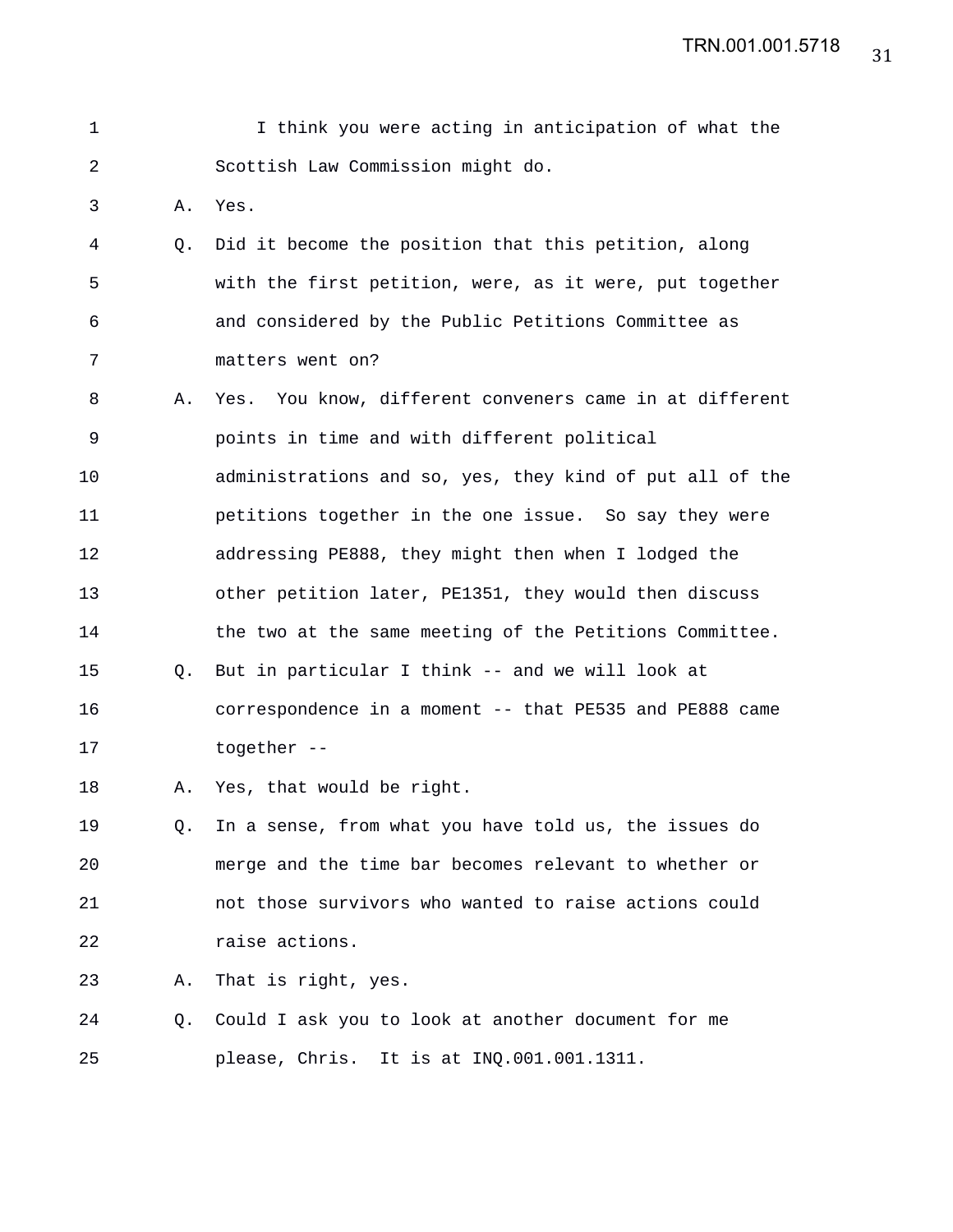| 1              |    | Can you just take time to look at this document           |
|----------------|----|-----------------------------------------------------------|
| $\overline{2}$ |    | because can you see it is addressed to [name redacted]    |
| 3              |    | who is clerk to the committee at this point. It begins    |
| 4              |    | with the heading "The two petitions" and it reads:        |
| 5              |    | "I understand that on the 15th of January you will        |
| 6              |    | be considering responses to the above petitions."         |
| 7              |    | We see the date, if we scroll up to the top, that         |
| 8              |    | the date of this letter is 4th January 2008. Was this     |
| 9              |    | a letter written by you to the clerk of the committee?    |
| 10             | Α. | I look at the style of the layout of it and so on and     |
| 11             |    | the format of it, yes, it is the way that I would         |
| 12             |    | present a letter.                                         |
| 13             | Q. | If you turn to the next page then, INQ.001.001.1312, we   |
| 14             |    | see your name is printed there.                           |
| 15             | Α. | Yes, that's me.                                           |
| 16             | Q. | The principal -- you would have signed it and sent it     |
| 17             |    | off to the committee for consideration?                   |
| 18             | Α. | Yes.                                                      |
| 19             | Q. | So clearly you were aware that the committee were going   |
| 20             |    | to be considering both the petitions --                   |
| 21             | Α. | Yes, that is right.                                       |
| 22             | Q. | $--$ on 15 January 2008?                                  |
| 23             | Α. | $Mm$ .                                                    |
| 24             | Q. | This was you writing to the committee making some points  |
| 25             |    | as to what they should have in mind at that time?<br>Take |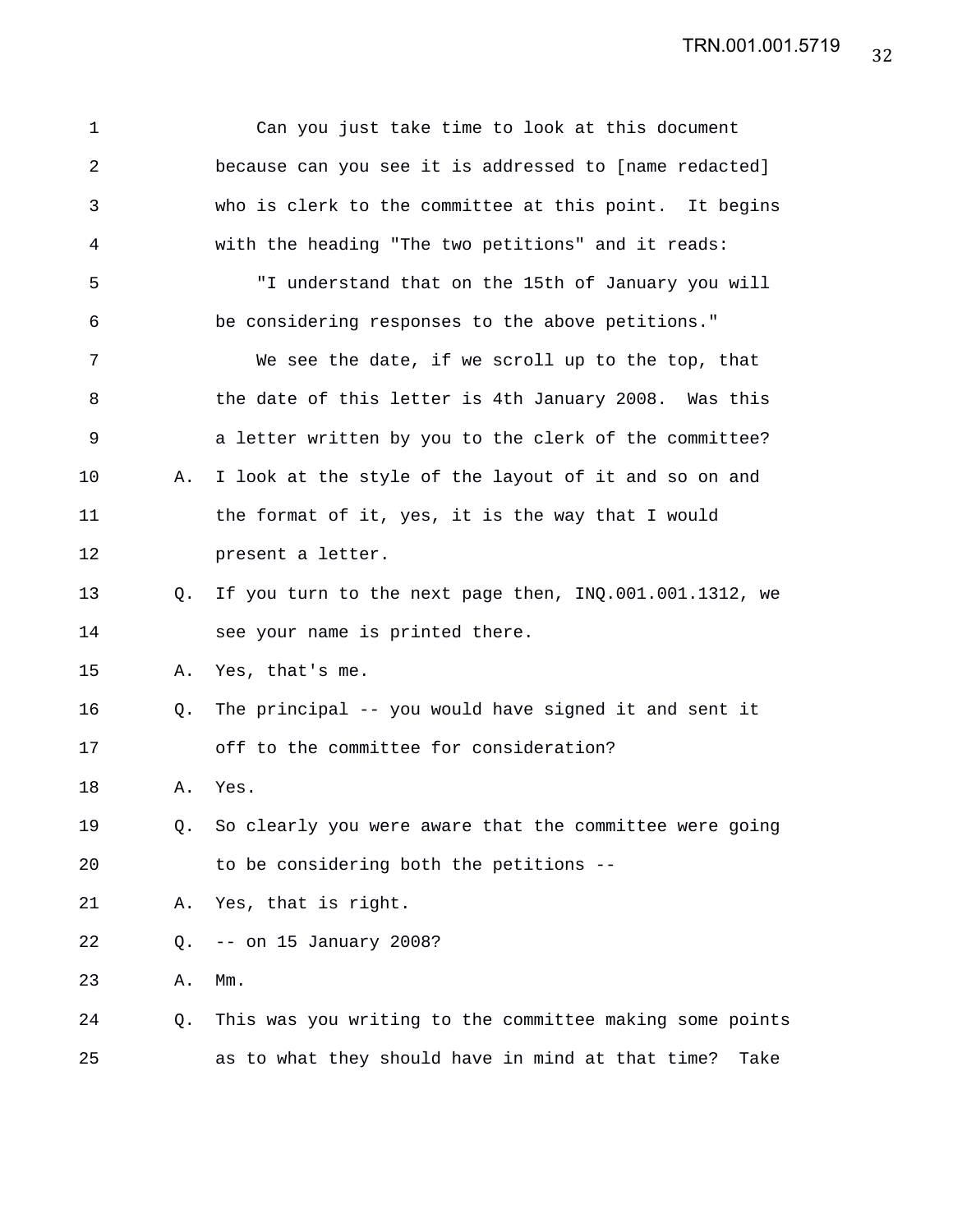| 1  |    | your time. Perhaps you can go over the page --           |
|----|----|----------------------------------------------------------|
| 2  | Α. | No, I do remember and I remember why I would have been   |
| 3  |    | writing this and I think I kept going back to how        |
| 4  |    | Ireland dealt with it and with [name redacted] and his   |
| 5  |    | Inquiry and the way that they had set up a forum and so  |
| 6  |    | on in Ireland. So I kept pointing to Ireland as a way    |
| 7  |    | forward for this.                                        |
| 8  | Q. | If we go back to the previous page then at page          |
| 9  |    | INQ.001.001.1311 and scroll down to just below halfway   |
| 10 |    | whereby now you are aware the Scottish Law Commission    |
| 11 |    | has published its report. You mention that. You go on    |
| 12 |    | to say:                                                  |
| 13 |    | "I understand that they are not recommending             |
| 14 |    | a change in the law."                                    |
| 15 | Α. | Yes, in fact, PE535 was referenced within that Scottish  |
| 16 |    | Law Commission document.                                 |
| 17 | Q. | It was; you are quite right.                             |
| 18 | Α. | Yes.                                                     |
| 19 | Q. | I think your reference to Ireland is also in connection  |
| 20 |    | with the way Ireland approached the question of time     |
| 21 |    | bar.                                                     |
| 22 | Α. | Yes, because they changed the statute of limitations for |
| 23 |    | all historic child abuse cases.                          |
| 24 | Q. | So although it was your understanding that the Scottish  |
| 25 |    | Law Commission weren't making any significant            |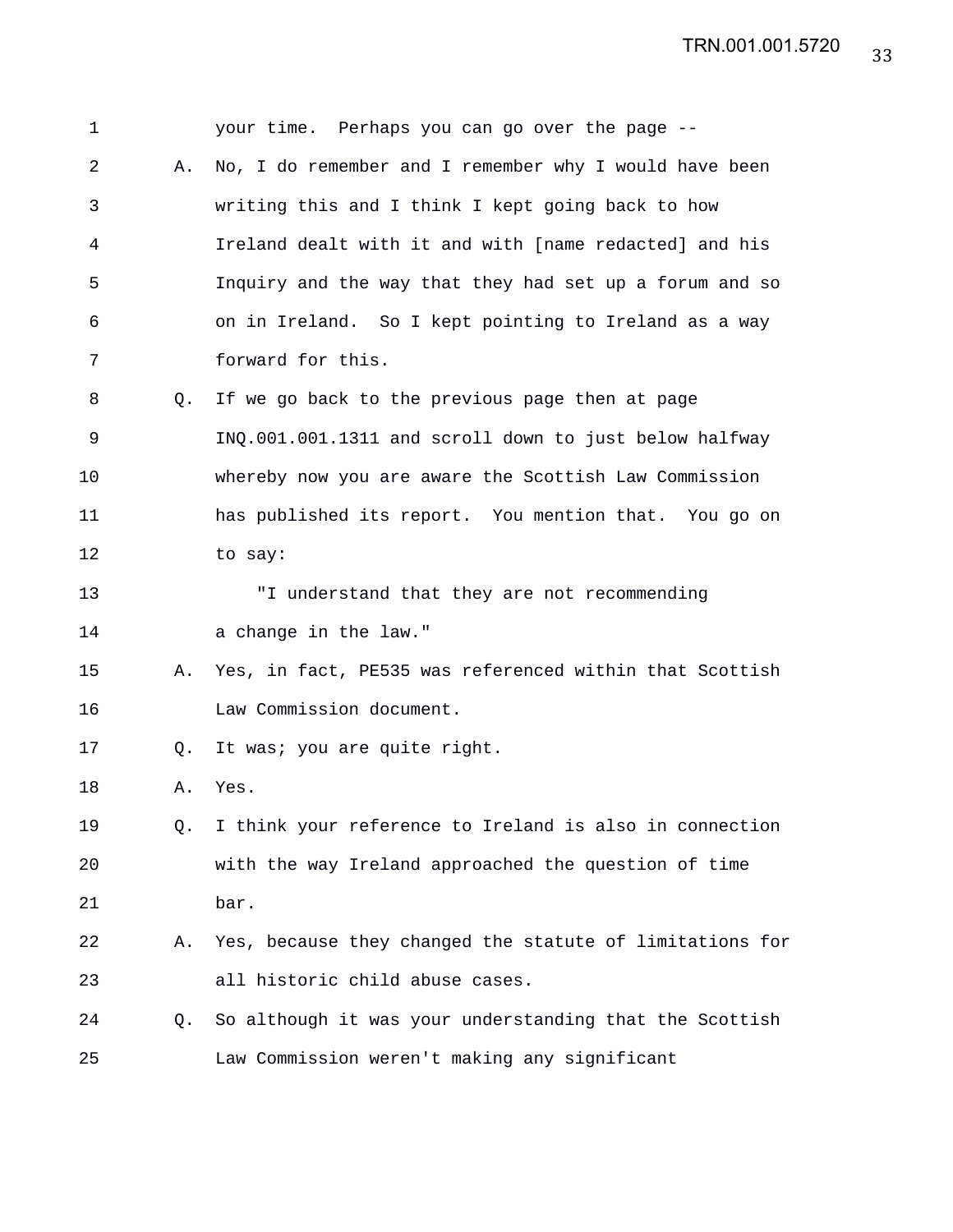| $\mathbf 1$    |    | recommendations for changing the law, your point here is |
|----------------|----|----------------------------------------------------------|
| $\overline{a}$ |    | ultimately the decision rests with the ministers?        |
| 3              | Α. | I think what I said at the Petitions Committee hearing   |
| 4              |    | to the MSPs sitting round the table was they are the     |
| 5              |    | legislators and it is for them ultimately to make the    |
| 6              |    | decision on time bar.                                    |
| 7              | Q. | And that has happened since?                             |
| 8              | Α. | It has, yes.                                             |
| 9              | Q. | You then go back to the position of PE535 because you    |
| 10             |    | say:                                                     |
| 11             |    | "To conclude, when I submitted PE535 it was because      |
| 12             |    | I had a sense of social justice. I did it for my fellow  |
| 13             |    | survivors, some of whom have given me a great deal of    |
| 14             |    | encouragement and strength to go on."                    |
| 15             |    | Does that reflect your position?                         |
| 16             | Α. | Yes, it reflects how I feel and how I felt then and how  |
| 17             |    | I still feel about matters. Although I'm not saying      |
| 18             |    | that we are easy people to work with, and I have found   |
| 19             |    | it very difficult, very challenging, to work on          |
| 20             |    | a committee with fellow survivors. However, we did get   |
| 21             |    | a lot done over the years.                               |
| 22             | Q. | If we move on to the final page of the document at       |
| 23             |    | INQ.001.001. 1312. What you say there is:                |
| 24             |    | "My overall view of the response to my petition is       |
| 25             |    | that Scotland has fallen short of what other countries,  |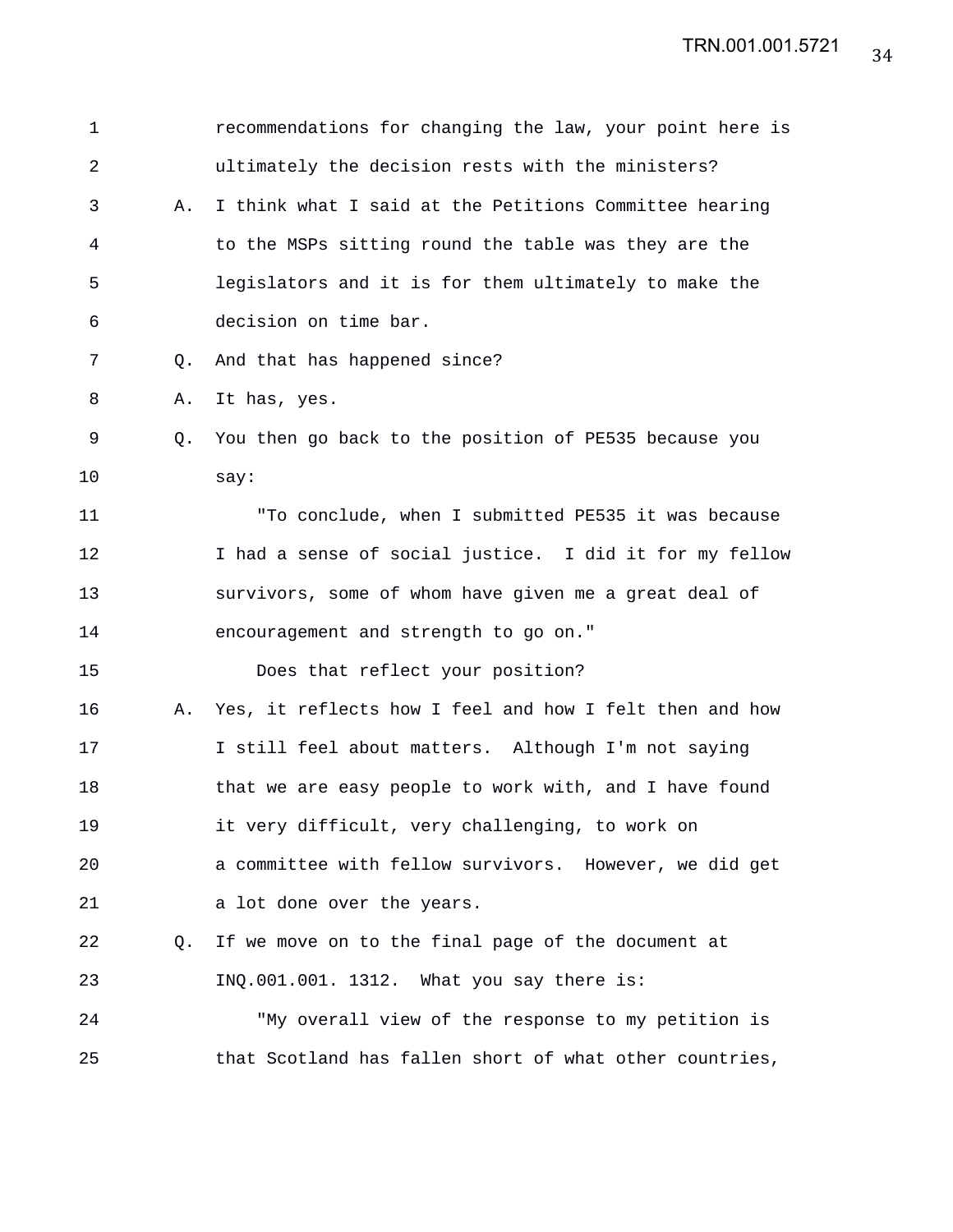1 such as Ireland, has given survivors of institutional 2 child abuse." 3 That is the point you are making about Ireland? 4 A. Yes. 5 Q. "The petition received much support from the current 6 administration when in opposition. However we have seen 7 little of substance as yet." 8 Can you just elaborate upon that for me, Chris? 9 A. At that point in time things were stuck, there was no 10 moving forward, we hadn't had -- the National 11 Confidential Forum hadn't been fully in place, we hadn't 12 had any of the answers -- or we didn't have the answer 13 that we wanted in relation to time bar and other issues 14 like a public inquiry as well. So, yes. 15 Q. And the administration now in place was -- what was it 16 at 2008? 17 A. At that point in time, when I'm saying "the current 18 administration", at that point it would have been 19 probably Alex Salmond and the SNP but what I'm referring 20 to there is that when they were in opposition they made 21 comment to the Petitions Committee about the original 22 petition, PE535, because at that point in time in 2002 23 it was a Labour administration. So that is what I'm 24 kind of referring to there. 25 Q. It is an interesting point because if we go back to the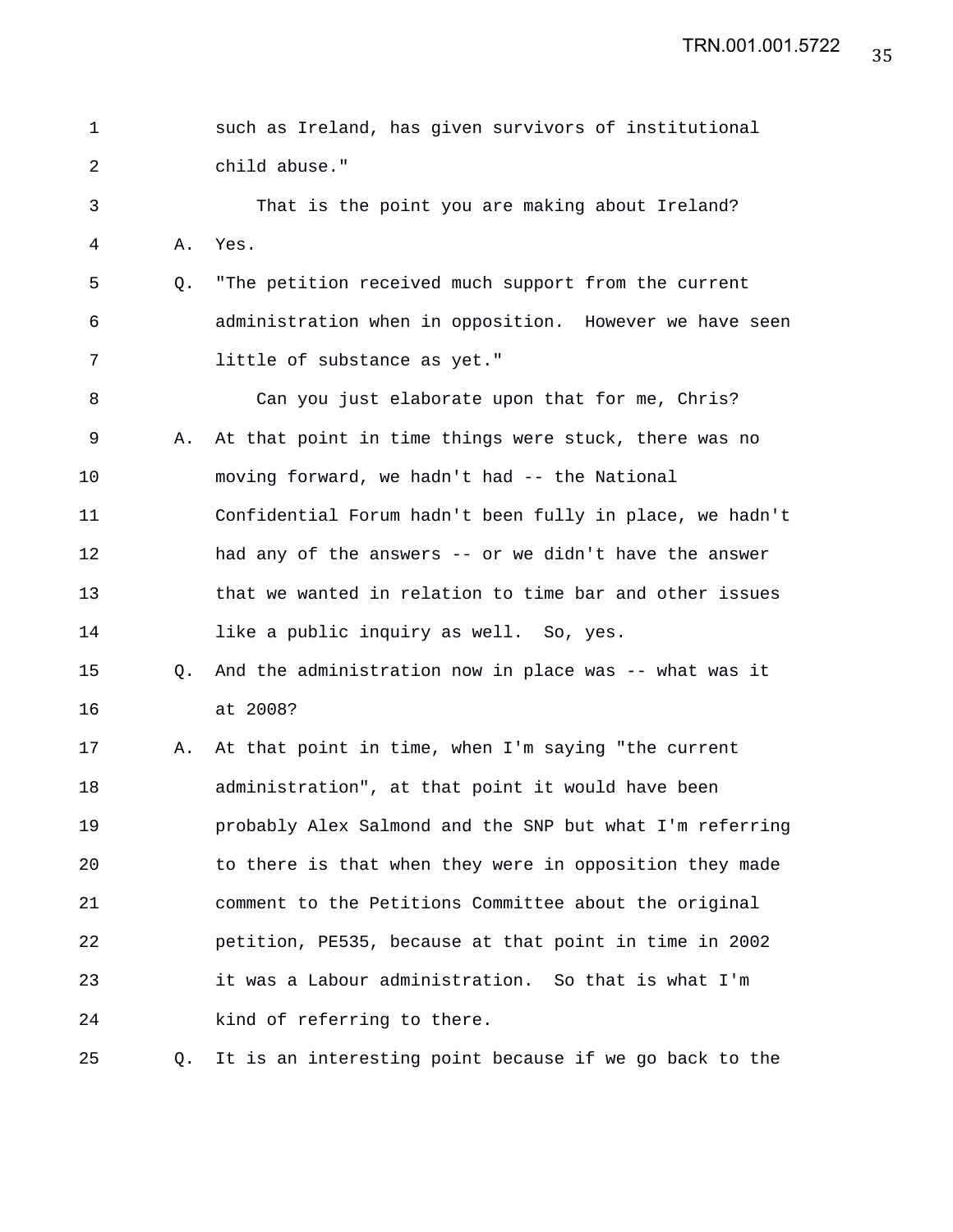1 transcript of the proceedings on 1st December 2004, just 2 turn to page LEG.001.001 1505.

3 Now this is -- we looked at this earlier, the bit 4 about Mr McMahon, if you scroll down the page and where 5 he is talking about appointing someone with experience 6 to have a review, but if you look to the other column 7 you will see that one of the SNP ministers then speaks. 8 A. That is right.

9 Q. You may remember this but --

10 A. I do.

11 Q. -- if we move towards the bottom of the page, the second 12 last paragraph:

13 "The petition had two aims: to achieve an apology 14 and a public inquiry. I, too, welcome the First 15 Minister's apology. It should not have been difficult 16 because it was the right thing to do; however, it has 17 been difficult. That part of justice that the survivors 18 sought has been achieved today and demand for their 19 other aim of establishing a public inquiry has gained 20 cross-party support. As someone to supports such 21 an inquiry, I listened with interest to what the 22 Minister said."

23 So it would be clear at least at that point in time 24 this minister supported an inquiry and it had 25 cross-party support?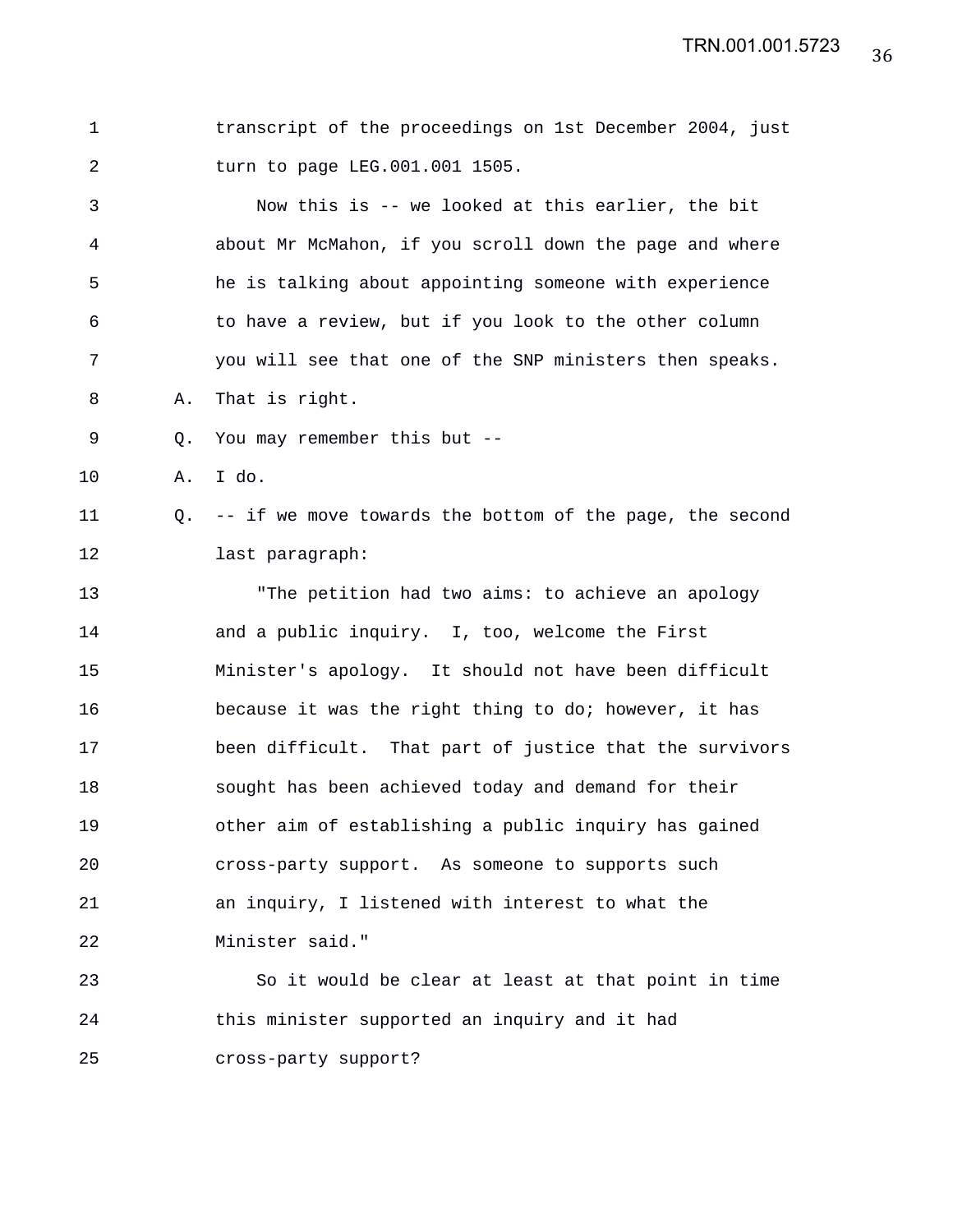37 TRN.001.001.5724

1 A. Yes. There was a point however between 2004 and when 2 I made that point about how the current administration 3 were quite vocal about it when in opposition. There was 4 a point when nothing was being done to move it on. I do 5 remember that Linda Fabiani, the MSP for I think 6 East Kilbride, had made points on these historic abuse 7 points issues -- and in fact she spoke on that debate in 8 the main chamber. From memory what Linda Fabiani had 9 said was that things weren't moving fast enough. 10 Q. Yes. So far as the two petitions we have been looking 11 at are concerned then, if I can take you to the 12 Petitions Committee meeting of 15th April. It is at 13 INQ.001.001.1142. 14 We can see here this is the transcript of the 15 committee's meeting of Tuesday, 15th April 2008. If 16 I can take you to page INQ.001.001.1152. If we move 17 down the page towards the bottom, can we see there that 18 your two petitions are under consideration by the 19 committee? 20 A. Yes. 21 Q. Were you present for this meeting or not? If I can take 22 you to what's said --

23 A. Yes, that would help.

24 Q. If we move on to the other column. You are mentioned 25 again in what you are seeking to achieve. We see that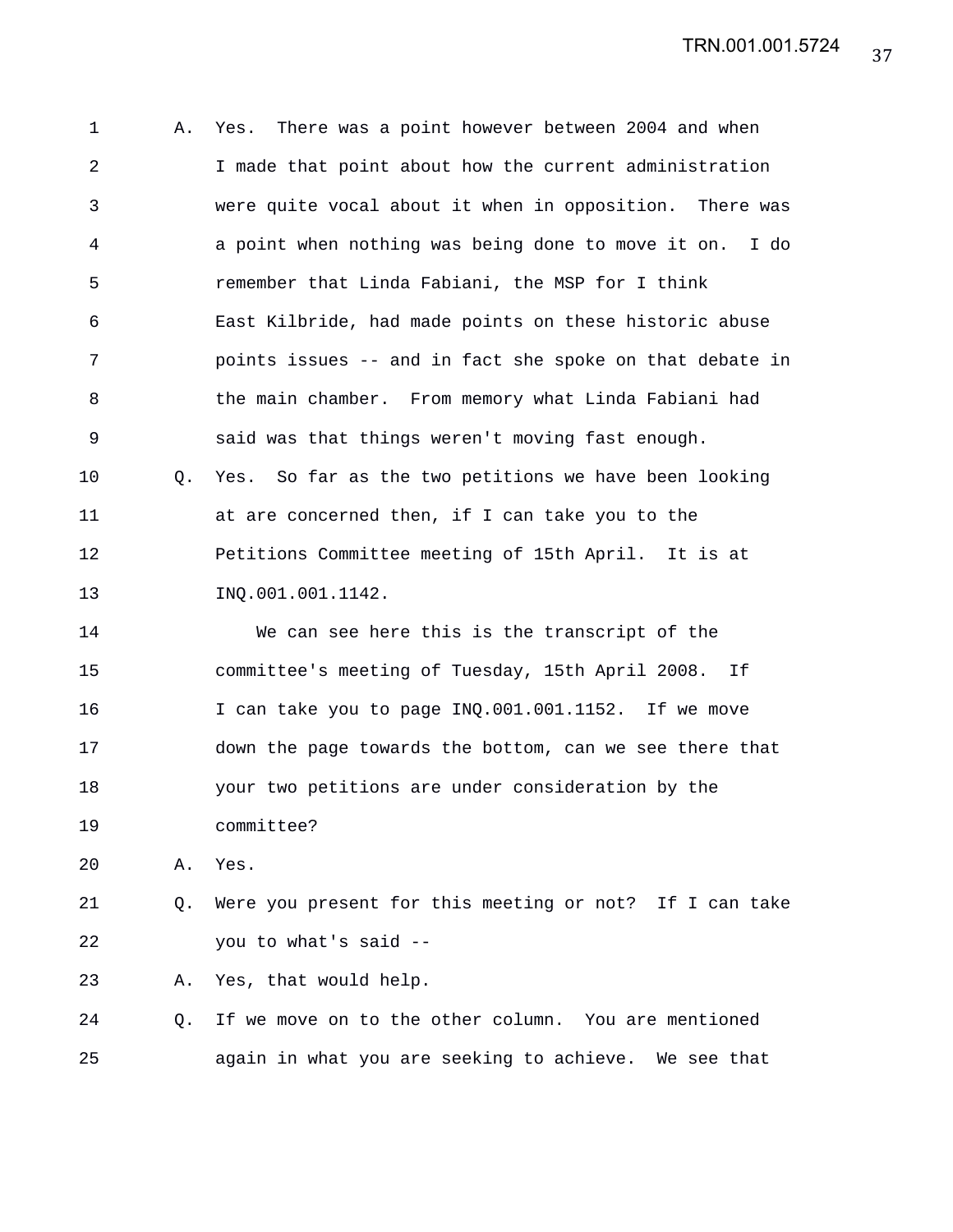38 TRN.001.001.5725

|  |  |  | there is a paragraph which begins: |  |  |
|--|--|--|------------------------------------|--|--|
|--|--|--|------------------------------------|--|--|

2 "We have considered the information that has been 3 submitted and there have been fairly extensive debates 4 and discussions on the issues that have been raised -- 5 indeed, ministerial statement have been made. 6 I recollect the former First Minister and ministers with 7 responsibility for education and children making 8 statements on institutional child abuse." 9 Then there is a question as to how the petition 10 should be dealt with and the response is: 11 "We should close consideration of them. The 12 petitions have been successful in bringing a grave issue 13 into the public arena and ensuring that things have 14 happened. There has been great movement and people have 15 taken seriously the concerns that have been expressed, 16 as they should have done. What has happened shows that 17 submitting petitions to the committee works." 18 So the petitions were closed down at that point in 19 time? 20 A. Yes, I was not present for that. 21 Q. But do you agree with the statement that what has 22 happened by then shows that submitting petitions to the 23 committee works? 24 A. What date was that? 25 Q. This is in April 2008.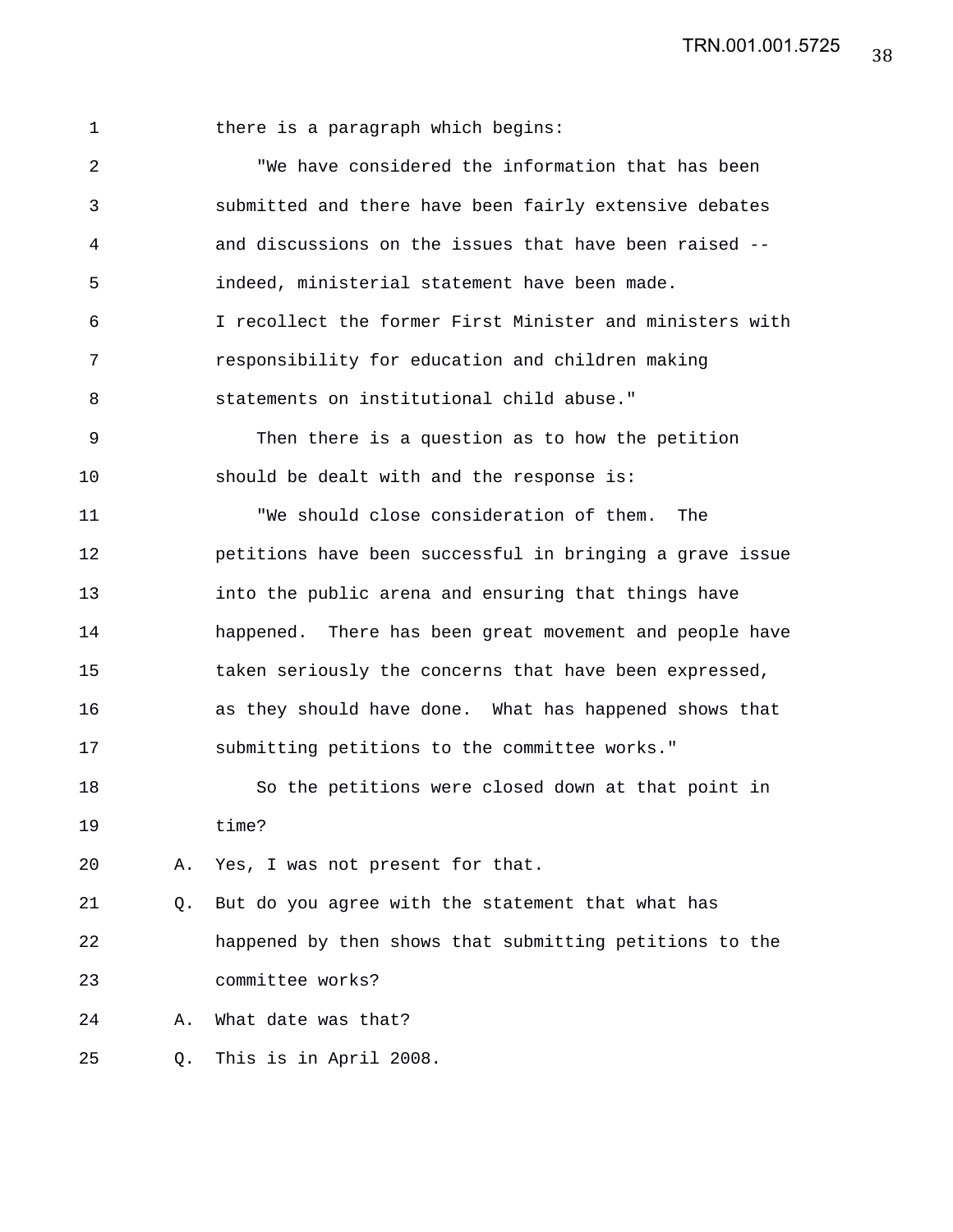1 A. No, I don't agree with that.

2 Q. Why not?

3 A. I do remember discussing things with Helen and other 4 people and I didn't think the petition should have been 5 closed down at that point. I thought that there were 6 too many matters that we had taken to Parliament that 7 hadn't been resolved and the national Inquiry -- the 8 main one for me that I have always argued about is the 9 survivor support fund and the counselling and advocacy 10 and matters like that hadn't been set up at that point 11 in time. 12 Q. I want to move on to a different topic. I know we have 13 another petition to look at with you, Chris, which

14 I will do shortly, but before I do that can I take you 15 to a page in your statement at WIT.001.001.1647.

16 A. Yes.

17 Q. If we move towards the bottom of the page there is 18 a heading "National Reference Group". This is something 19 19 I want to clarify with you because I think something has 20 gone wrong in the transcription of this.

21 At paragraph 98 it is noted:

22 "The National Reference Group was a waste of space." 23 I don't think you intended to say that.

24 A. I didn't no. When I was giving my statement we were 25 working through various bullet points and, as you see,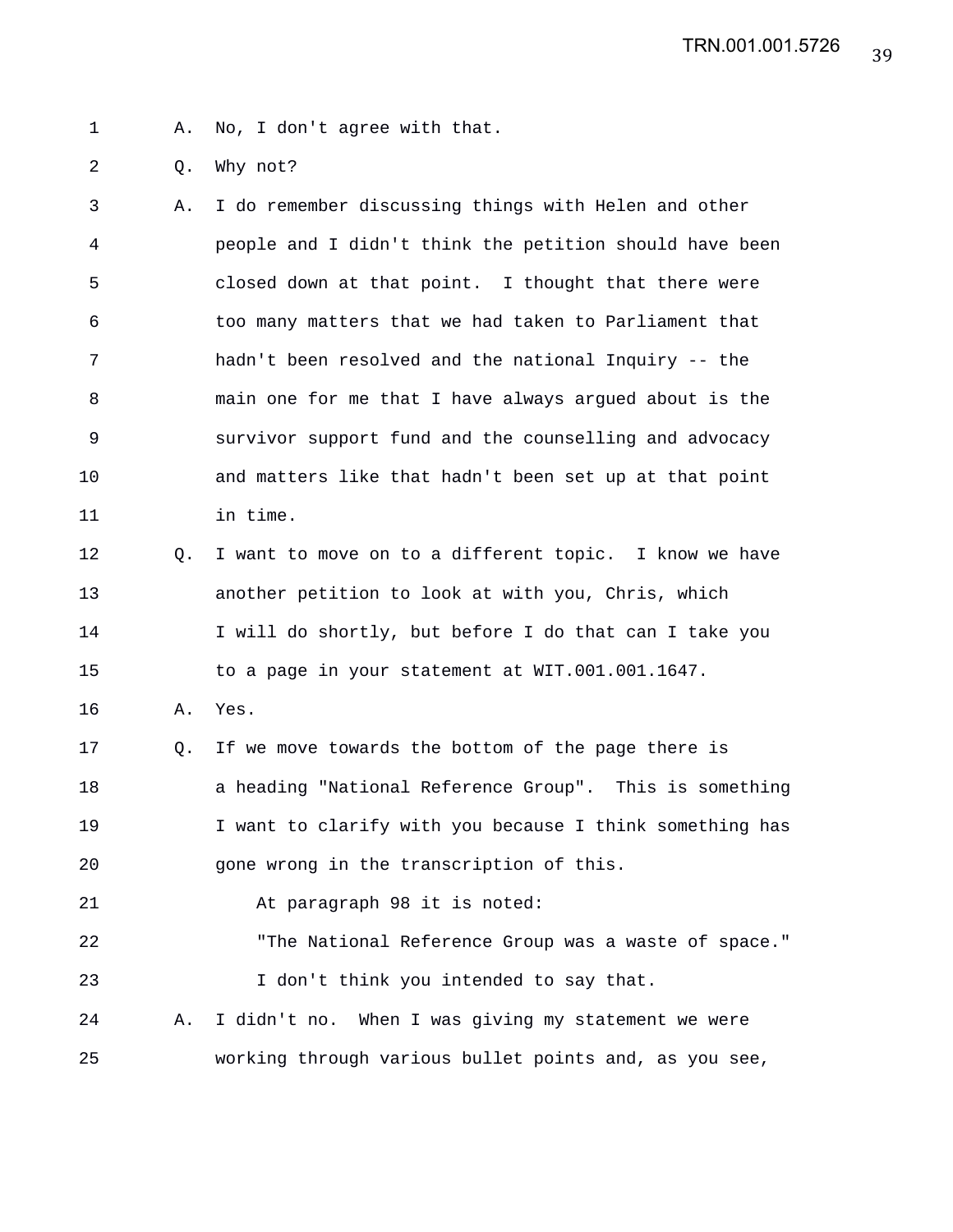1 this came up at this point at 98 and, as you see, it is 2 the National Reference Group. So when it was said, 3 "Let's move on to the National Reference Group," and 4 I mumbled, "Waste of space". What I meant was that -- 5 what I meant from that is what's said in the last couple 6 of sentences there is actually -- it reminded me of what 7 a senior civil servant had said about me to a colleague. 8 Q. What was the occasion for this comment? 9 A. It was one of the thematic events run by CELCIS. CELCIS 10 and the Scottish Human Rights Commission under 11 Alan Miller had these thematic events where we discussed 12 the support fund, the national Inquiry, different 13 aspects of the kind of care experience issues. 14 So it came just as I was going in to one of these 15 thematic events at the same time as this senior civil 16 servant who kind of -- you know, she had chaired the 17 National Reference Group over the six years or so that 18 I was there. 19 Q. The comment that you have recorded in the statement is 20 that: 21 "There's Chris Daly, what a waste of space." 22 A. Yes, that's what was said. 23 Q. That was the confusion. Did you respond to that at the 24 time or did you just let it slide? 25 A. I ignored that. Yes.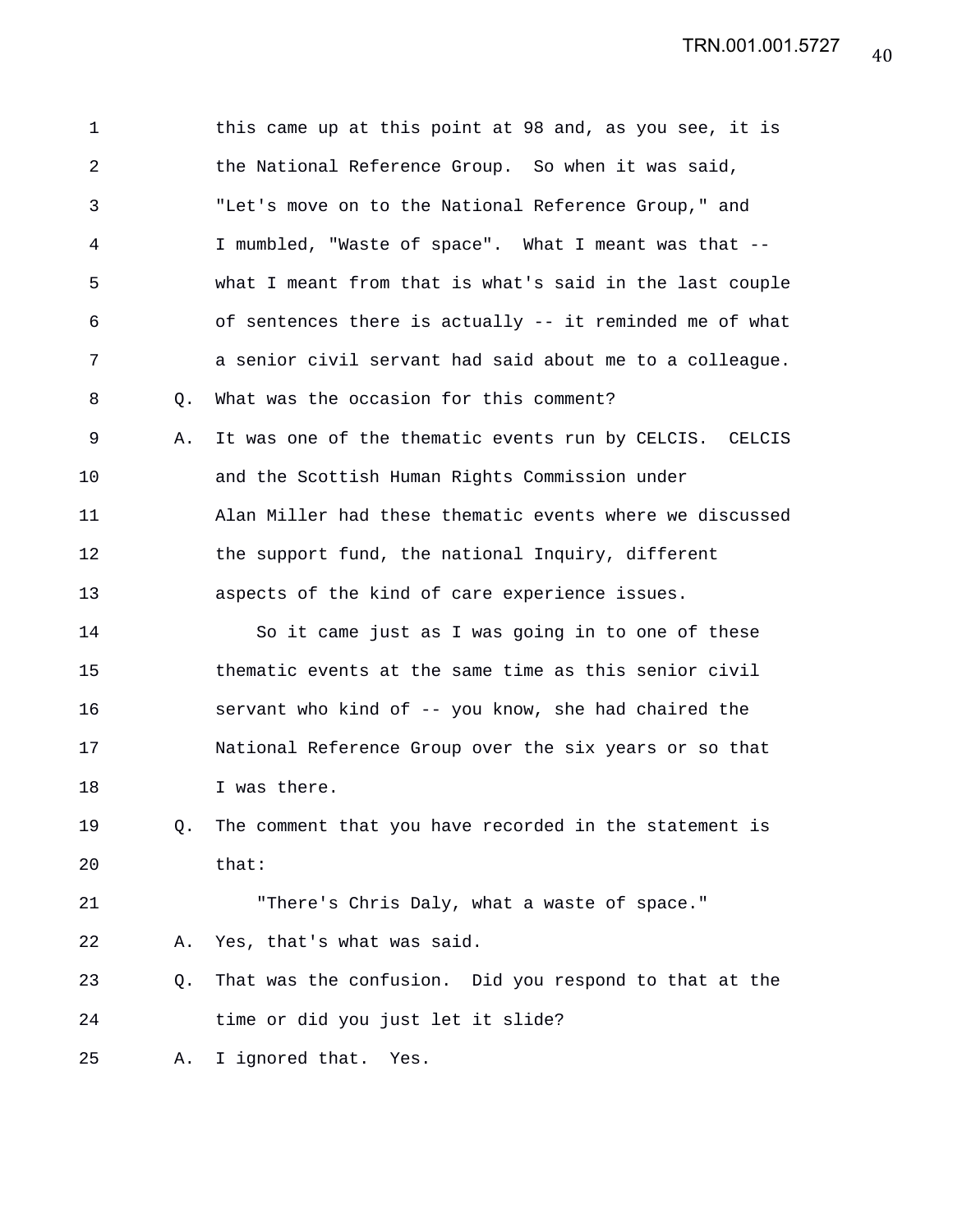1 Q. Looking at your involvement with the National Reference 2 Group then, Chris, was that a positive experience? 3 A. It was a positive because -- I keep using the term, and 4 I know it is kind of a bit crude at times, but keeping 5 the ball in play and really I felt that if we just kept 6 engaging with the Scottish Government and the Scottish 7 Parliament that we would get to the end goal, which was 8 6 1 the things that I had asked for within that original 9 petition. 10 Q. But this group was seeking to, as it were, provide

11 guidance on policy, was it, in connection with child 12 abuse?

13 A. It was. We were making policy decisions on child abuse 14 in Scotland. The thing is that the people sitting round 15 that table had -- really did an awful lot of work before 16 we came to this, what was supposed to be a short-life 17 working group, which then became the National Reference 18 Group.

19 It was the National Reference Group on Childhood 20 Sexual Abuse. They weren't entirely happy that the 21 issues of historic institutional child abuse was put 22 upon them by Scottish Government, so the people sitting 23 round that table who formed that reference group.

24 But a senior civil servant, [name redacted] and 25 I made the argument for our issues, care experience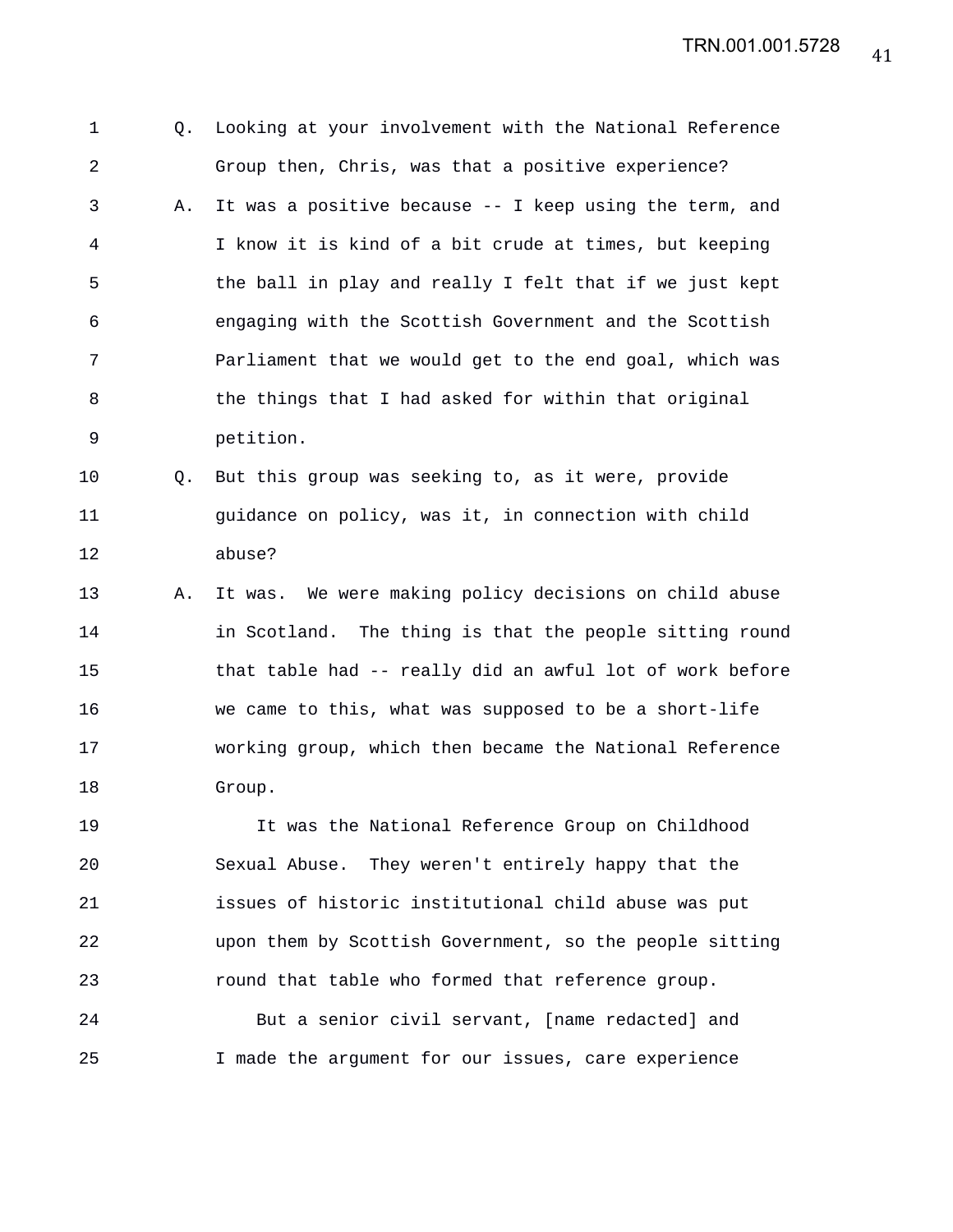| 1  |                | issues and the historic abuse in care issues, to be      |
|----|----------------|----------------------------------------------------------|
| 2  |                | discussed around the table and policy decisions being    |
| 3  |                | made there.                                              |
| 4  |                | Actually, it did work because -- I cannot remember       |
| 5  |                | what the term is now, but it is like a side group $-$ -  |
| 6  | Q <sub>z</sub> | A subgroup?                                              |
| 7  | Α.             | A subgroup, yes. So there was a subgroup set up on       |
| 8  |                | historic institutional child abuse issues and what came  |
| 9  |                | from that subgroup of the National Reference Group       |
| 10 |                | was -- the In Care Survivor Service Scotland came from   |
| 11 |                | that. So, yes.                                           |
| 12 | Q.             | If we get perhaps just a date for when the group began   |
| 13 |                | its work. I can put a document -- it is a timeline on    |
| 14 |                | the screen for you. It is at INQ.001.001.1049.           |
| 15 | Α.             | I think it was 2006.                                     |
| 16 | Q.             | You are getting quite warm, I think.                     |
| 17 | Α.             | Okay.                                                    |
| 18 | Q.             | If we look towards the bottom, you can see around        |
| 19 |                | September 2005 there is a reference of the first         |
| 20 |                | According to what has been -- so it is 2005,<br>meeting. |
| 21 |                | around then is when it would have started off?           |
| 22 | Α.             | That would be right, yes.                                |
| 23 | Q.             | But you attended that group for six years I think you    |
| 24 |                | tell us in your statement.                               |
| 25 | Α.             | Roughly about six years yes.                             |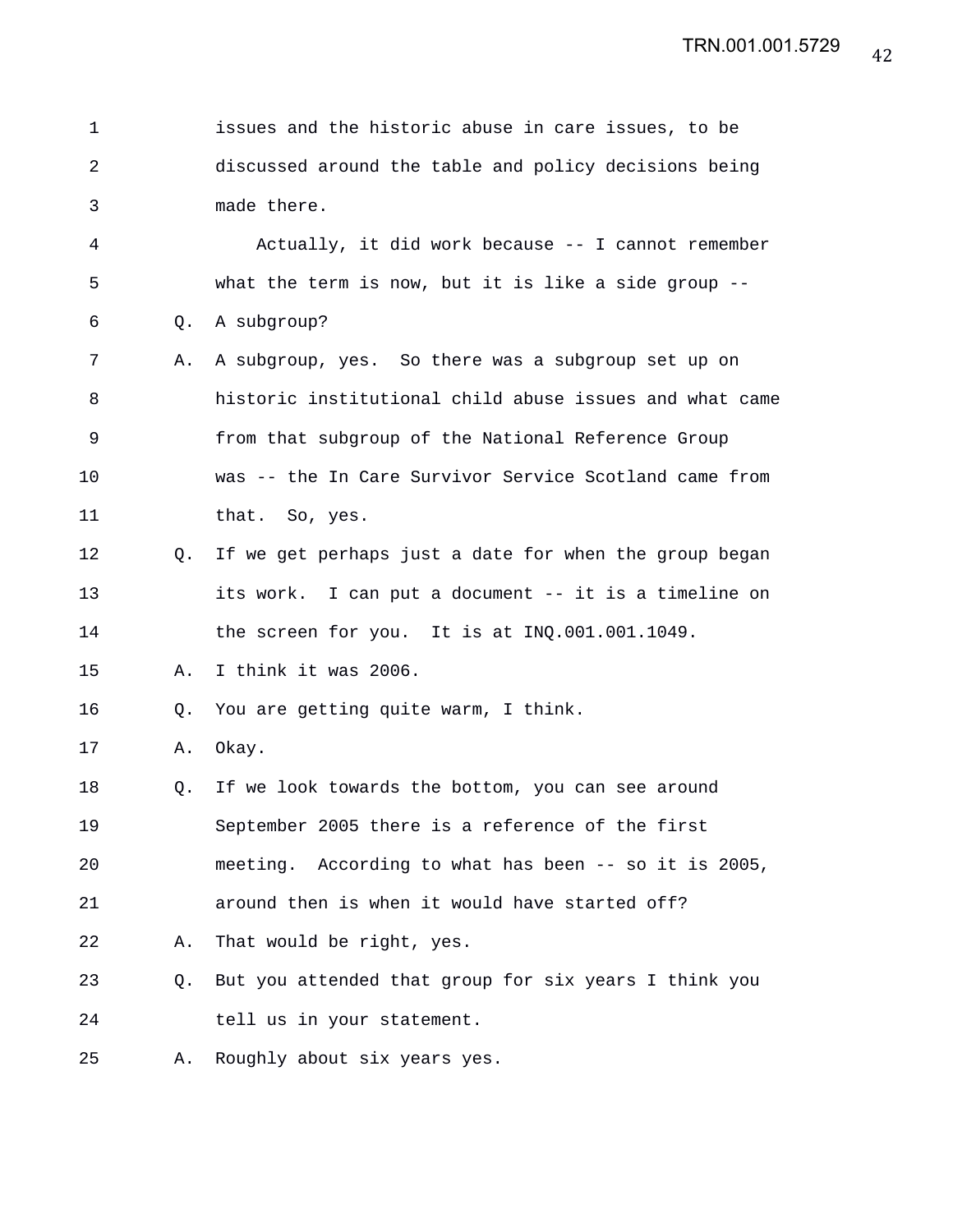1 Q. I think also Helen Holland was a member of the -- 2 A. Well Helen was a member and at different points we were 3 often ill. I spoke to you about long-term stays with 4 anxiety and depression and then the post-traumatic 5 stress disorder was diagnosed from my own childhood 6 trauma. So we often went together, but if either one of 7 us was ill then usually there was at least one of us 8 there. 9 Q. The full reference group, if I can refer to it as that, 10 sat on a quarterly basis? 11 A. Yes, we did. That would be right. 12 Q. That's going to bring me onto the third petition, Chris, 13 that you had involvement with. If I can put that on the 14 screen first of all. That is at INQ.001.001.0164. 15 A. Can I just check: am I okay where I am for the mic? 16 Q. I can hear you perfectly? 17 LADY SMITH: Thank you for checking. It sounds good to me 18 and I haven't seen any signs from further down the room 19 of people having difficulty, but thank you for being 20 aware of that. 21 MR MacAULAY: We have on the screen now, Chris, petition 22 PE1351 and here the name of the petitioner is said to be 23 Chris Daly and Helen Holland. Does that bring back some 24 memories for you as to what this was about? 25 A. Yes. I mean, I think Helen and I and some other folk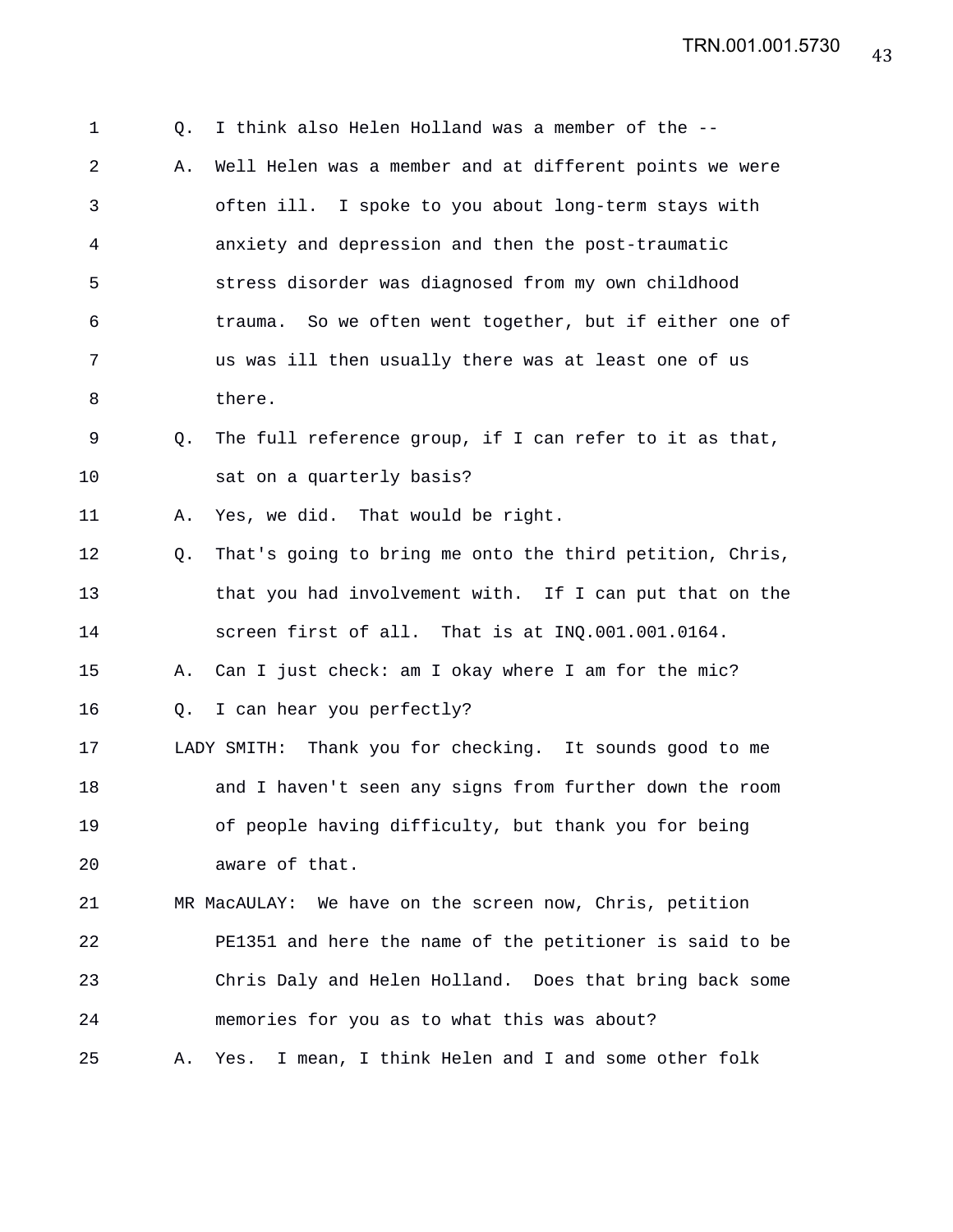1 had got a bee in our bonnet about -- in fact I think the 2 majority of people who weren't connected to Quarriers 3 and who were the 100 or so people used in that pilot 4 "Time to be Heard" forum were really wondering why they 5 chose such a select group when they wouldn't get 6 a picture of what all of the different institutions were 7 like, all the residential child care institutions in 8 Scotland. So that's how we took that because we weren't 9 happy with this pilot "Time to be Heard". 10 Q. Because the title of your petition is "Time For All to 11 be Heard". 12 A. Yes, we were just being a bit cheeky there, I think. 13 Q. But looking at the background to this though, had there 14 been discussion in connection with an Acknowledgement 15 and Accountability Forum within the group? 16 A. Yes. Helen has probably got really good memory of that 17 because we were really quite angry that the National 18 Reference Group discussed over many months -- what did 19 you say, an accountability forum? 20 Q. Acknowledgement and Accountability Forum. 21 A. Acknowledgement and Accountability Forum, yes. So where 22 was the accountability, I think we were saying, that 23 they took all of that out of it. It had resembled 24 nothing to what we -- and there were some experts there, 25 [name redacted], who has informed some of the government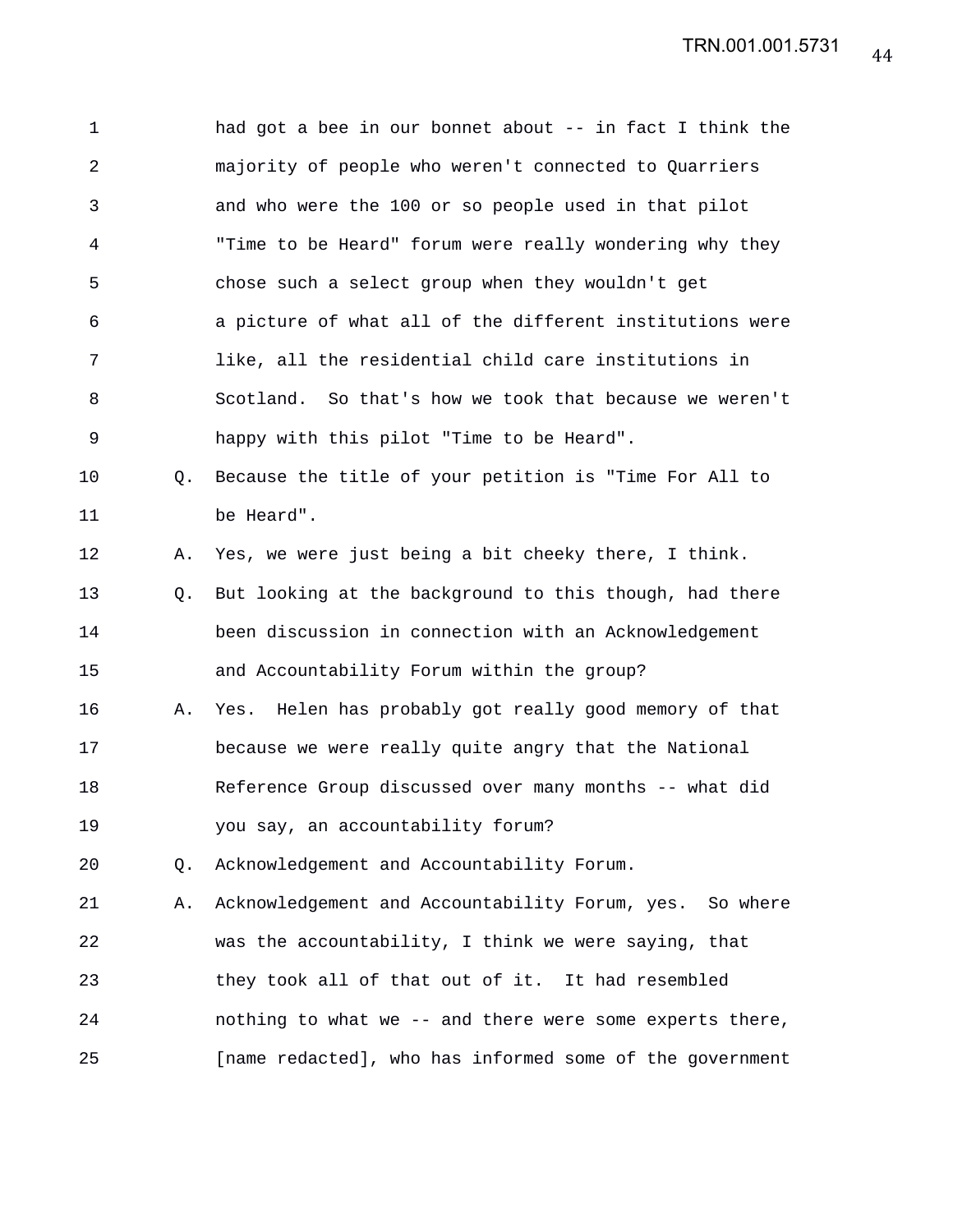45 TRN.001.001.5732

1 policy on childhood sexual abuse and so on. When we sat 2 round that table over many months, that's what we were 3 discussing, this Acknowledgement and Accountability 4 Forum.

5 But then suddenly we heard announced that we were 6 going to have this "Time to be Heard" pilot, which 7 wasn't discussed by the reference group in full, only 8 certain few civil servants, including the civil servant 9 who headed the -- who was chair of the National 10 Reference Group.

11 Q. If we look at the text then of this document. At 12 item 4, as we have seen from the previous style, you set 13 out:

14 "Action taken to resolve issues of concern before 15 submitting the petition."

16 I think I note that as we read this part of the 17 petition it runs mainly in the first person, where it 18 talks about "I". The "I" that is referenced in the 19 text, is that you yourself? For example if you look -- 20 A. Well, it is different. For example, when I say "took 21 the concerns about the restrictiveness of the forum". 22 He was my local MSP when I lived in Glasgow, so I took, 23 me personally, the issues to him.

24 But if we are raising the issues with, let's say, 25 [name redacted] who was on the National Reference Group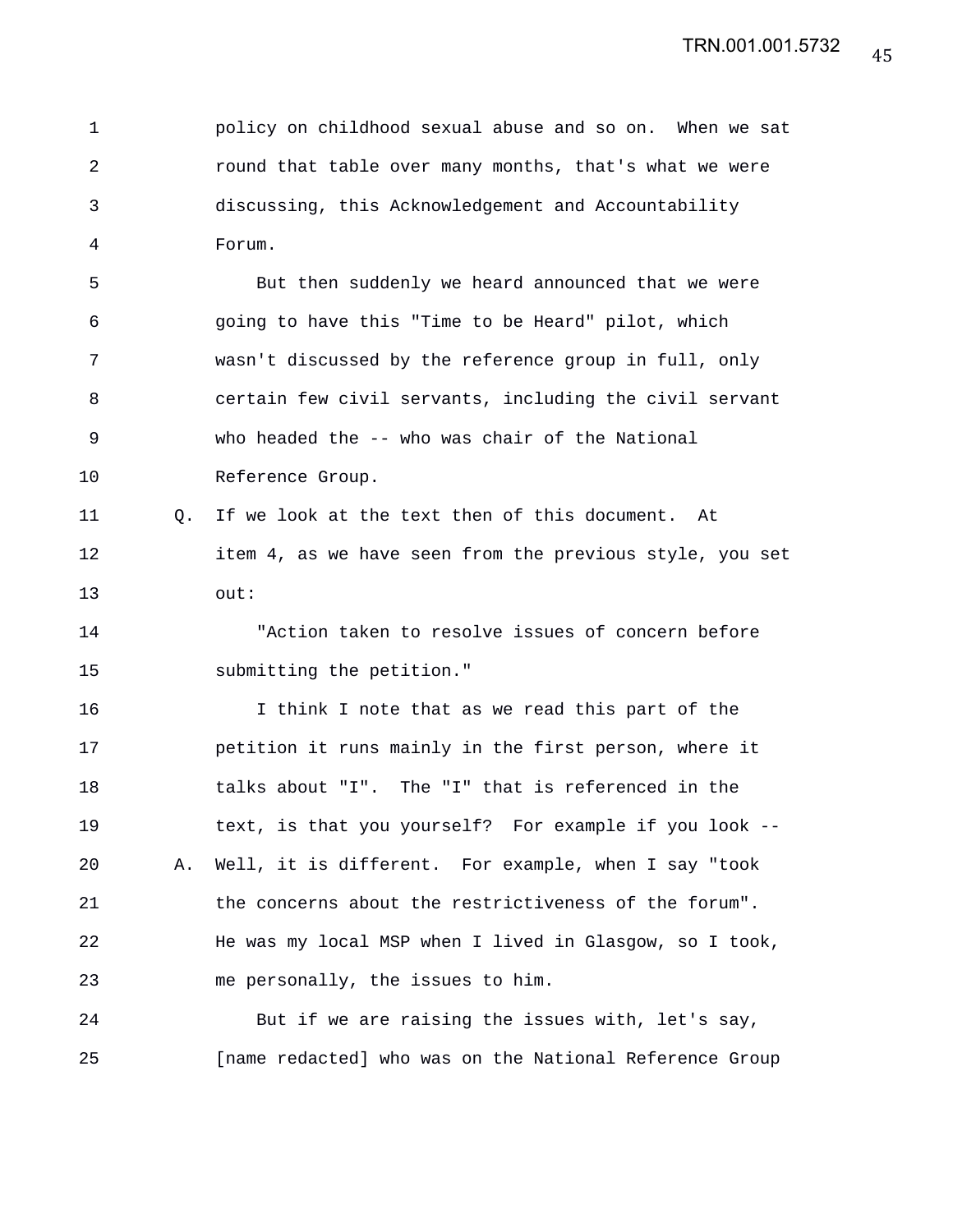| $\mathbf 1$ |    | and other people there, then it would have been Helen   |
|-------------|----|---------------------------------------------------------|
| 2           |    | and I who had raised these issues.                      |
| 3           | 0. | But if we look at paragraph 2 it reads:                 |
| 4           |    | "Raised concerns regarding the forum with the           |
| 5           |    | Scottish Government's Survivor Scotland team at the     |
| 6           |    | meeting of the National Reference Group on Childhood    |
| 7           |    | Sexual Abuse on 25th November 2009."                    |
| 8           |    | By that time had you been made aware of the change      |
| $\mathsf 9$ |    | of title for the forum?                                 |
| 10          | Α. | Well, no -- I do remember that day. It was              |
| 11          |    | 25th November is my birthday and I remember Helen and   |
| 12          |    | I sitting at that National Reference Group. It was held |
| 13          |    | in Glasgow then because we used to alternate it between |
| 14          |    | Edinburgh and Glasgow. When we sat at that it was only  |
| 15          |    | then that we heard that they had gone back on the       |
| 16          |    | decisions that were made by the Reference Group as      |
| 17          |    | a whole to have this Acknowledgement and Accountability |
| 18          |    | Forum.                                                  |
| 19          |    | They decided then to bring it -- this was the first     |
| 20          |    | we had heard of that, on 25th November 2009, when we    |
| 21          |    | were at a meeting in Glasgow.                           |
| 22          | Q. | Who made the announcement?                              |
| 23          | Α. | Well, that would have been -- [name redacted] made the  |
| 24          |    | announcement because she was the legal expert within    |
| 25          |    | that team, within the Survivor Scotland team, who also  |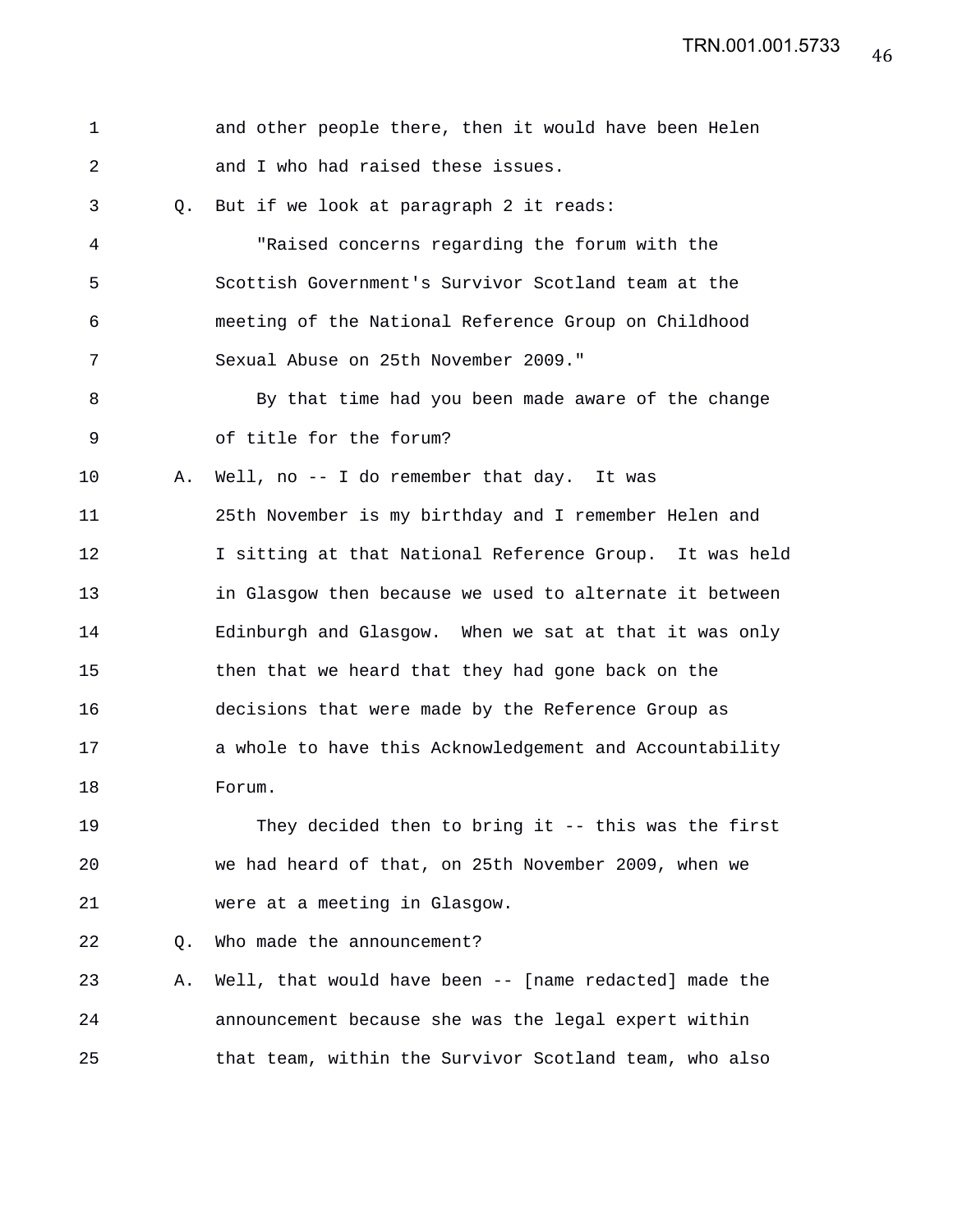1 sat in the Reference Group.

| $\overline{a}$ |    | I do remember asking -- and Helen and I were -- we       |
|----------------|----|----------------------------------------------------------|
| 3              |    | didn't know where this came from because suddenly behind |
| 4              |    | their back they come with this. I do remember maybe      |
| 5              |    | asking [name redacted] questions but the chair shut me   |
| 6              |    | down and censored me and said to [name redacted] the     |
| 7              |    | legal expert, not to answer me at all.                   |
| 8              | Q. | Who was chairing the group at that time?                 |
| 9              | Α. | That was [name redacted] who was the senior civil        |
| 10             |    | servant.                                                 |
| 11             | Q. | Did you then get any answer to why the change in label   |
| 12             |    | had occurred?                                            |
| 13             | Α. | No. But it wasn't just the change in label really that   |
| 14             |    | we were angry at; it was the whole $--$ what the purpose |
| 15             |    | of such a forum would be and we did have issues about it |
| 16             |    | about it being fully confidential and the way that it    |
| 17             |    | has worked out. These issues were raised with Scottish   |
| 18             |    | Government about coming from -- that pilot "Time to be   |
| 19             |    | Heard" became the National Confidential Forum.           |
| 20             |    | Q. We will look at that shortly.                         |
| 21             |    | If you look at the last paragraph there on this page     |
| 22             |    | what's said is:                                          |
| 23             |    | "Some of the lead professionals and I raised             |
| 24             |    | concerns --"                                             |
| 25             |    | The "I" here, is that you?                               |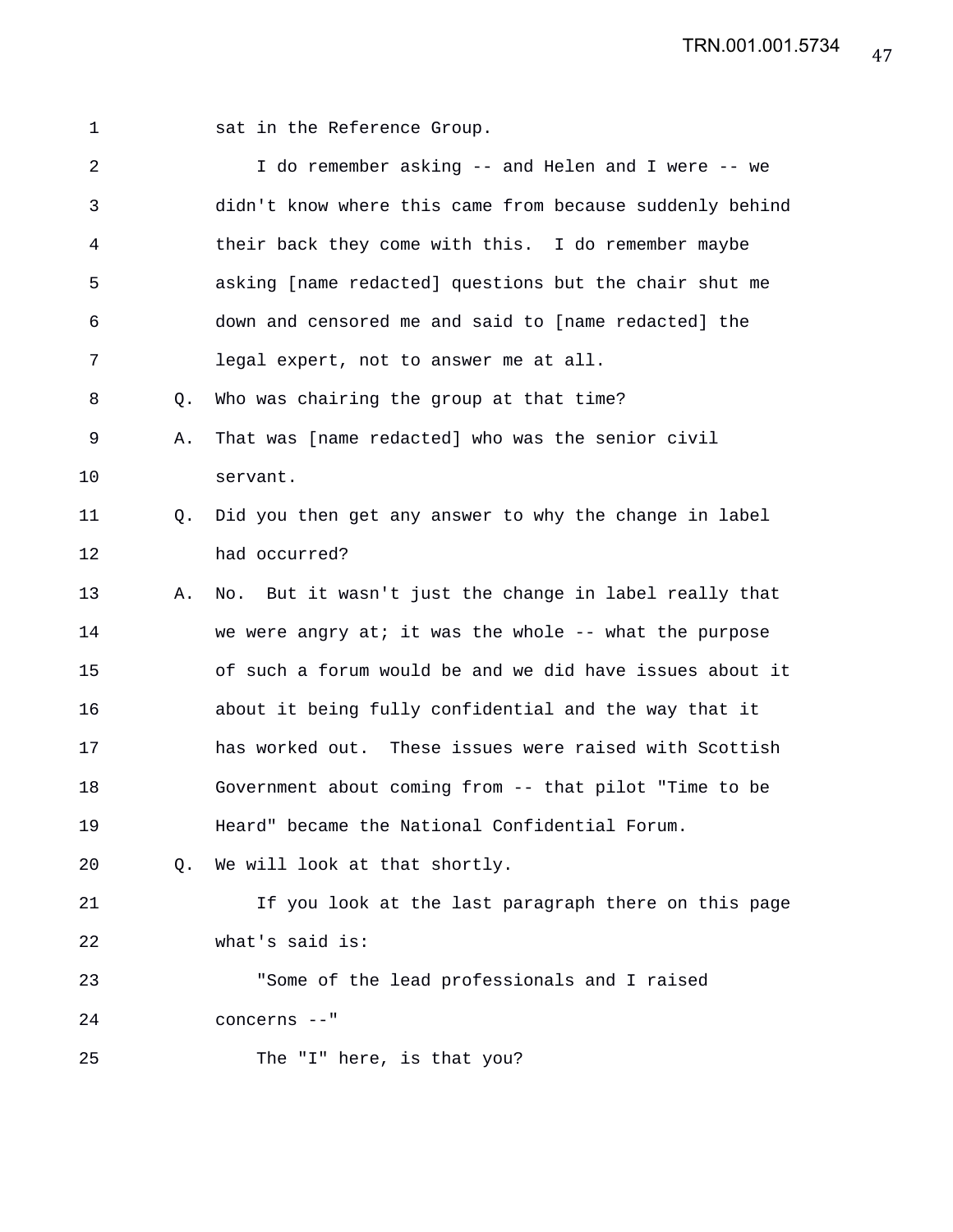1 A. Yes, it should probably read "we" because actually it 2 was November 2009, so we are talking about the 3 25th November. Helen and I both raised these issues. 4 Q. So to read then what's written:

5 "Some of the lead professionals and [you say 'we'] 6 raised concerns at the meeting in November 2009 about, 7 firstly, the lack of consultation to make it a select 8 group of survivors and, secondly, dropping the 9 accountability element in the pilot forum. The best 10 explanation we, the survivors, have had as to why the 11 forum was only being opened to the Quarriers victims was 12 that the organisation was responsible to recognise the 13 abuse that had happened in the past and to work with 14 survivors to make amends."

15 So you have raised two points.

16 A. Yes.

17 Q. The lack of consultation in connection with the focus on 18 Quarriers and also the dropping of the accountability 19 element.

20 A. Yes. I remember sitting there in the Adelphi Centre, 21 where we had that meeting on 25th November 2009, sitting 22 with Helen and we were kind of out of the group in a way 23 that we were at the end of a table and we were on our 24 own there, but other -- some of the professionals who 25 had discussed these issues over many months with us and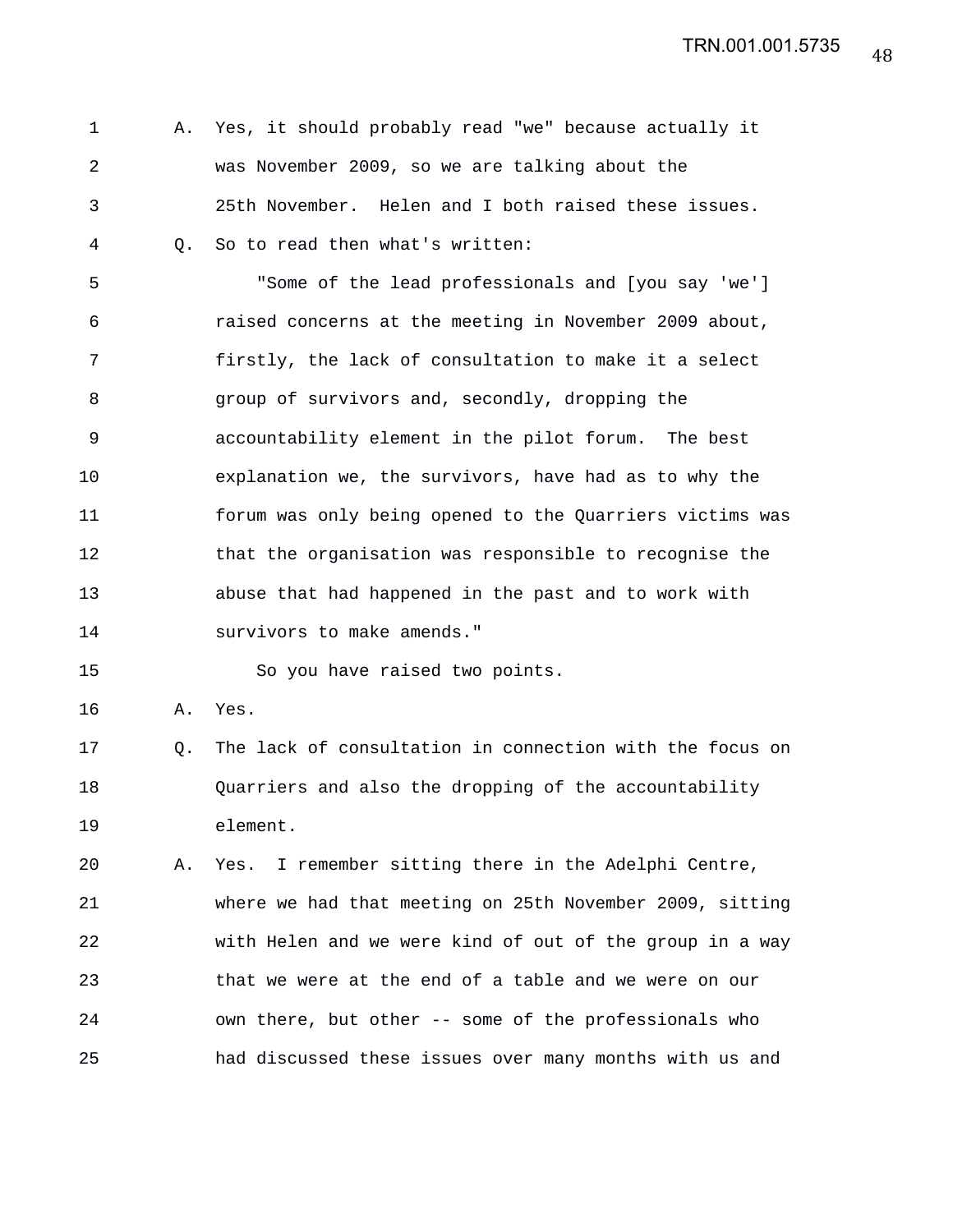| 1              |    | who thought we were going in a certain direction with    |
|----------------|----|----------------------------------------------------------|
| $\overline{a}$ |    | it, they were concerned about this sudden -- where this  |
| 3              |    | pilot forum had come from.                               |
| 4              | O. | You also, apart from asking for "Time For All to be      |
| 5              |    | Heard" in the petition --                                |
| 6              | Α. | Yes.                                                     |
| 7              | Q. | -- you link that to incorporating in that a compensation |
| 8              |    | scheme. If we look towards the top of the page again --  |
| 9              | Α. | So see that petition there, and it has got Helen's name  |
| 10             |    | on it, I remember that was drafted when poor Helen was   |
| 11             |    | in hospital. She told me to come to visit her in         |
| 12             |    | hospital but to bring pen and paper and we would set     |
| 13             |    | about drafting this petition. So I remember that when    |
| 14             |    | we wrote these things -- and one of the issues that      |
| 15             |    | Helen had said that many survivors were bringing up was  |
| 16             |    | the issue of a compensation scheme.                      |
| 17             |    | Where that comes from is the Irish model --              |
| 18             | Q. | Which you mentioned before?                              |
| 19             | Α. | Yes. I had drafted a paper which I submitted to the      |
| 20             |    | Scottish Government, through the National Reference      |
| 21             |    | Group, which was really kind of a breakdown of how the   |
| 22             |    | scheme worked in Ireland, the Residential Institutions   |
| 23             |    | Redress Board or something like that.                    |
| 24             | O. | Residential Institutions Redress Board (Ireland)?        |
| 25             | Α. | That is it, yes.                                         |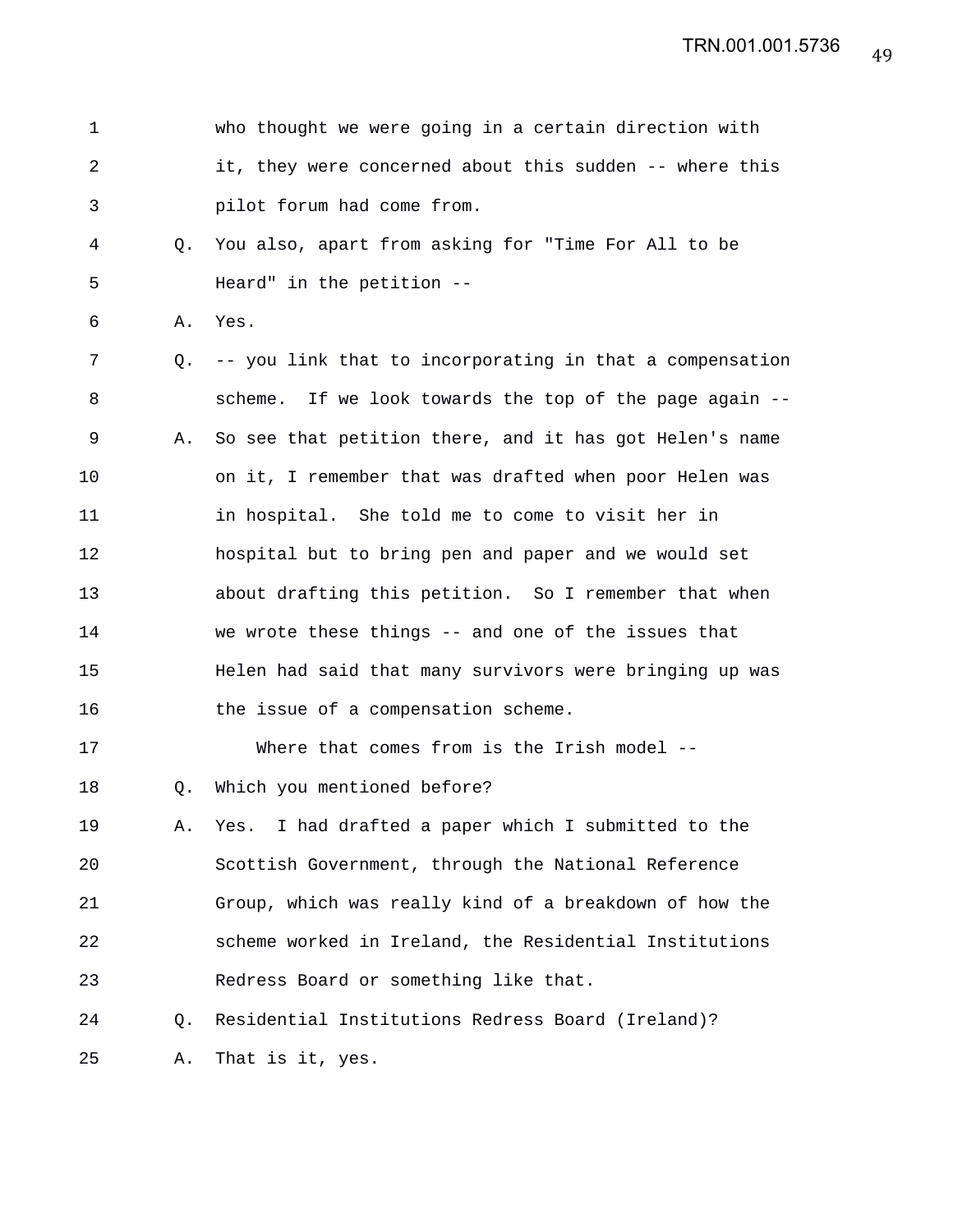1 Q. If we turn to page INQ.001.001.0165, the next page of 2 the petition.

3 In paragraph number 3 you do mention there that: 4 "[You] drafted a paper on the redress scheme in 5 Ireland outlining why this model should be adopted in 6 Scotland and circulated it to all MSPs."

7 That's what you have just told us. Then you say: 8 "My paper met with no response from the Scottish 9 Government. However, Jack McConnell MSP, who made the 10 apology for the abuse in 2004, did back a similar 11 redress scheme to Ireland in his email response to me. 12 Most other MSPs referred me to my constituency MSP ..." 13 You did get a response from Mr McConnell --

14 A. Yes.

15 Q. -- at the time when you circulated your paper? From 16 what you tell us here it was a positive response.

17 A. Yes, he was in favour of this. Again, I think I asked 18 the question at the time, why didn't that work come 19 about during his time as First Minister.

20 Q. By now he is no longer First Minister?

21 A. Yes, that is right.

22 Q. But this response to you from him was in an email?

23 A. It was, yes.

24 Q. You mentioned the Irish scheme. I think if you turn to 25 the next page, INQ.001.001.0166. The material you set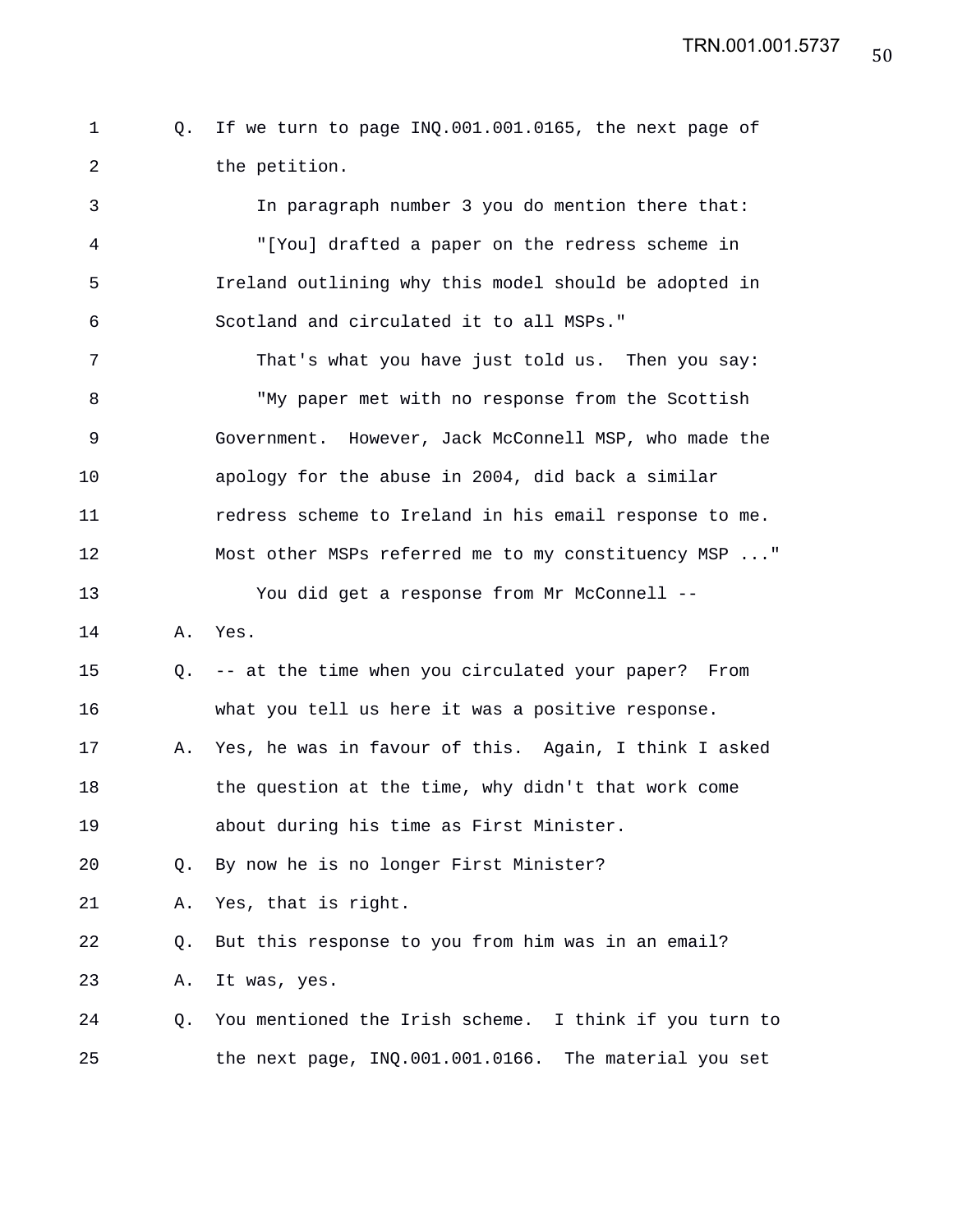| 1  |    | out here, is that the material that was in your paper?       |
|----|----|--------------------------------------------------------------|
| 2  | Α. | I drafted all of those figures and so on from the<br>Yes.    |
| 3  |    | RIRB information that I got. I just kind of researched       |
| 4  |    | the RIRB Redress Board in Ireland. I thought it might        |
| 5  |    | be helpful to let people see how things were working         |
| 6  |    | there.                                                       |
| 7  | O. | Yes. I should have taken you to this before, but if you      |
| 8  |    | go to the next page, INQ.001.001.0167, we have a date        |
| 9  |    | there for 16th August 2010. That's the closing date for      |
| 10 |    | the e-petition. Was this petition submitted some time        |
| 11 |    | in 2010?                                                     |
| 12 | Α. | That's not a petition -- or is it? Sorry, I'm getting        |
| 13 |    | confused here.                                               |
| 14 | O. | It is just the date, it says:                                |
| 15 |    | "Closing date for e-petition."                               |
| 16 | Α. | That is just to do with the process for e-petitioning.       |
| 17 |    | You have to have a closing date for gathering petitions      |
| 18 |    | online. So that is what that date is.                        |
| 19 | Q. | If we turn to another document, it is INQ --                 |
| 20 |    | Just before you leave that, I see box 8 has<br>LADY SMITH:   |
| 21 |    | four bullet points of comments to stimulate online           |
| 22 |    | These suggestions were also drafted by you,<br>discussion.   |
| 23 |    | were they?                                                   |
| 24 | Α. | Yes.                                                         |
| 25 |    | In the third one you touch on child migrants;<br>LADY SMITH: |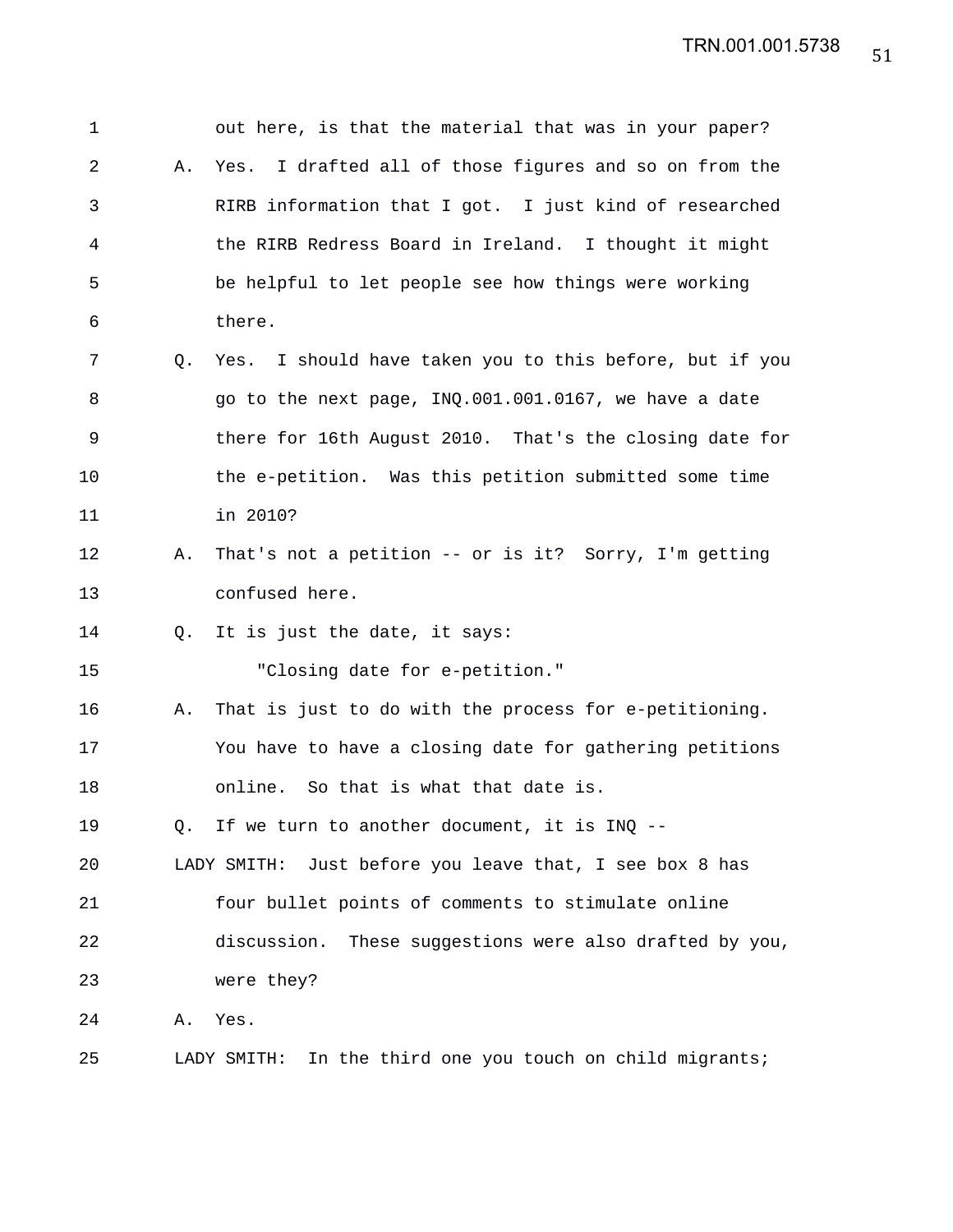1 yes?

2 A. Yes. Some of the --

3 LADY SMITH: This seems to be the first time that you try to 4 draw Parliament's attention to this feature; is that 5 right?

6 A. I mean at different points in this issues were raised 7 about different issues and sometimes -- for example, 8 where that might have come from is there was discussion 9 around the table either at the Reference Group or within 10 INCAS about child migrants.

11 LADY SMITH: I see.

12 A. Certainly we had been this touch with -- certainly 13 I know that the late Frank Docherty had a close 14 relationship with a woman who was making a documentary 15 film and he helped her while she was here to interview 16 people. The child migrants issues came up in some of 17 the committee meetings at INCAS and also the National 18 Reference Group touched upon it as well.

19 Because some of the kids that were in the same care 20 homes as us, let's say Nazareth House Aberdeen, were 21 actually sent to Canada or Australia as migrants. So, 22 yes, that's where that comes from really. 23 LADY SMITH: You are adding your learning as you go along to 24 bring it to the attention of the Petitions Committee and

25 hopefully the Parliament?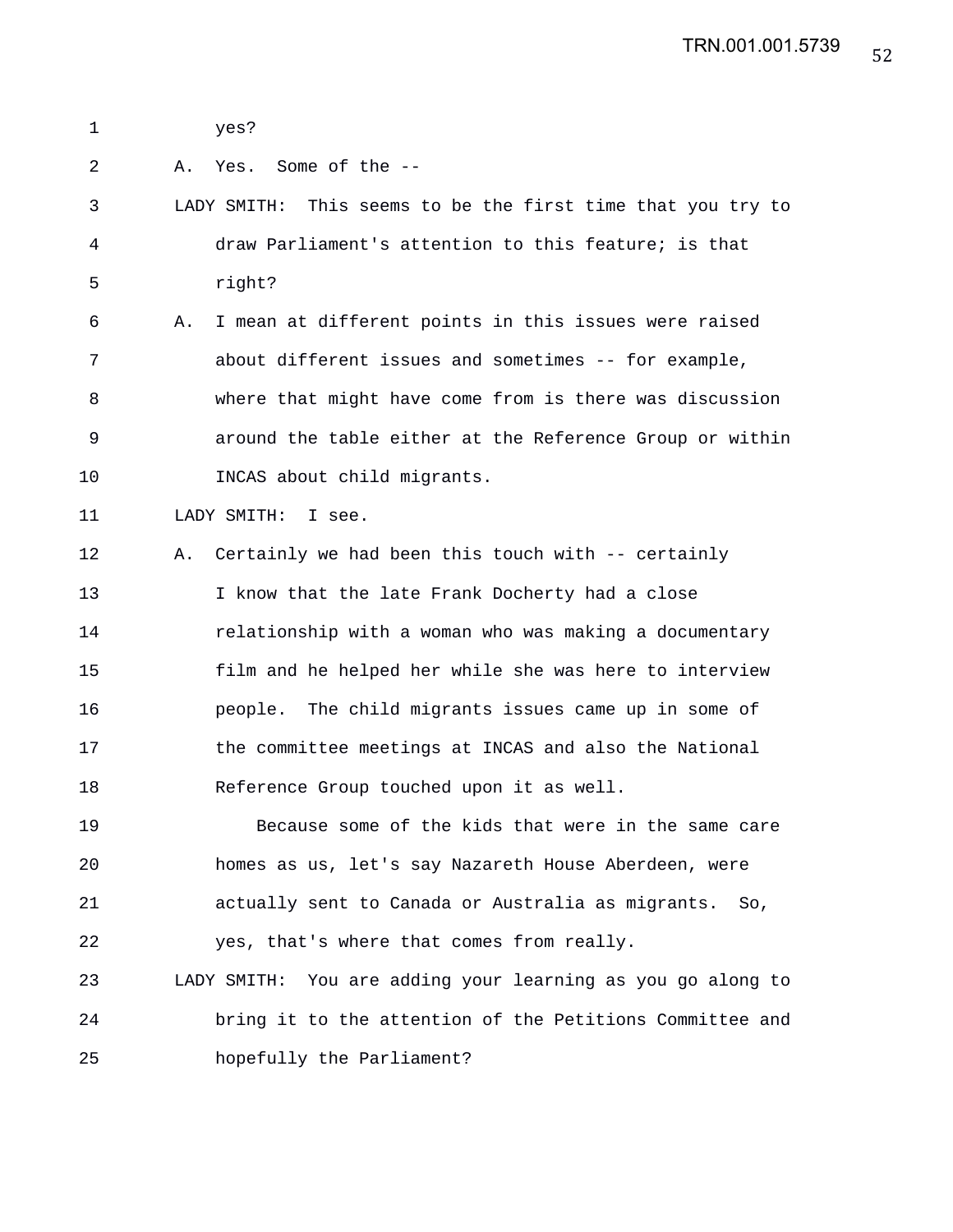1 A. Yes.

2 LADY SMITH: I see, thank you. 3 MR MacAULAY: I was going to take you to another document 4 just to see if we can get a date for what time frame we 5 are looking at in connection with this petition and 6 that's INQ.001.001.1316. 7 This presents a chronology of this petition, PE1351. 8 Can we see, at least according to this document, the 9 date of the launching is 30th August 2010? 10 A. Yes, definitely. 11 MR MacAULAY: I want next to see what happened to that 12 petition -- my Lady, looking at the time that might just  $13$  be a  $-$ 14 LADY SMITH: Would that be a good time for the morning 15 break? 16 We have a break particularly to give the 17 stenographers a break from what they are doing, but I am 18 sure you would welcome one as well to stretch your legs 19 and have a cup of coffee or whatever you would like. 20 A. Yes. 21 LADY SMITH: We will stop now and sit again at 11.45 am, 22 please. 23 (11.30 am) 24 (A short break) 25 (11.45 am)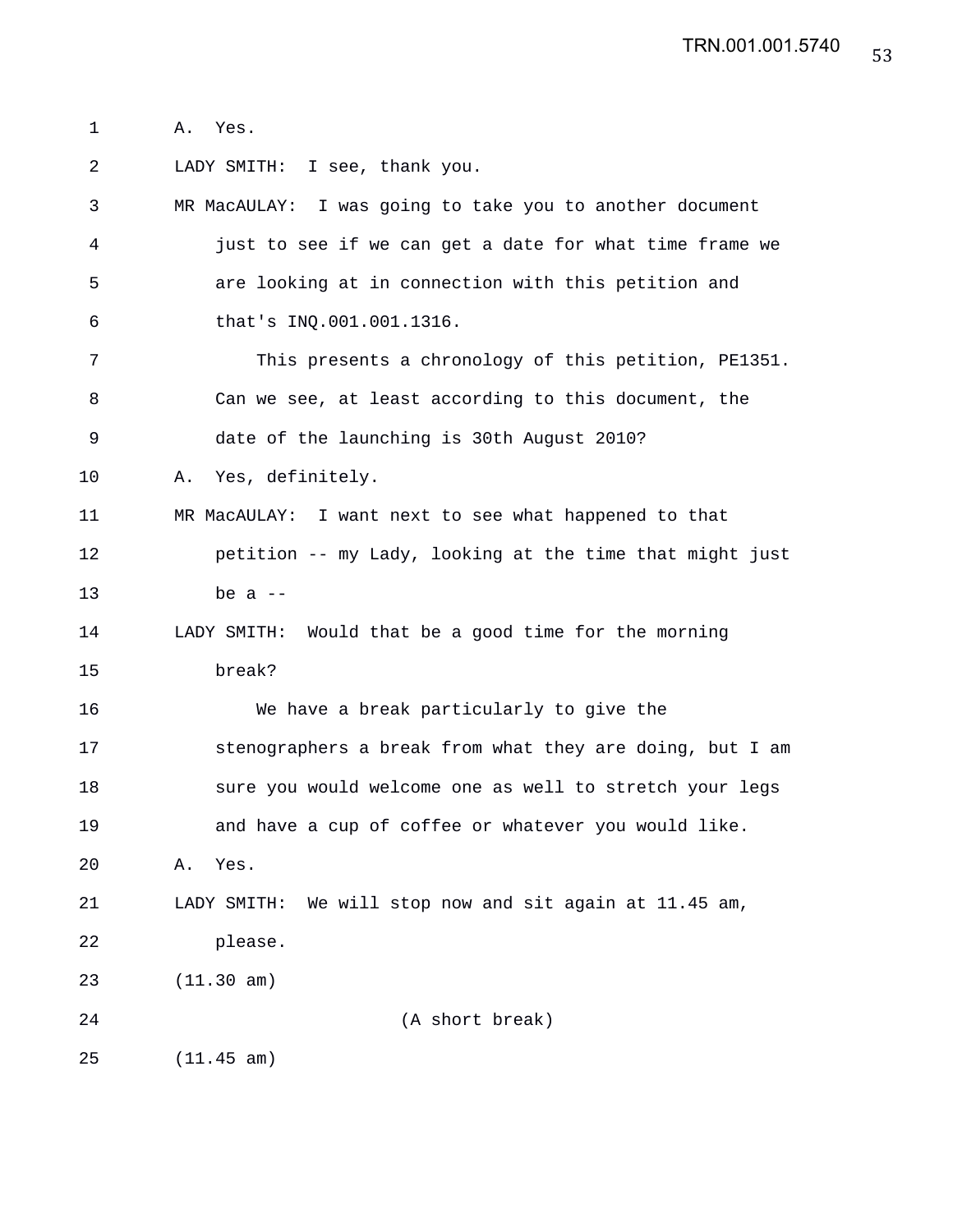1 LADY SMITH: Mr MacAulay.

2 MR MacAULAY: My Lady.

3 Chris, just before the break I had been asking you 4 about the third petition that you submitted and I want 5 to return to that.

6 If I can put back on the screen the document that we 7 had on just before the break; that's at 8 INQ.001.001.1316. We had identified the date as being 9 30th August. Then, if we look at the next paragraph, it 10 is against the date of 5th October. Do we read: 11 "The committee took evidence from Chris Daly and 12 Helen Holland and agreed to write to the Scottish 13 Government seeking a response to points raised in the 14 petition and during the discussion"?

15 Do you remember giving evidence to the committee at 16 this point?

17 A. Yes, I remember that hearing very well. I remember that 18 Helen and I, having now had some considerable experience 19 of Parliamentary committees and so on, we really 20 presented very well that day and we took it in turn to 21 present different bits of the work that we wanted to 22 raise, the issues that we wanted to raise with the 23 committee.

24 Q. Can you perhaps give us some understanding as to what 25 the issues were then that you were discussing?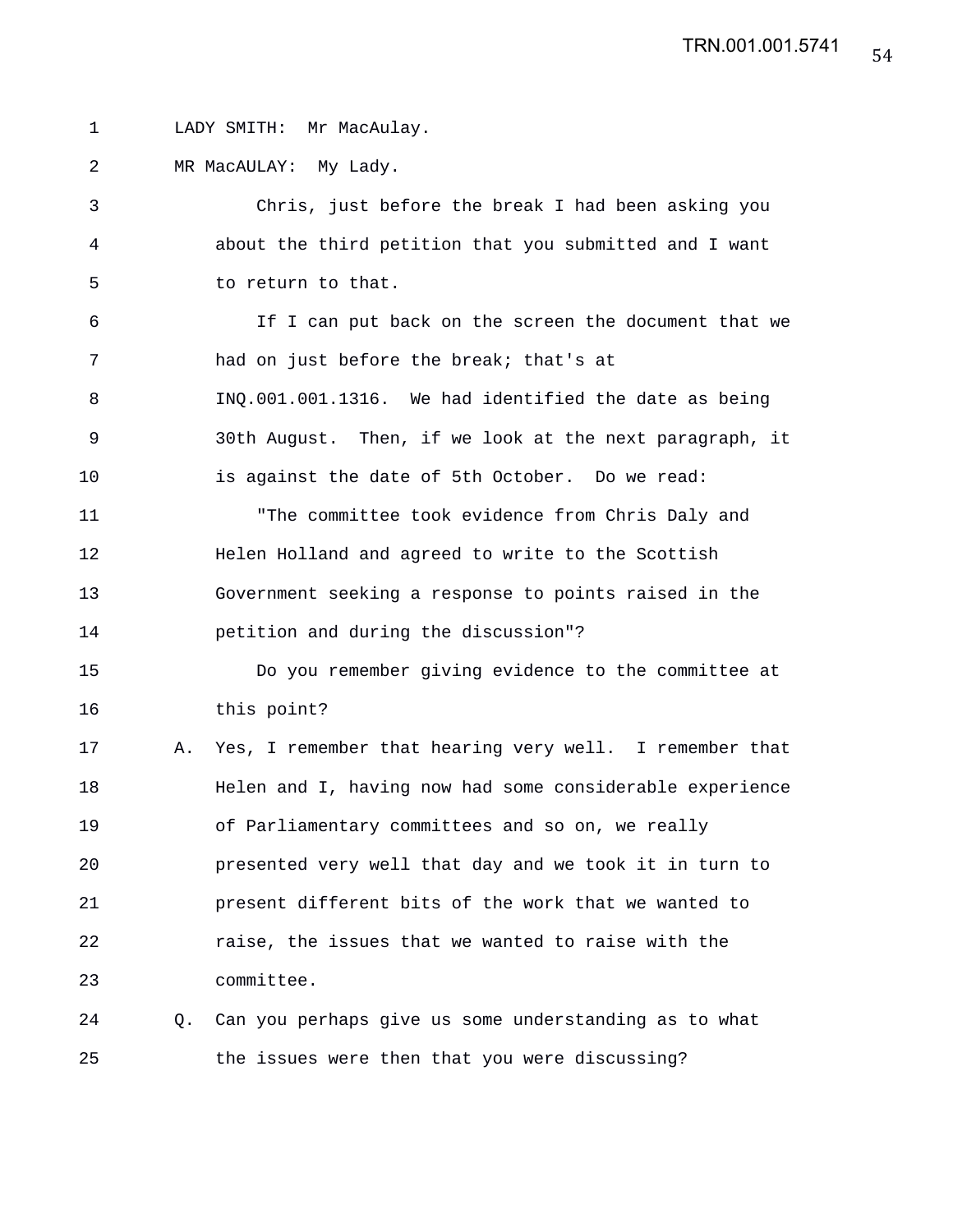1 A. Well, we were both quite angry at this "Time to be 2 Heard" pilot forum and we got a feel for that from other 3 survivors at an event we went to in the Apex hotel in 4 Edinburgh before this petition was lodged, obviously. 5 We got a feel that other survivors were quite angry 6 about it and I remember one survivor saying to Tom Shaw: 7 "You should have seen this coming, Tom, because what 8 you have done is you have taken a select few, these 9 Quarriers survivors, and you are now using them for the 10 pilot."

11 So basically when I presented I had that feel of 12 things from other survivors, but my own personal 13 feelings about this "Time to be Heard" forum, and 14 I think I used the term "restrictiveness" before, and 15 that's what I felt and I did explain that I thought it 16 was very much restricted to these 100 Quarriers 17 survivors.

18 I remember saying -- using these sort of terms, that 19 if you only have 100 Quarriers survivors in your pilot, 20 you are only going to get a snapshot of what life was 21 like in Quarriers and you will not get a bigger picture 22 of what the other institutions were like in Scotland, 23 like the big sort of Victorian huge institutions like 24 the ones that we were in in Aberdeen, Nazareth House and 25 so on.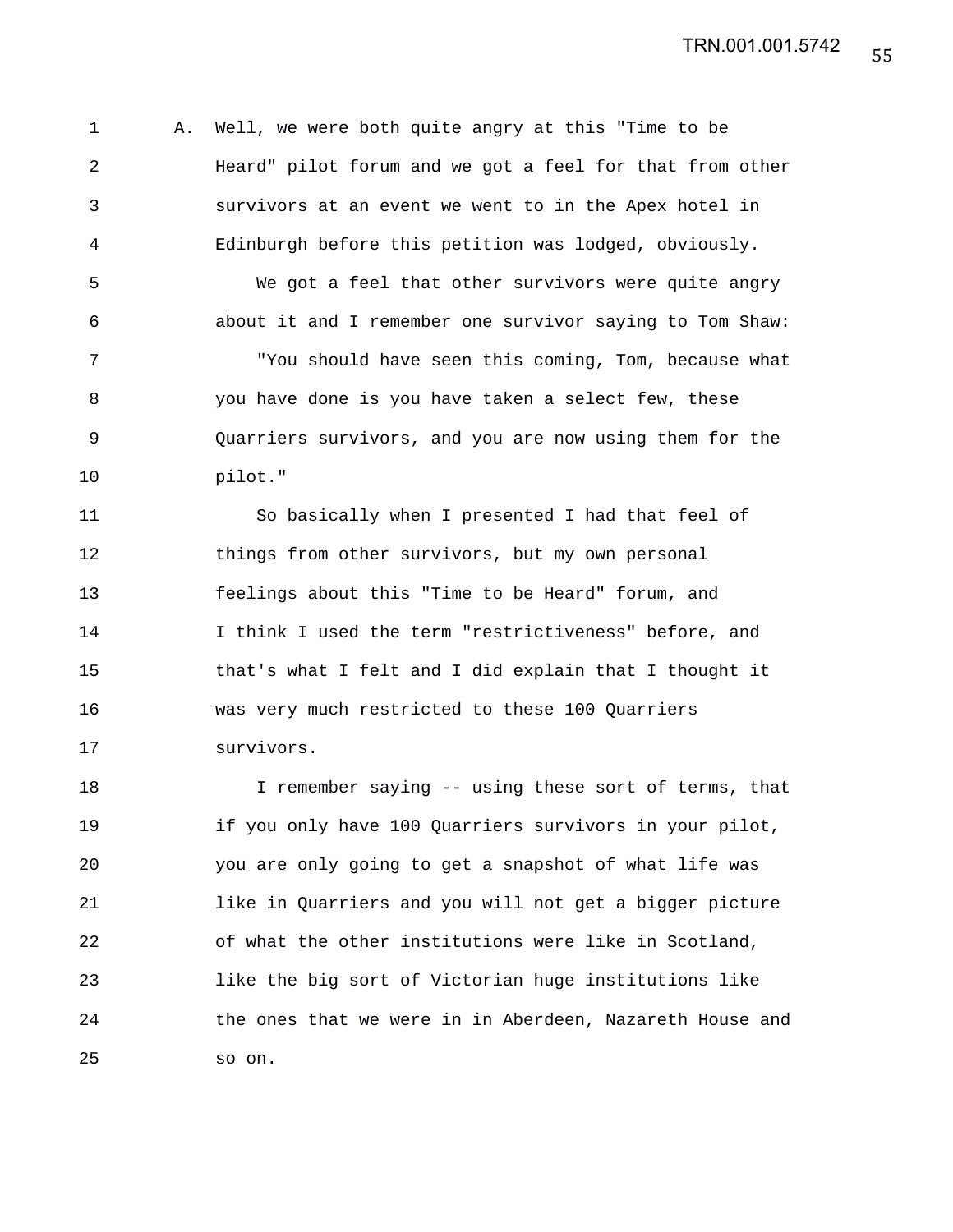1 I was explaining to the committee that I just 2 thought that they would have been better getting 3 a mixture of different care experiences. Because 4 Quarriers -- I think I remember saying that Quarriers 5 was set up very much differently with these sort of 6 family cottages and things like that. You know, when 7 you have used that as a pilot, it isn't really a good 8 example of what residential child care was like in 9 Scotland because it was quite distinct in the way that 10 it was set up. 11 Q. How receptive was the committee to the points that -- 12 A. Yes, very -- 13 0. -- you and Helen made? 14 A. Yes, very much receptive. 15 LADY SMITH: Of course you make the point that you had 16 learned a lot in your journey to 2010 because you had 17 been at this for eight years by then; is that right? 18 A. That is right, yes. So we learnt a lot long the way and 19 how kind of sitting round the table we were a bit lost 20 at first with all this government speak and certain 21 jargon that was being used around the table. 22 LADY SMITH: But that was their fault, not yours. 23 A. Yes, I kept raising that with them as well, to have 24 easy-read versions of any consultation papers and so on. 25 LADY SMITH: I suppose you would have learnt how to get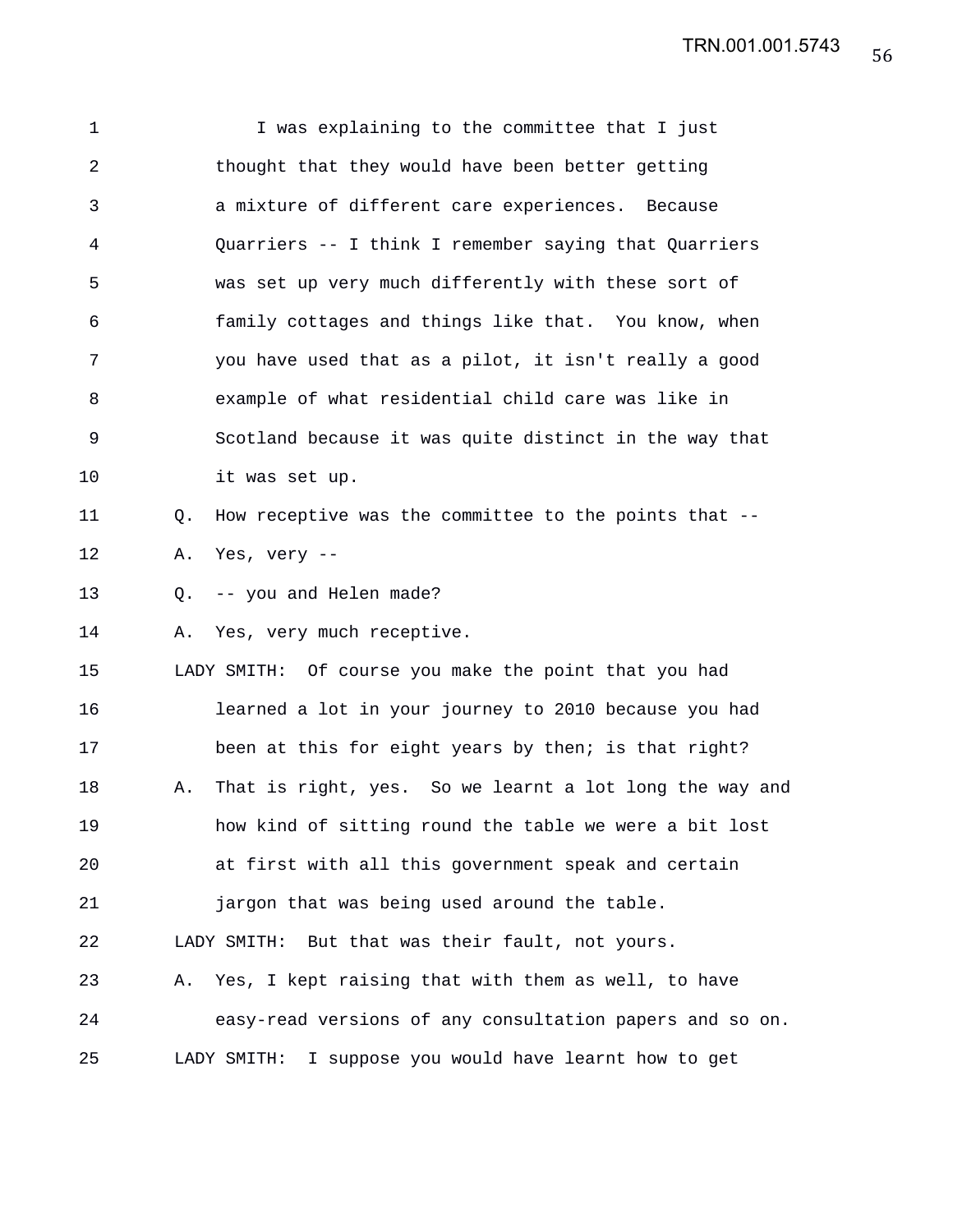1 yourselves listened to and get them to sit up and notice 2 what you were saying.

3 A. Well, that's how we kept going back to the 4 Petitions Committee because when we took it to 5 Parliament, then people would listen and oftentimes it 6 was referred then to, back when we started all this, the 7 Scottish Executive or later the Scottish Government 8 would then be asked to comment on anything that we had 9 taken to the Petitions Committee.

10 MR MacAULAY: This request, I think as you put it in your 11 statement actually, to cut out the jargon was one that 12 they listened to.

13 A. Well eventually, but it was a good bit down the road. 14 I mean one of the final consultations which was about 15 these thematic events, one of the consultation papers 16 that was one of the final ones was about a consultation 17 on questions about the Inquiry, questions about the 18 support fund, advocacy, counselling, all of the 19 different issues, and it went back twice to the Scottish 20 Human Rights Commission after myself and some of the 21 other survivors had a look at it. From memory probably 22 Helen and I probably looked at it and we asked them to 23 re-do it and make an easy-read version.

24 Q. Did they accede to that?

25 A. They did, yes. The final version was obviously -- well,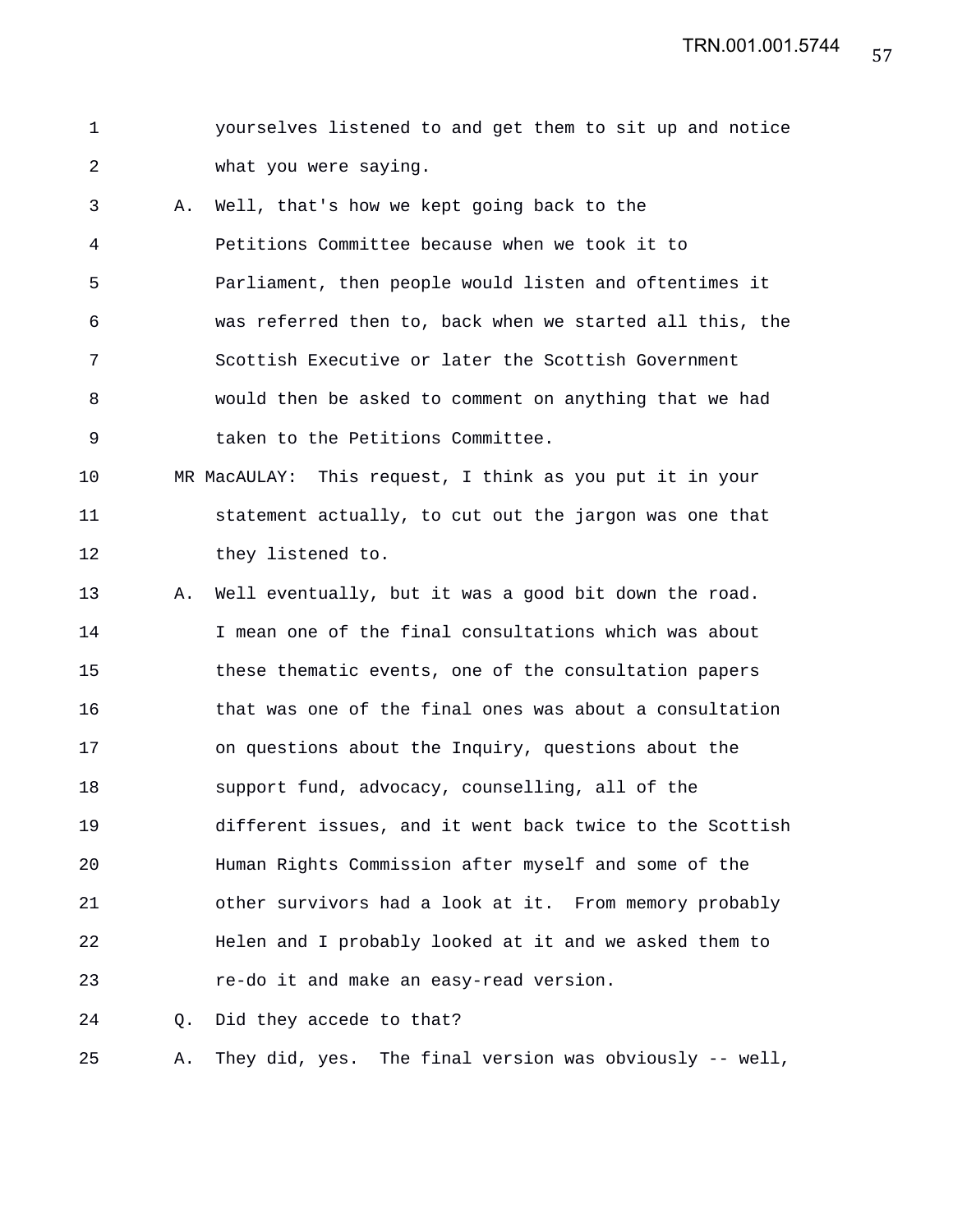| $\mathbf 1$ |    | I mean, like myself and a lot of survivors, their           |
|-------------|----|-------------------------------------------------------------|
| 2           |    | education was disrupted in and out of different care        |
| 3           |    | placements. Sometimes you weren't enrolled in schools       |
| 4           |    | for long periods. So literacy was really poor among         |
| 5           |    | a lot of survivors that I have met.                         |
| 6           | 0. | Can we then see what happened next after you had your       |
| 7           |    | meeting on 5th October. If you look at this document        |
| 8           |    | for me; it is at INQ.001.001.1398.                          |
| 9           |    | What we have on the screen now is a document that we        |
| 10          |    | see is headed "Written questions for Petition 1351".        |
| 11          |    | Then:                                                       |
| 12          |    | "Public Petitions Committee consideration of PE1351:        |
| 13          |    | questions arising from committee meetings."                 |
| 14          |    | We see the date of 5th October, which is the date of        |
| 15          |    | the meeting you had. Can we then see that a number of       |
| 16          |    | questions, some thirteen in all, I think, have been set     |
| 17          |    | out and directed to the Scottish Government?                |
| 18          | Α. | That is right.                                              |
| 19          | Q. | For example, if we look at the first question, the          |
| 20          |    | question is:                                                |
| 21          |    | "What is your response to the petition?"                    |
| 22          |    | Do you see that?                                            |
| 23          | Α. | Yes.                                                        |
| 24          | Q. | If we move down -- let's say look at the third last         |
| 25          |    | bullet point.<br>These aren't numbered.<br>The third bullet |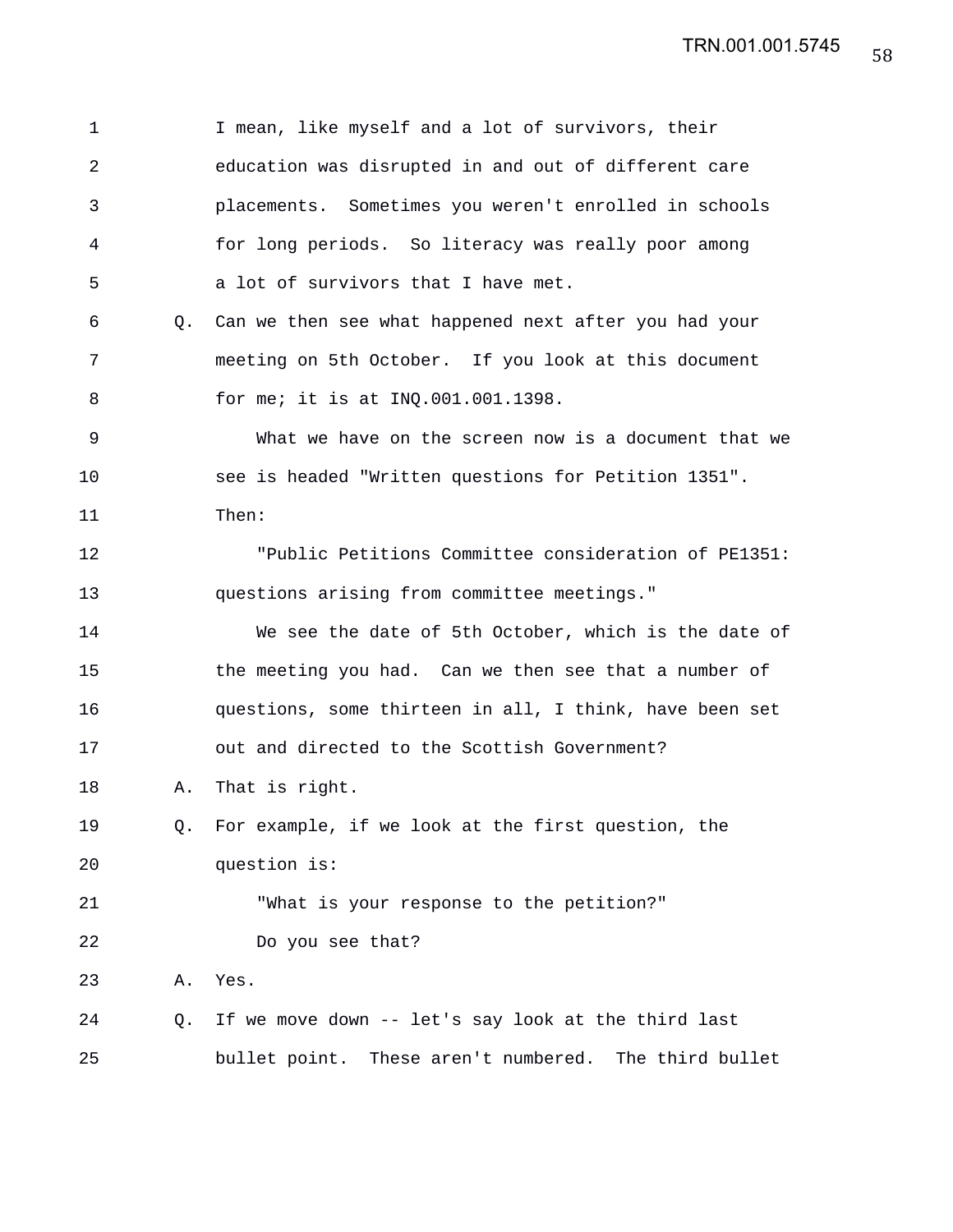1 point is:

| $\overline{2}$ | "Why did you set up the forum before responding to          |
|----------------|-------------------------------------------------------------|
| 3              | the recommendations in the report from the Scottish         |
| 4              | Human Rights Commission on the Acknowledgement and          |
| 5              | Accountability Forum and other remedies for historic        |
| 6              | child abuse in Scotland?"                                   |
| 7              | Was that something discussed at the meeting as to           |
| 8              | the role being played by the Scottish Human Rights          |
| 9              | Commission in this connection?                              |
| 10             | Yes. If that was the same hearing then I think I held<br>Α. |
| 11             | up the document that's referenced there, "The               |
| 12             | Acknowledgement and Other Remedies". I held it up at        |
| 13             | the petitions committee meeting and said, "Everything       |
| 14             | the survivors are looking for is within this                |
| 15             | document" -- I can't remember what they called it.          |
| 16             | LADY SMITH: That was the Scottish Human Rights Commission   |
| 17             | document?                                                   |
| 18             | Yes, that's the one.<br>Α.                                  |
| 19             | MR MacAULAY: I will look at that shortly with you.<br>But   |
| 20             | that's the background to that. If we look at the last       |
| 21             | bullet point, can I just ask you about that, if you can     |
| 22             | help me:                                                    |
| 23             | "What is your response to the points made by                |
| 24             | Cathie Craigie MSP regarding the time bar law in            |
| 25             | Ireland?"                                                   |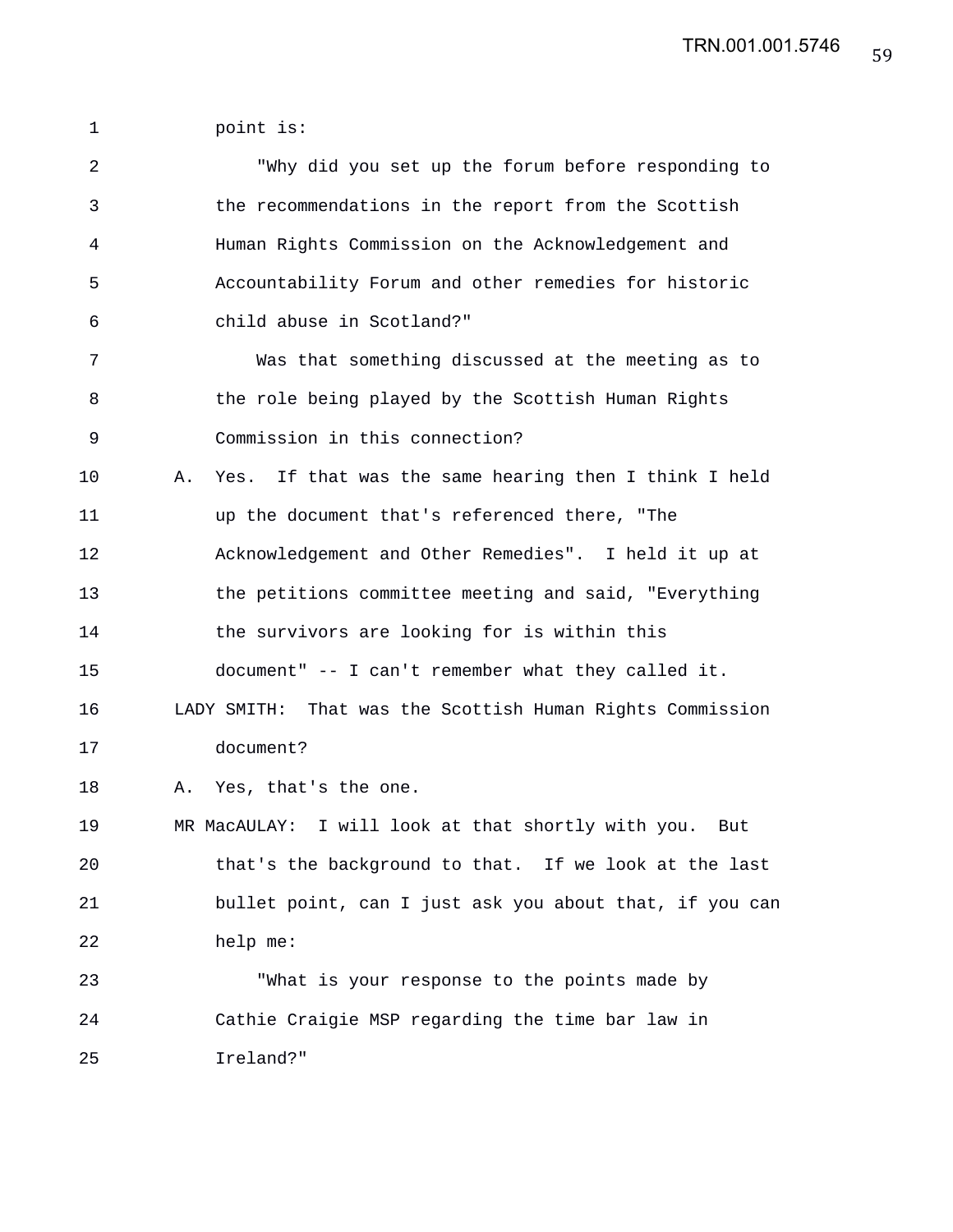| 1  |    | Can you help with that?                                  |
|----|----|----------------------------------------------------------|
| 2  | Α. | Yes, I seem to be remember saying to Cathie Craigie, who |
| 3  |    | I think got the year wrong -- the Prescription and       |
| 4  |    | Limitation (Scotland) Act, it is 1973 and I think she    |
| 5  |    | said 1974 and I corrected her. Then I said, "And you     |
| 6  |    | are the legislator," because I can be a bit cheeky when  |
| 7  |    | I want to be right, so I said, "You are the legislator   |
| 8  |    | so it is for you to make." So I did point that out to    |
| 9  |    | Cathie Craigie, that the Scottish Parliament could       |
| 10 |    | change the time bar law.                                 |
| 11 | O. | As it happened in Ireland?                               |
| 12 | Α. | Yes -- sorry my mind has gone blank there, I can't       |
| 13 |    | remember what it is called -- the statute of limitations |
| 14 |    | in Ireland. I seem to remember that that's what we were  |
| 15 |    | discussing from that bullet point that comes there, that |
| 16 |    | question to the Scottish Government.                     |
| 17 | Q. | Was Cathie Craigie a member of the Public                |
| 18 |    | Petitions Committee?                                     |
| 19 | Α. | Yes, she was.                                            |
| 20 | Q. | If we move on then to look at the government's response  |
| 21 |    | to these questions. If you look at INQ.001.001.1399.     |
| 22 | Α. | I know what -- I remember these were the answers that    |
| 23 |    | they gave to these questions from the committee.         |
| 24 | Q. | I'm looking first at a letter dated 21st October 2010.   |
| 25 |    | It begins:                                               |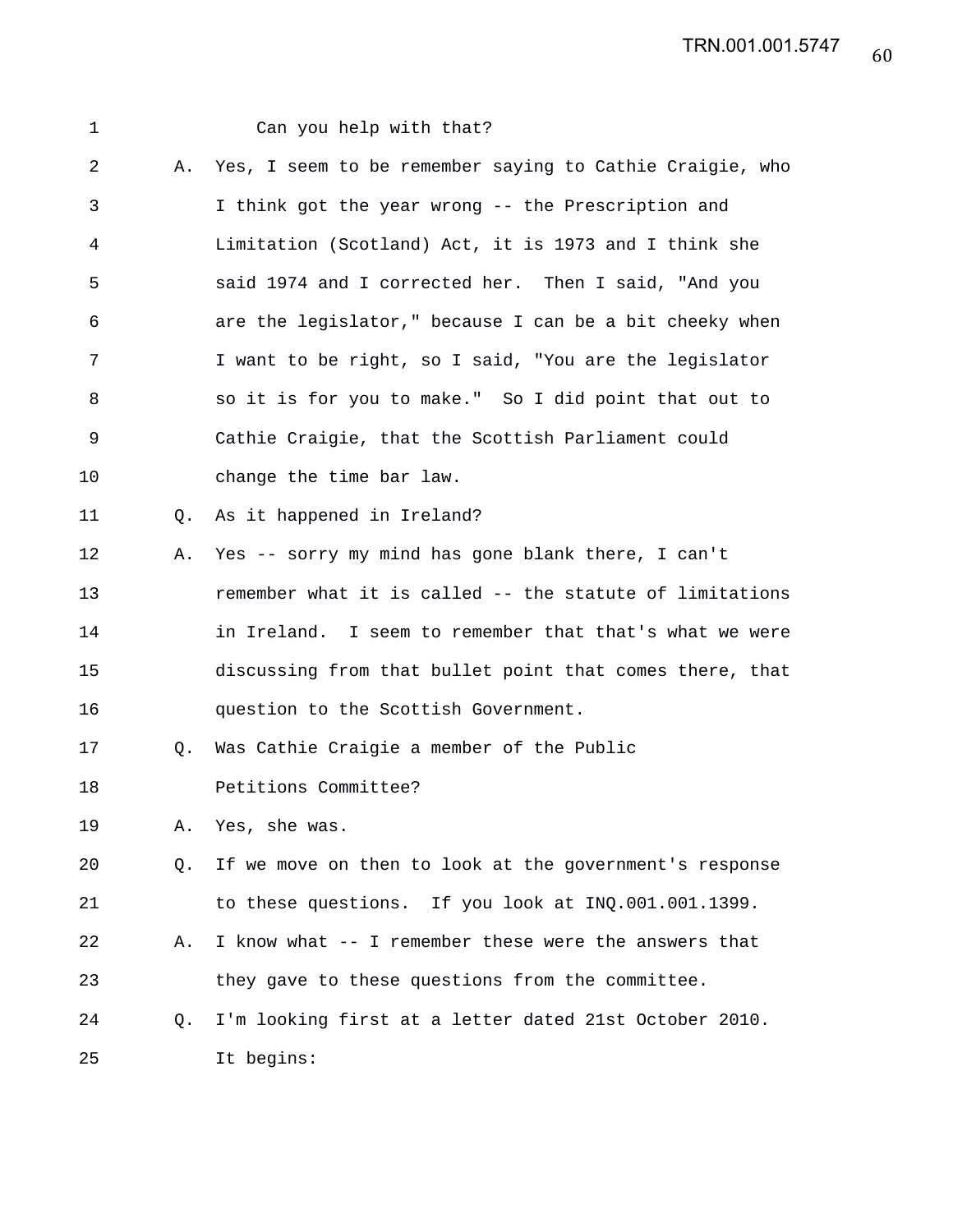| 1  |    | "Dear [name redacted]. Thank you for your letter of      |
|----|----|----------------------------------------------------------|
| 2  |    | 7th October to [name redacted] regarding petition PE1351 |
| 3  |    | by Chris Daly and Helen Holland."                        |
| 4  |    | It goes on to repeat what is in the petition. We         |
| 5  |    | read:                                                    |
| 6  |    | "Your letter has been passed to me as the 'Time to       |
| 7  |    | be Heard' pilot forum is part of DG Health's policy."    |
| 8  |    | We can see that this comes from [name redacted],         |
| 9  |    | Adult Care and Support Division of the Scottish          |
| 10 |    | Government.                                              |
| 11 | Α. | Yes, I remember that letter.                             |
| 12 | Q. | If we turn onto the next page, INQ.001.001.1400, you may |
| 13 |    | remember this has the responses to the questions we      |
| 14 |    | looked at earlier.                                       |
| 15 |    | So the first question was:                               |
| 16 |    | "What is your response to the petition?"                 |
| 17 |    | And we have a fairly lengthy response set out there.     |
| 18 | Α. | Yes.                                                     |
| 19 | Q. | If we look at what's said in the first paragraph, do we  |
| 20 |    | read that:                                               |
| 21 |    | "The Scottish Government announced the scoping of        |
| 22 |    | an Acknowledgement and Accountability Forum in 2008.     |
| 23 |    | Following consultation and consideration of              |
| 24 |    | international models, including the Irish commission,    |
| 25 |    | ministers approved a pilot forum based on the            |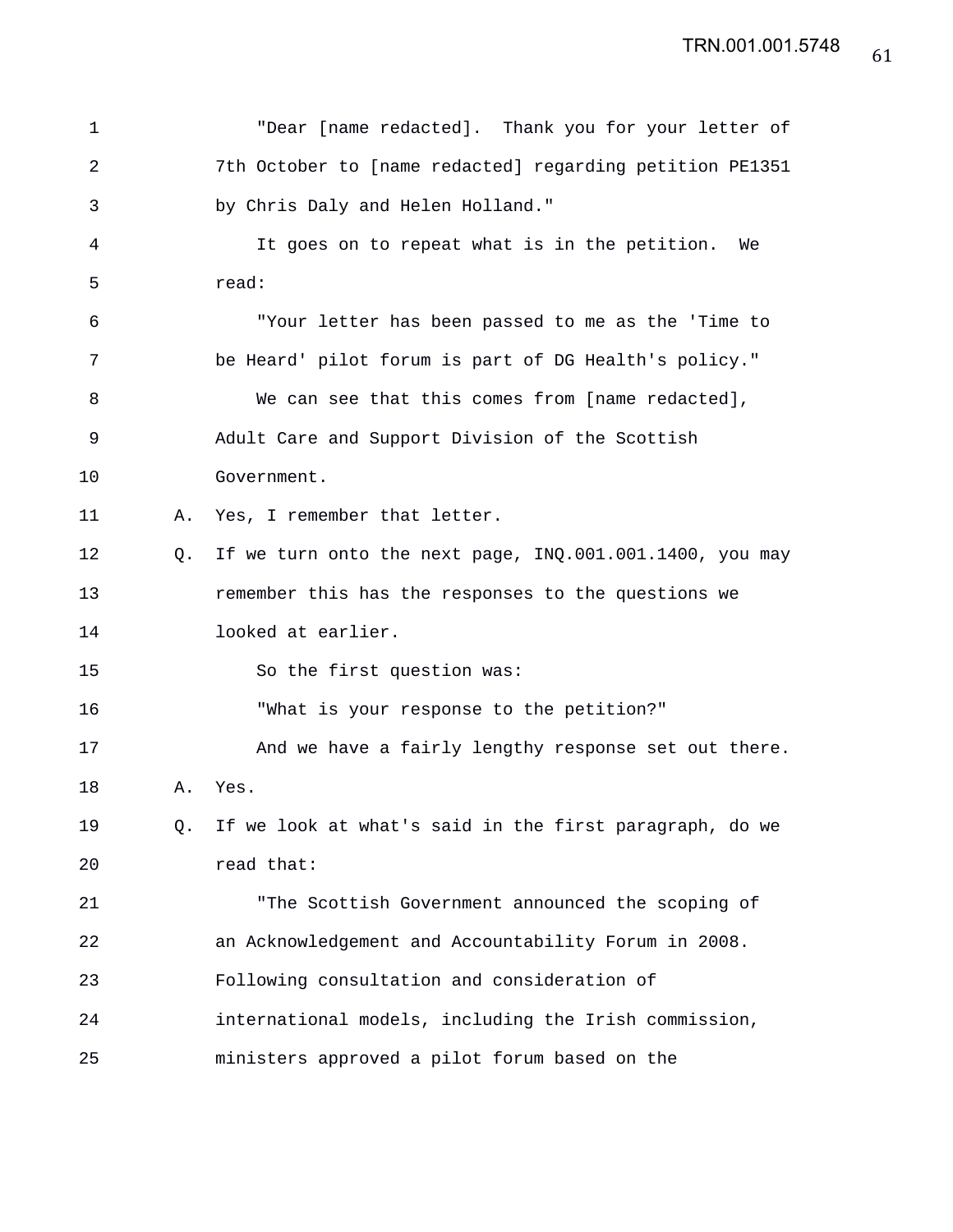| $\mathbf 1$ |    | confidential committee model to hear testimony from up   |
|-------------|----|----------------------------------------------------------|
| 2           |    | to 100 former residents of Quarriers. Accountability     |
| 3           |    | did not form part of the pilot forum, 'Time to be        |
| 4           |    | Heard', as it would require full investigation of any    |
| 5           |    | allegations and therefore would take longer and be much  |
| 6           |    | closer to a legal process."                              |
| 7           |    | So that was the explanation being put forward at the     |
| 8           |    | time.                                                    |
| 9           | Α. | Yes, I remember that and I think the response was that   |
| 10          |    | it didn't have any teeth if you take away the            |
| 11          |    | accountability element of it.                            |
| 12          | Q. | You say in the response -- I think you yourself          |
| 13          |    | responded to the answers given on behalf of the Scottish |
| 14          |    | Government.                                              |
| 15          | Α. | Probably.                                                |
| 16          | O. | $Well1$ --                                               |
| 17          | Α. | I don't remember.                                        |
| 18          | Q. | I will take you to page INQ.001.001.1404 then.           |
| 19          | Α. | Okay.                                                    |
| 20          | Q. | Here we have a document headed:                          |
| 21          |    | "Public Petitions Committee consideration of PE1351:     |
| 22          |    | Petitioners' response to government response to written  |
| 23          |    | questions."                                              |
| 24          |    | Were these put together by yourself or was it with       |
| 25          |    | a joint effort with Helen Holland?                       |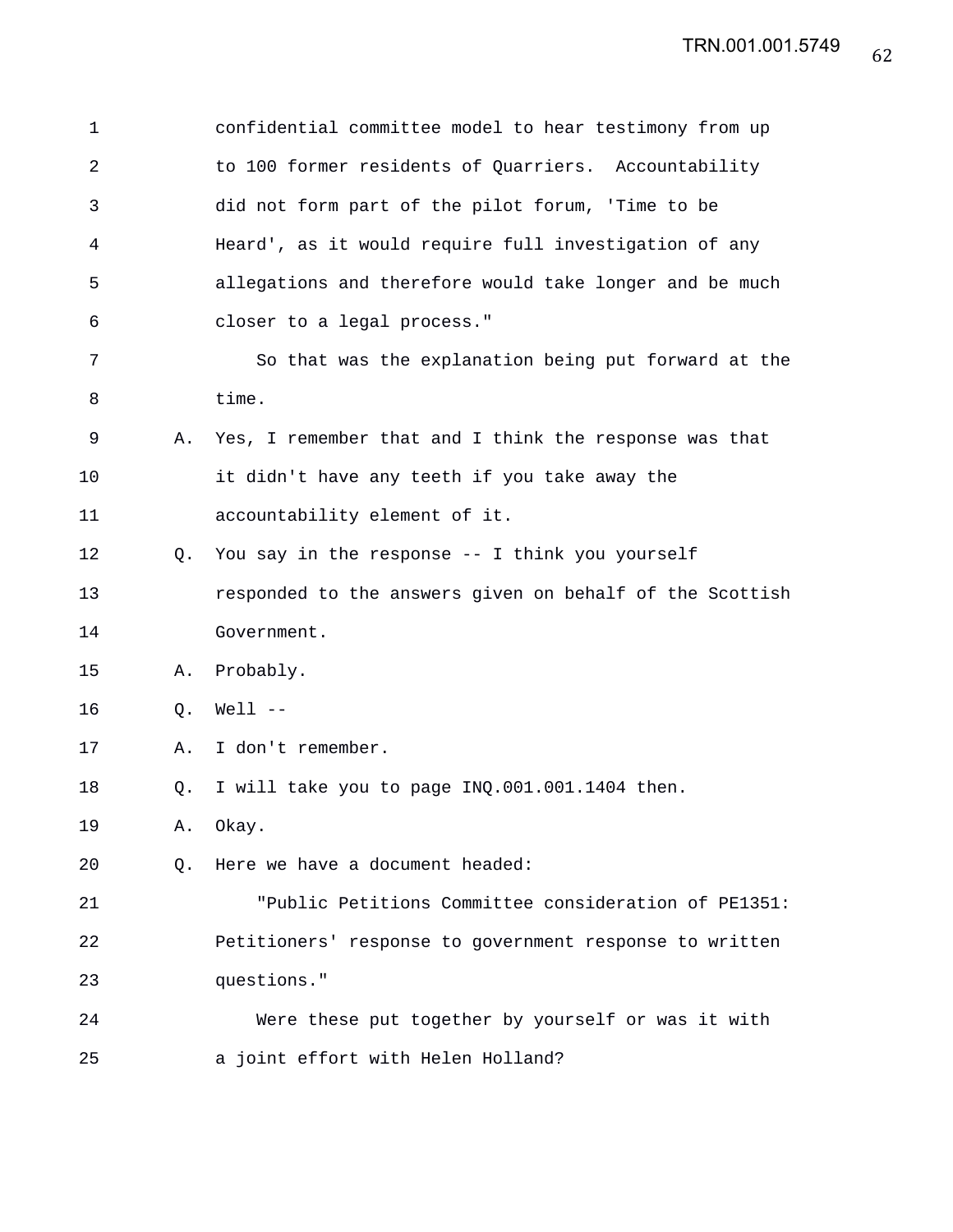```
1 A. Can I read a couple of the paragraphs first and I will
2 be able to tell you that.
```
3 Q. Yes, just take a moment.

- 4 A. I have a feeling that I sat and did those when we went 5 through [name redacted] response at Helen's home and 6 that we would have worked on how to respond to that 7 together. Then what happened was I would draft it up 8 and type it up. I think that's what happened.
- 9 Q. In relation to the first question that we have looked at 10 the answer, I think the point you are making, as you 11 made already, was that the forum was referred to during 12 the National Reference Group process as acknowledgement 13 and accountability.
- 14 A. Yes, that is right.

15 Q. You go on to say:

16 "We members of the Reference Group were not part of 17 the decision process to make it 100 Quarriers former 18 residents or to drop the accountability element."

- 19 A. That is correct, yes.
- 20 Q. You go on to say:

21 "Never was there a vote round the table about this; 22 there was however for the name 'Acknowledgement & 23 Accountability'."

24 A. Yes.

25 Q. So that had been --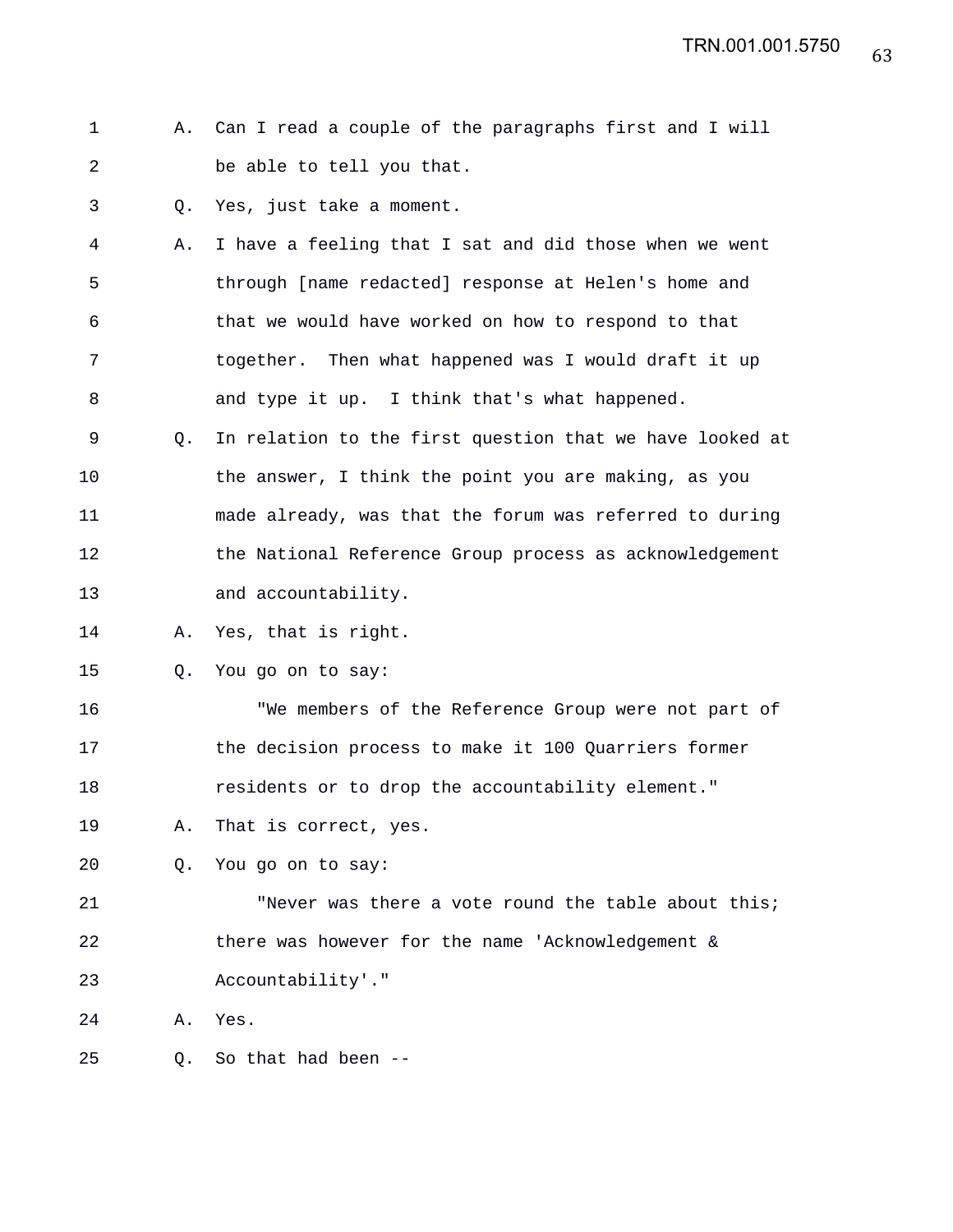| 1              | Α. | I remember the consensus was for an Acknowledgement and  |
|----------------|----|----------------------------------------------------------|
| $\overline{a}$ |    | Accountability Forum. You know, over many months         |
| 3              |    | different papers would come out and I remember the       |
| 4              |    | discussion papers were about an Acknowledgement and      |
| 5              |    | Accountability Forum.                                    |
| 6              | Q. | I have taken you in the questions raised by the          |
| 7              |    | committee to the bullet point that mentions setting up   |
| 8              |    | the forum before the recommendations in the report from  |
| 9              |    | the Scottish Human Rights Committee were available.      |
| 10             | Α. | Yes.                                                     |
| 11             | Q. | If we turn to page INQ.001.001.1402 of what's on the     |
| 12             |    | screen at the moment -- sorry, we are going back to      |
| 13             |    | this.<br>These are the answers by the government.        |
| 14             | Α. | Yes.                                                     |
| 15             | Q. | It will just come on in a second.                        |
| 16             | Α. | Okay.                                                    |
| 17             | Q. | If we scroll towards the bottom of the page we see in    |
| 18             |    | bold the question and we then read the answer:           |
| 19             |    | "The timescale for the Human Rights Framework was        |
| 20             |    | delayed. Officials met twice with the Scottish Human     |
| 21             |    | Rights Commission to discuss arrangements for the pilot. |
| 22             |    | The framework, which cost £28,050, includes specific     |
| 23             |    | recommendations for the pilot and further                |
| 24             |    | recommendations for a full forum. The specific           |
| 25             |    | recommendations for the pilot were taken into account.   |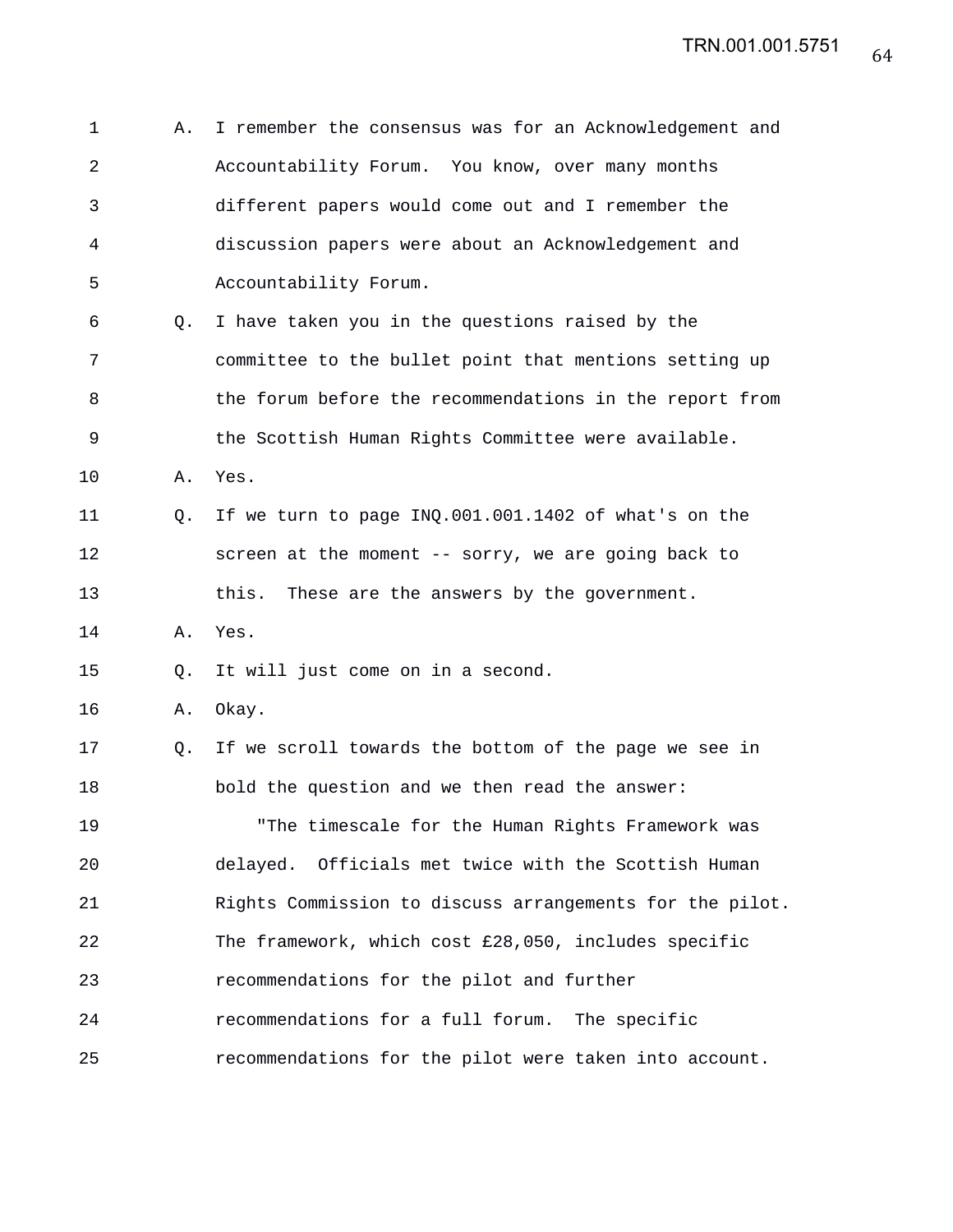1 An interim response was sent on 8th June 2010." 2 The suggestion there is that although the Scottish 3 Human Rights Commission report had not been published at 4 the time the forum was set up, that they had met with 5 the Scottish Human Rights Commission and I think what's 6 being said: they knew in advance what was going to come 7 out of that process. 8 A. I wouldn't have know that, but it looked to us that they 9 had made a decision before the paper was actually made 10 public. 11 Q. Because the paper isn't made public until some time 12 after the decision that we were looking at was made. 13 A. Sure. 14 Q. That's what they say. 15 A. Yes. 16 Q. Let's run with that for the moment. If we go then to 17 page INQ.001.001.1405 and this is looking at your own 18 response to that. 19 I think you have numbered this 11. You begin by 20 saying: 21 "Our understanding is that there was no such delay." 22 Then you ask the question: 23 "Can the Scottish Government identify the delay and 24 who was responsible and how long a delay?" 25 What led you to that understanding that in fact the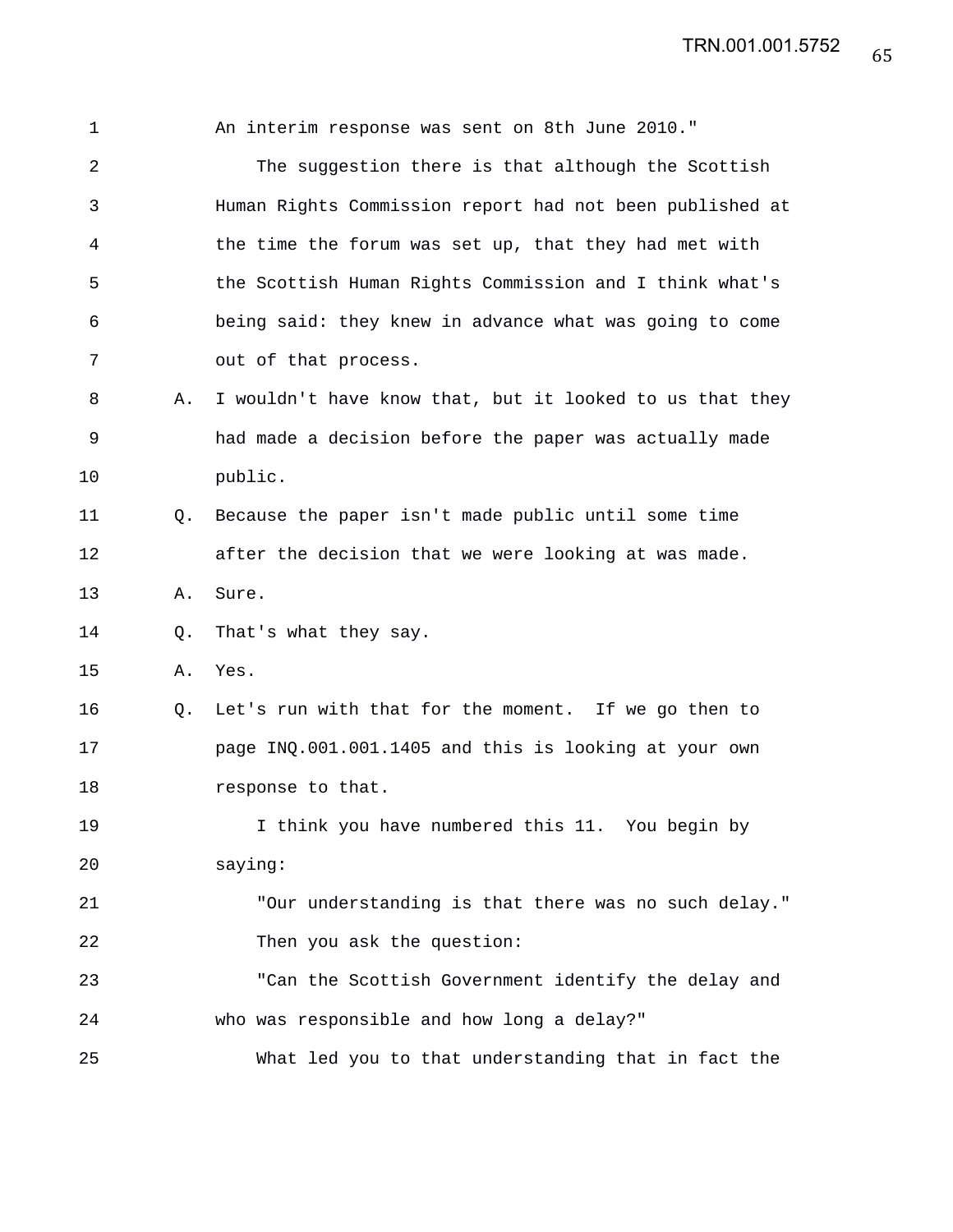| 1  |    | Scottish Human Rights Commission had not delayed their   |
|----|----|----------------------------------------------------------|
| 2  |    | process?                                                 |
| 3  | Α. | I can't be 100 per cent on that but I think someone from |
| 4  |    | SHRC might have told me that.                            |
| 5  | Q. | What's the reference to the £500,000 that you set out    |
| 6  |    | when you are looking at figures? Does that mean          |
| 7  |    | anything to you?                                         |
| 8  | Α. | Yes, what it was was (reads sotto voce). Yes, I think    |
| 9  |    | somewhere along the line someone had given us,           |
| 10 |    | Helen Holland and I, this figure, which had been raised  |
| 11 |    | within our presentation at the Petitions Committee.      |
| 12 |    | It may have been wrong. So the Scottish Government       |
| 13 |    | are saying how much it cost and so I'm basically saying  |
| 14 |    | it is sourced in good faith.                             |
| 15 | Q. | If we could turn quickly to the Scottish Human Rights    |
| 16 |    | Commission report itself and that's at INQ.001.001.1327. |
| 17 |    | We see that is the report on the screen. It describes:   |
| 18 |    | "A Human Rights Framework for the design and             |
| 19 |    | implementation of the proposed Acknowledgement and       |
| 20 |    | Accountability Forum, and other remedies for historic    |
| 21 |    | child abuse in Scotland."                                |
| 22 |    | This is what you have mentioned before?                  |
| 23 | Α. | Yes.                                                     |
| 24 | Q. | If we turn to page INQ.001.001.1337, can we read         |
| 25 |    | towards the top of the page there that:                  |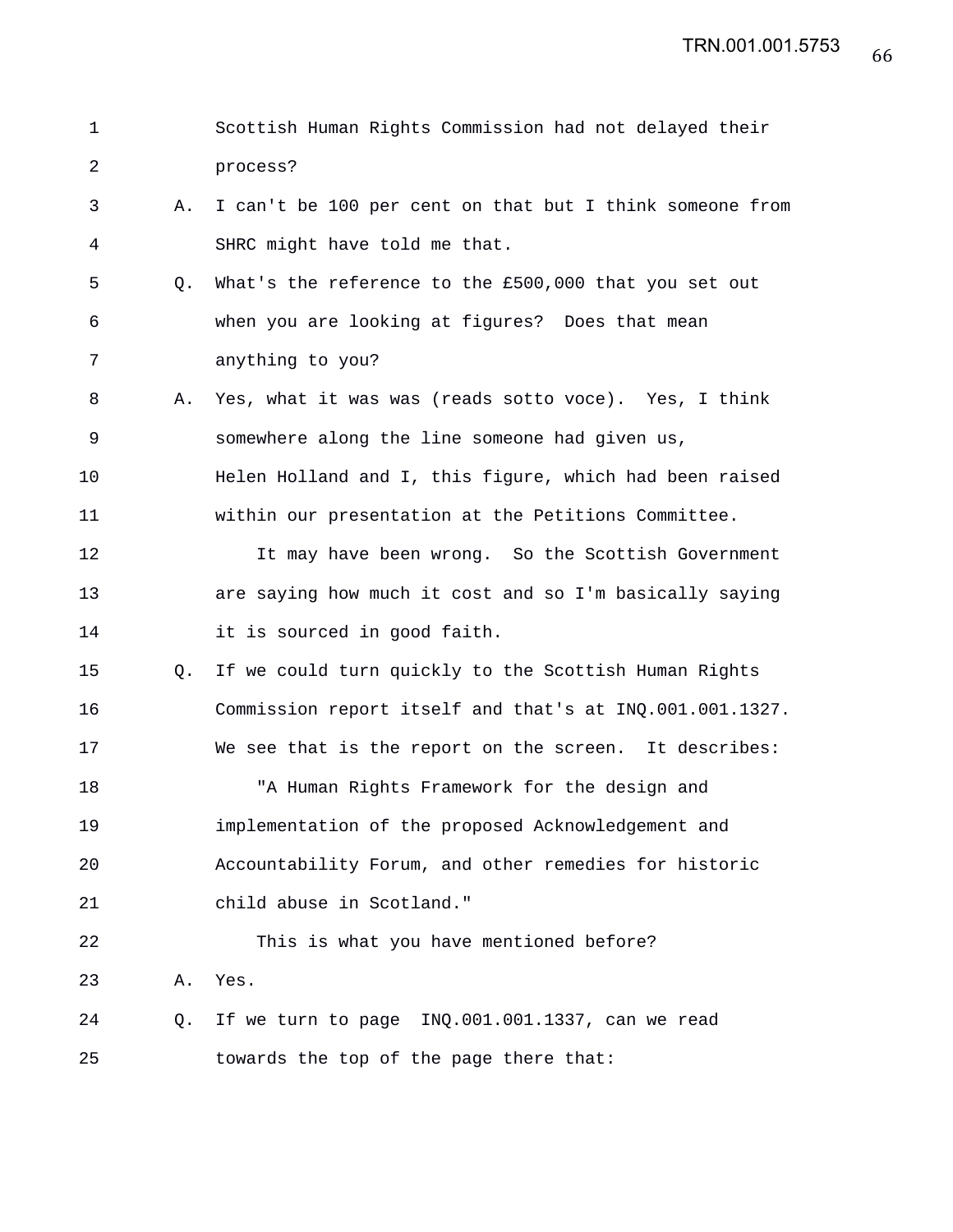| $\mathbf 1$    |    | "In spring 2009 the Scottish Human Rights Commission     |
|----------------|----|----------------------------------------------------------|
| $\overline{a}$ |    | (the commission) was commissioned to produce             |
| 3              |    | an independent Human Rights Framework for the design and |
| 4              |    | implementation of such an Acknowledgement and            |
| 5              |    | Accountability Forum."                                   |
| 6              |    | So it would appear that the commission was asked to      |
| 7              |    | do this in spring 2009?                                  |
| 8              | Α. | Yes.                                                     |
| 9              | Q. | I think if you go back to your answers at                |
| 10             |    | INQ.001.001.1405, moving towards the bottom where we     |
| 11             |    | have been before, at number 12, you make the point that  |
| 12             |    | they did not have the framework in November 2009 when    |
| 13             |    | the pilot was introduced and the framework was not       |
| 14             |    | complete until March 2010. That's your understanding as  |
| 15             |    | to when the framework document was published?            |
| 16             | Α. | Published, yes.                                          |
| 17             | Q. | It would appear that it was commissioned in the spring   |
| 18             |    | of 2009 and it was published about -- looks like a year, |
| 19             |    | or perhaps less, later.                                  |
| 20             | Α. | Yes.                                                     |
| 21             | Q. | Whether that's a delay or not is no doubt for someone    |
| 22             |    | else to explain.                                         |
| 23             |    | The other question that I think I focused on             |
| 24             |    | previously as to what was asked by the commission was to |
| 25             |    | do with the time bar law in Ireland. Do you remember     |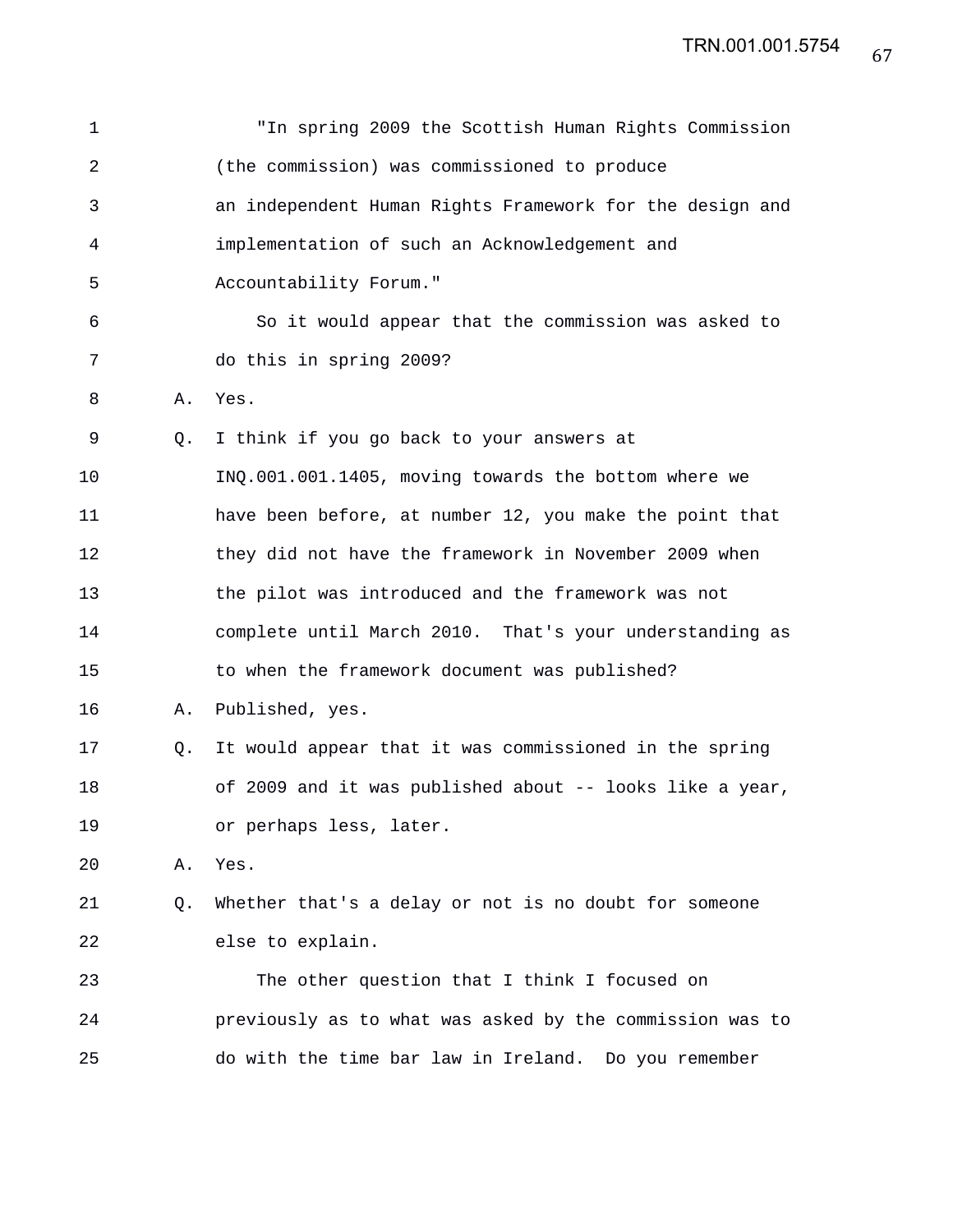| 1  | that was the last bullet point that they raised?            |
|----|-------------------------------------------------------------|
| 2  | If we look at the government response to that.<br>Ιf        |
| 3  | you turn to page INQ.001.001.1403.                          |
| 4  | LADY SMITH: Is it the government response you want or       |
| 5  | Mr Daly's letter?                                           |
| 6  | MR MacAULAY: It is the letter from the Adult Care and       |
| 7  | Support Division, which begins on page INQ.001.001.1399.    |
| 8  | Thank you.<br>LADY SMITH:                                   |
| 9  | MR MacAULAY: We are looking at the response that was in the |
| 10 | letter from [name redacted].                                |
| 11 | Yes.<br>Α.                                                  |
| 12 | To the question:<br>Q.                                      |
| 13 | "What is your response to the points made by Cathie         |
| 14 | Craigie?"                                                   |
| 15 | We needn't look at the detail of this, but there is         |
| 16 | mention there of the Scottish Law Commission's final        |
| 17 | report which was in 2007 and what suggestions had been      |
| 18 | made by the Scottish Law Commission. But we also read       |
| 19 | towards the bottom that:                                    |
| 20 | "The Scottish Government has given a commitment that        |
| 21 | it will develop options for reform in this area of the      |
| 22 | law."                                                       |
| 23 | And there will be a consultation paper. So that is          |
| 24 | the response at that time.                                  |
| 25 | Finally then if we can go on to what you say about          |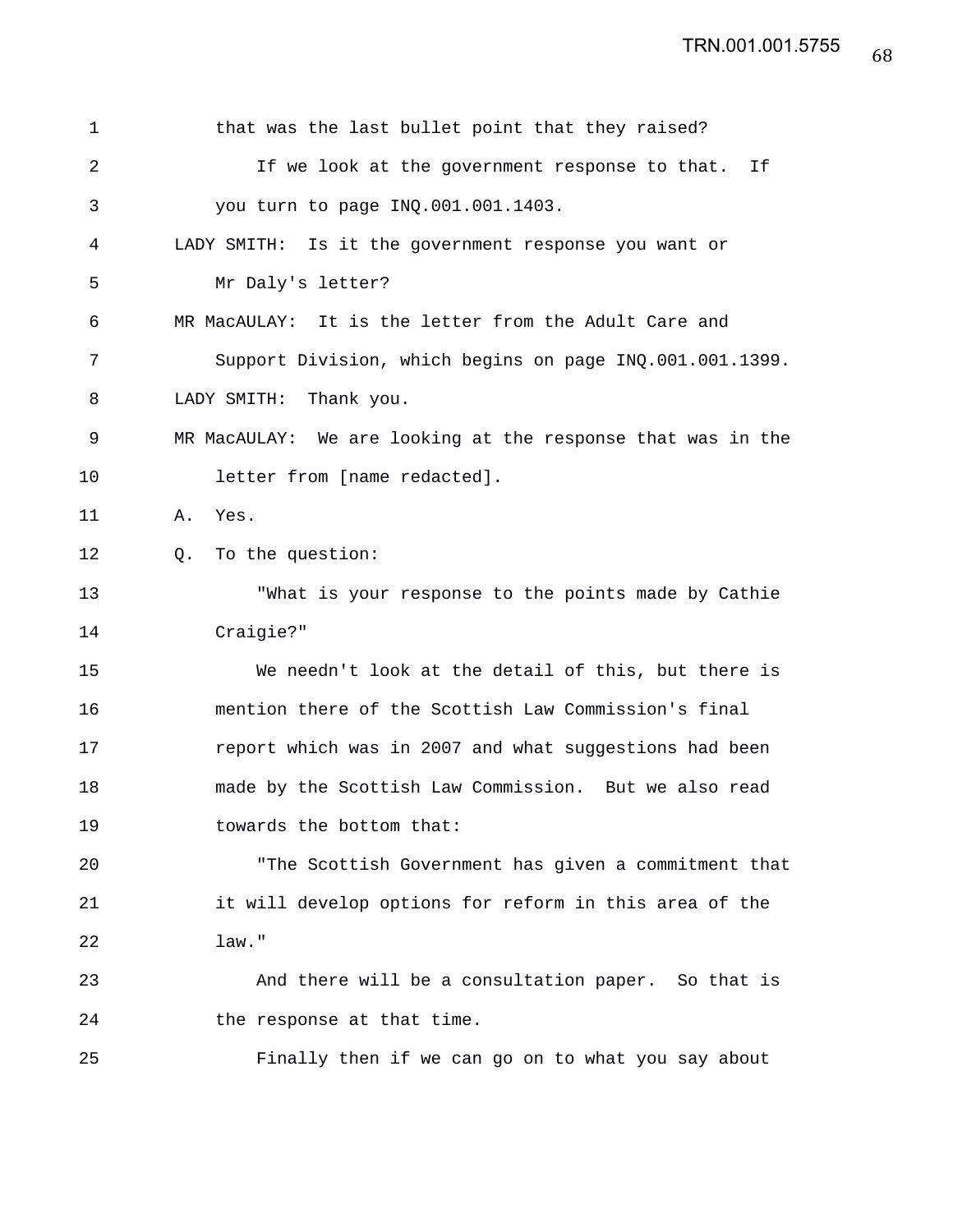| 1  |    | that; it is on page $INQ.001.001.1405$ .                  |
|----|----|-----------------------------------------------------------|
| 2  |    | Towards the bottom of the page -- I think something       |
| 3  |    | has gong awry with the numbering, but it is at number 14  |
| 4  |    | here.                                                     |
| 5  | Α. | That's my numbering that's wrong then.                    |
| 6  | О. | Be it as it may, I think this covers the point that you   |
| 7  |    | say:                                                      |
| 8  |    | "If Ireland can change the law recognising that the       |
| 9  |    | government has responsibility, why can't Scotland?<br>The |
| 10 |    | time bar in child abuse civil cases needs to be           |
| 11 |    | repealed. It's not complicated."                          |
| 12 |    | That was your position?                                   |
| 13 | Α. | Yes.                                                      |
| 14 | Q. | Indeed that has been your position consistently for       |
| 15 |    | quite some time?                                          |
| 16 | Α. | It has, yes.                                              |
| 17 | О. | So if we turn to page INQ.001.001.1406, the next page.    |
| 18 |    | In the second sentence there you say:                     |
| 19 |    | "In Scotland, 10 years on, we are still talking and       |
| 20 |    | promising nothing."                                       |
| 21 |    | Was that your position at the time on this issue?         |
| 22 | Α. | Yes, because I think I was referring there to             |
| 23 |    | Bertie Ahern's apology in the Dáil in whenever it was --  |
| 24 |    | 1999 maybe, something like that, where the statute of     |
| 25 |    | limitations was changed. Yes. In Scotland -- I think      |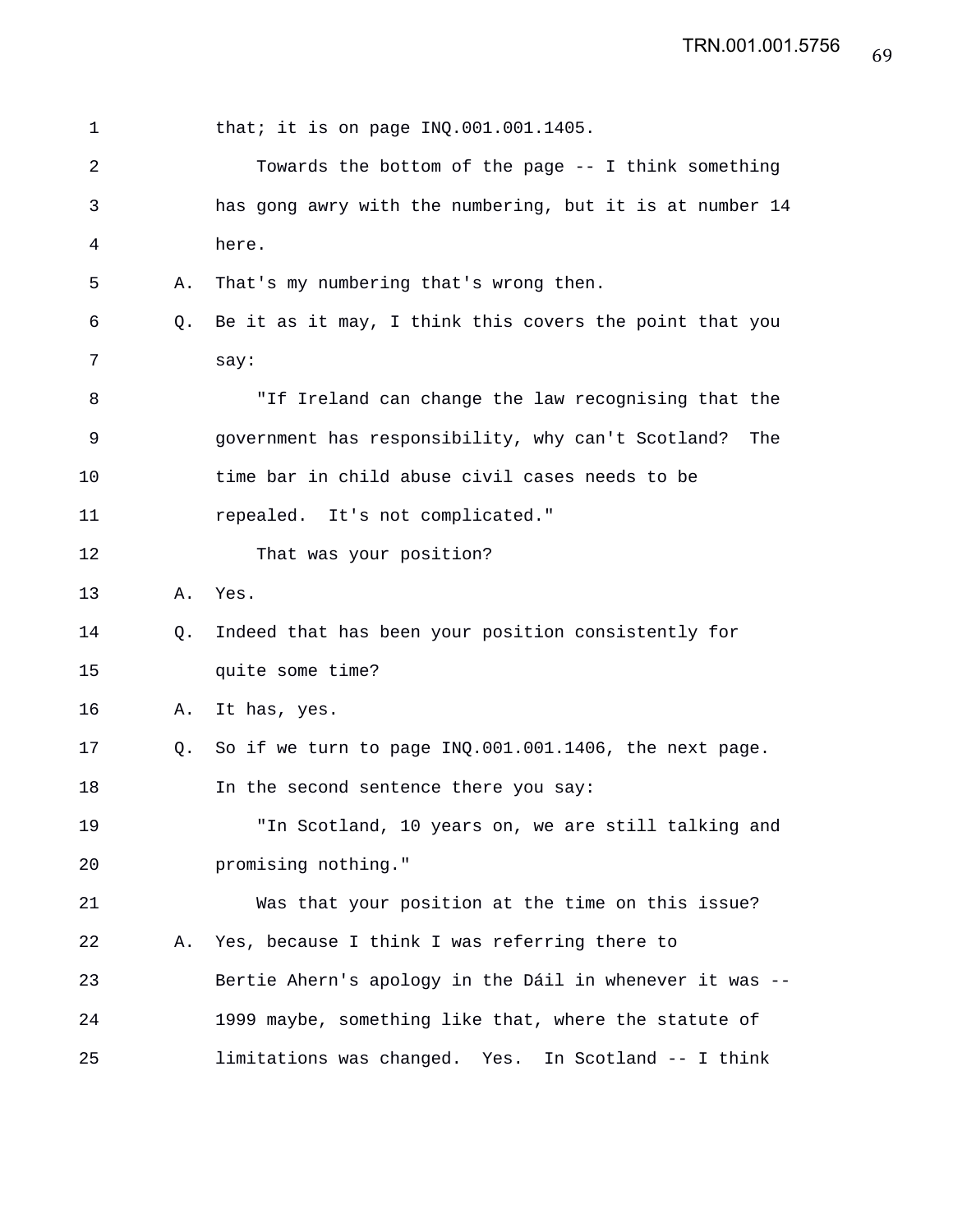| 1           |    | what I'm saying here is we are ten years on in the       |
|-------------|----|----------------------------------------------------------|
| 2           |    | campaigning and we are still talking with nothing        |
| 3           |    | really.                                                  |
| 4           | Q. | Towards the end I think you are inviting the Scottish    |
| 5           |    | Government to act now and face up to its                 |
| 6           |    | responsibilities to survivors.                           |
| 7           | Α. | Yes.                                                     |
| 8           | Q. | You have mentioned on a number of occasions the "Time to |
| $\mathsf 9$ |    | be Heard" forum. Again we know that was chaired by       |
| 10          |    | Tom Shaw. Did you engage with Mr Shaw during that        |
| 11          |    | process at all?                                          |
| 12          | Α. | Well, really only when there was any events surrounding  |
| 13          |    | the launch of it and so on, but I wouldn't have engaged  |
| 14          |    | with the pilot forum because I was never resident in a   |
| 15          |    | Quarriers home and it was specific to the 100 or so      |
| 16          |    | Quarriers survivors that would have engaged with the     |
| 17          |    | pilot forum and given their statements to the pilot      |
| 18          |    | forum.                                                   |
| 19          | Q. | As we know the pilot forum was just that, it was a pilot |
| 20          |    | that was used to set up in due course the National       |
| 21          |    | Confidential Forum.                                      |
| 22          | Α. | Yes.                                                     |
| 23          | Q. | That was brought in in 2014 by the Victims and Witnesses |
| 24          |    | (Scotland) Act (2014).                                   |
| 25          | Α. | That is right.                                           |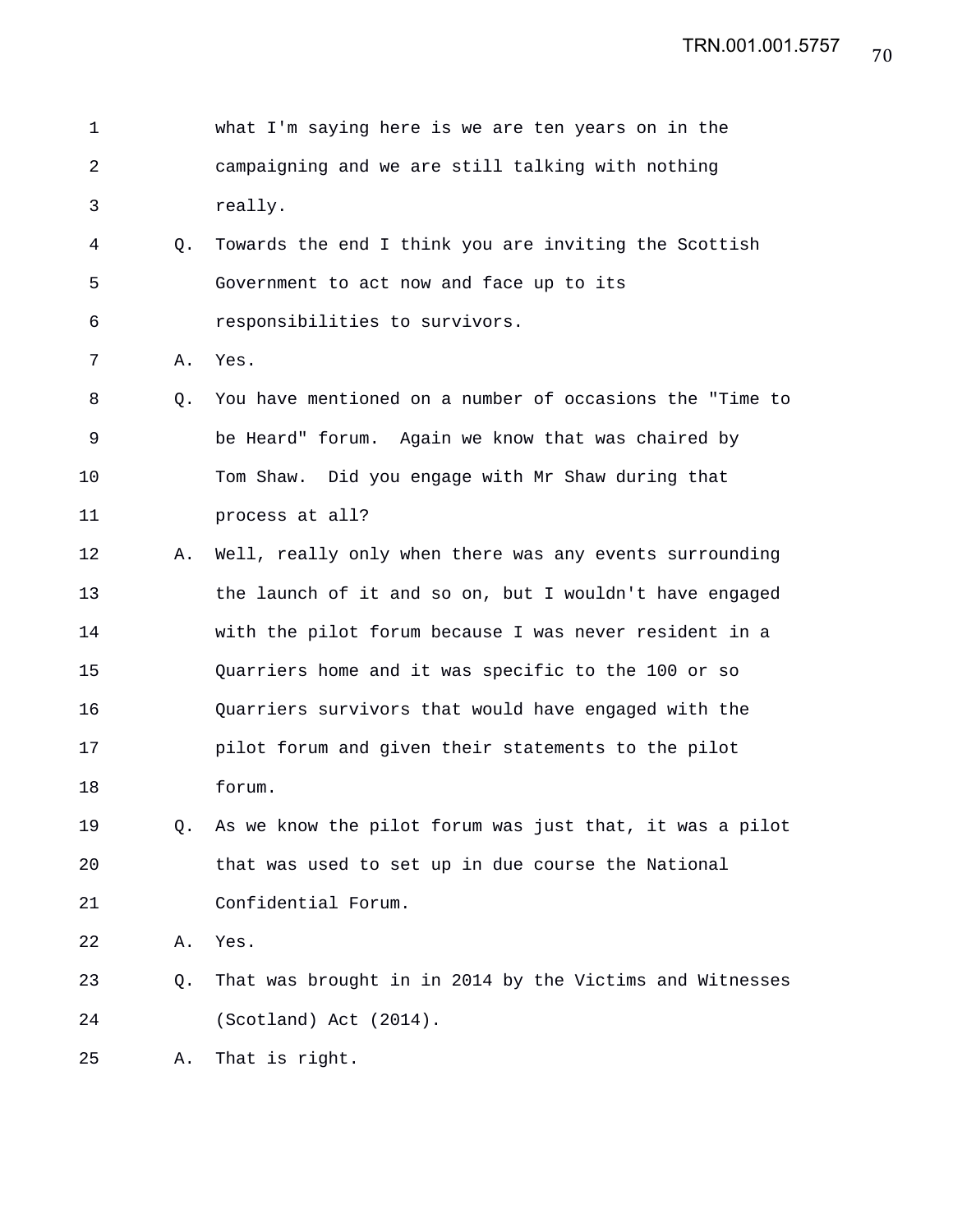1 Q. You do tell us something about your engagement with that 2 forum. If you turn to your statement at 3 WIT.001.001.1641. I'm looking at paragraphs 73 and 74, 4 where you confirm that you have given evidence to the 5 National Confidential Forum.

6 A. Yes, I have.

7 Q. How was that for you?

8 A. I thought it was quite cathartic. I didn't think it was 9 a traumatic experience. I would advise anyone else who 10 was going along to it to take some support, either 11 through a support worker or someone like that. I took 12 someone from the In Care Survivor Services Scotland.

13 But I found it quite cathartic and I went through 14 some of the experiences, particularly in Nazareth House, 15 and some of the other institutions that I had been in.

16 But my overall thoughts on the forum are that it 17 shouldn't have been a confidential forum, that myself 18 and others had set up Talking Care Scotland, which is 19 an oral history project.

20 When I withdrew from these matters about a year or 21 so ago I also withdrew from that, but I was co-founder 22 of the Talking Care Scotland oral history project and 23 that really came from us not being entirely happy with 24 the National Confidential Forum model, whereby I think 25 we were looking more at a national record being kept and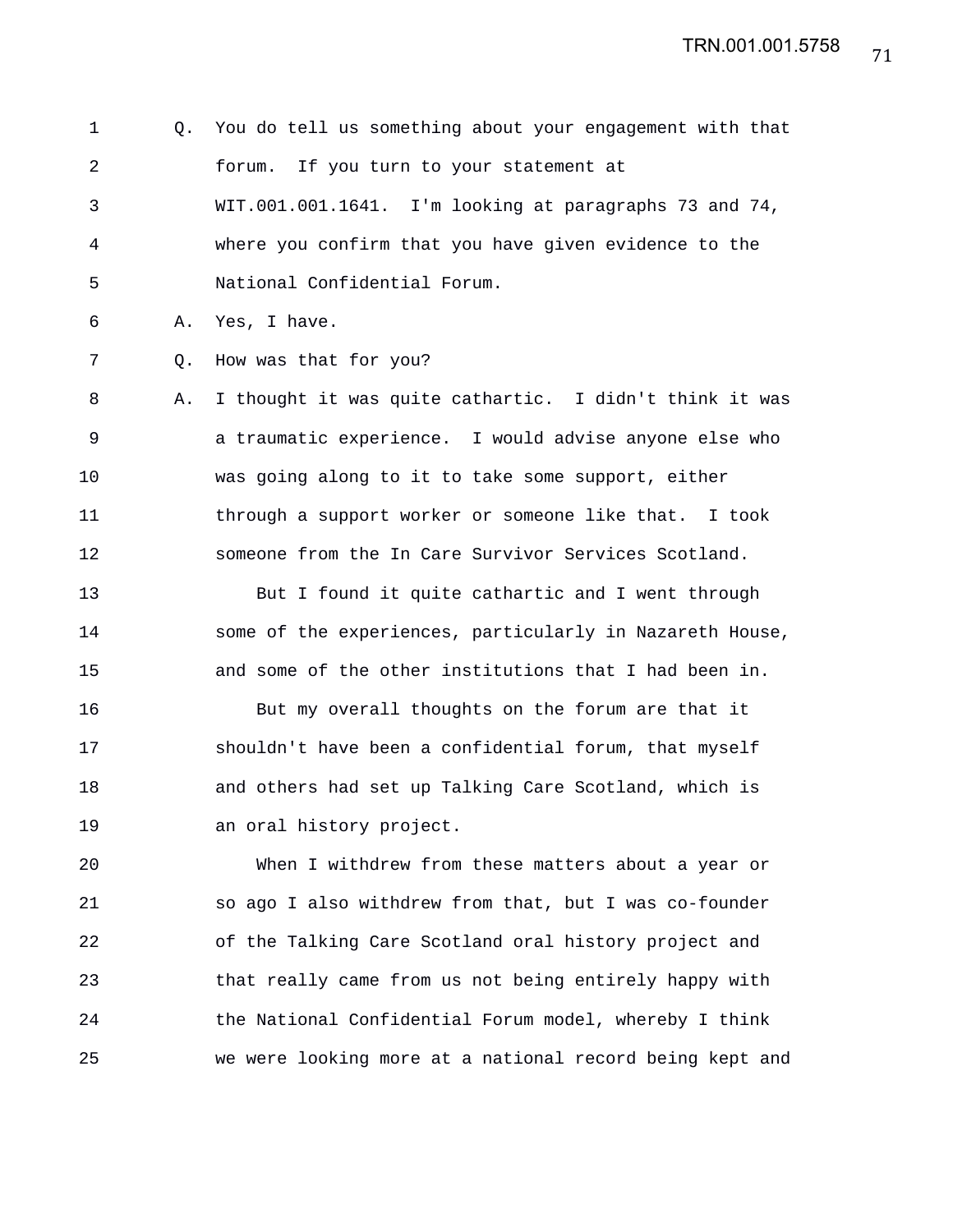| we thought that oral history would be a good way of |
|-----------------------------------------------------|
| preserving the testimonies and the narratives of    |
| survivors.                                          |

4 So we set up the oral history project from not being 5 happy with the kind of -- that confidential -- and the 6 way that they would destroy oral testimonies. 7 Q. You do talk about that in your statement I think, Chris. 8 Is the oral history project still on the go or not? 9 A. I believe it is, yes. 10 Q. Myself, [name redacted] of National Record Scotland, and 11 [name redacted], who is an expert in oral history, we 12 set up that organisation, Talking Care Scotland. 13 LADY SMITH: Do I take it from the description "oral 14 history" that people's accounts are being recorded in 15 some way in a digital form of some type, is it, or what? 16 A. Well, I haven't been to any of the meetings in over 17 **a** year, but when we were discussing the type of format 18 that might be, it might include all of those and we got 19 examples from some work that was done on Gogarburn 20 Lives, adults with learning difficulties in the 21 Gogarburn institution and [name redacted], who is the 22 oral historian who got involved with us, he did the work 23 on Gogarburn Lives and they had a book and they had 24 a film presentation as well. So we looked at -- these 25 testimonies could be in different formats.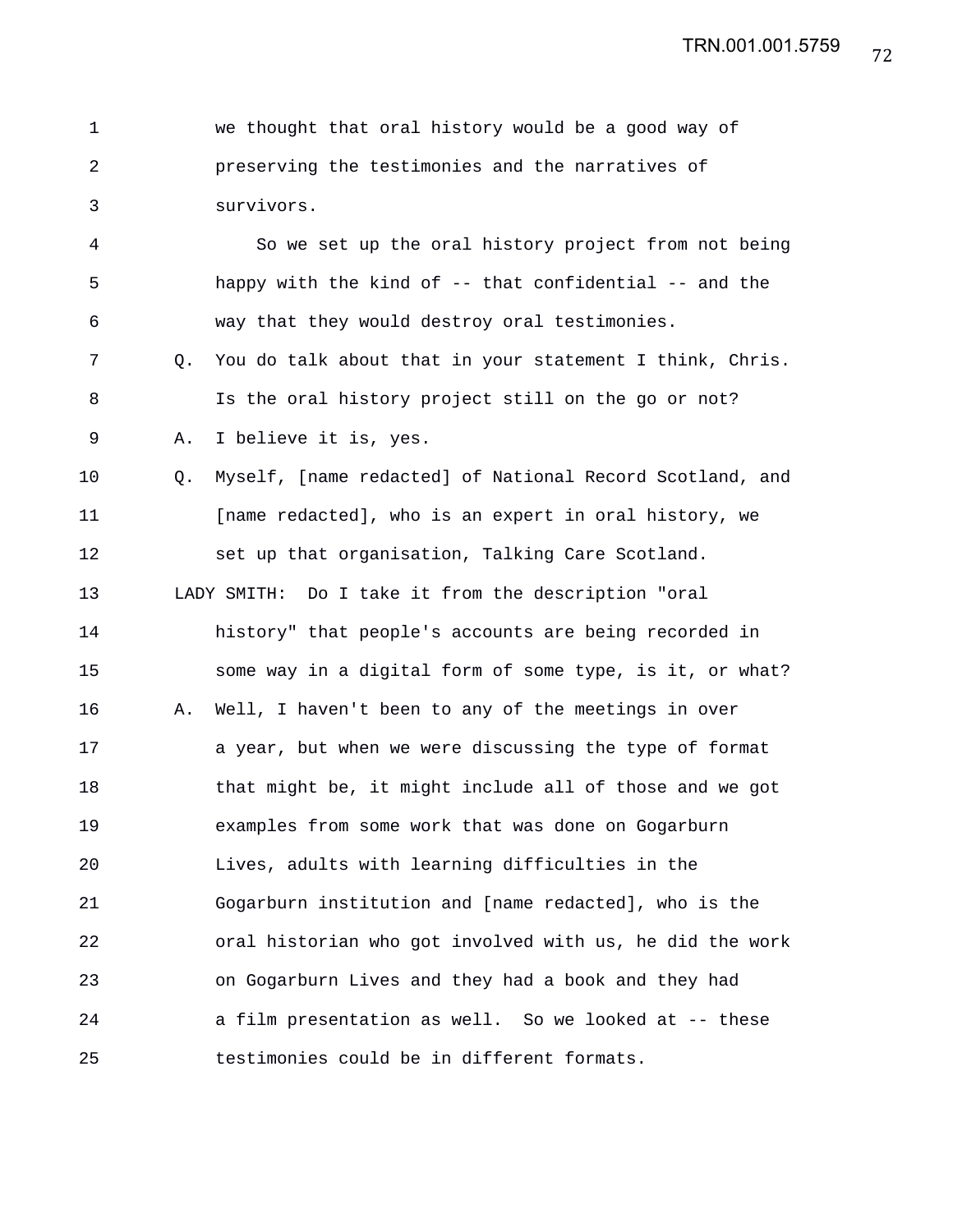| 1  |    | LADY SMITH: Right. So it might be visual as well as just |
|----|----|----------------------------------------------------------|
| 2  |    | a sound that is recorded?                                |
| 3  | Α. | Yes. From the Canadian experience of some of the         |
| 4  |    | indigenous peoples who gave oral histories, they are     |
| 5  |    | very much visual and they have lots of recordings of the |
| 6  |    | experiences of some of the indigenous peoples in the     |
| 7  |    | residential institutions there.                          |
| 8  |    | LADY SMITH: That's really interesting, thank you.        |
| 9  |    | MR MacAULAY: Just while it is in my mind and before      |
| 10 |    | I forget, going back to your involvement with the        |
| 11 |    | National Reference Group -- I'm not putting anything on  |
| 12 |    | the screen, I just want to ask you -- you had these      |
| 13 |    | quarterly meetings that we discussed over quite          |
| 14 |    | a lengthy periods of time. Were there minutes kept of    |
| 15 |    | the meetings?                                            |
| 16 | Α. | Yes, and they were published. They were on -- sorry      |
| 17 |    | what's it called again -- Survivor Scotland kept those,  |
| 18 |    | but I think in some ways they were anonymised.<br>They   |
| 19 |    | were maybe redacted here and there.                      |
| 20 | Q. | But nevertheless they would reflect what was being       |
| 21 |    | discussed at the different meetings?                     |
| 22 | Α. | Yes, they would reflect the policy decisions that were   |
| 23 |    | made over the six years that we sat round the table.     |
| 24 | Q. | Were the minutes circulated to the members of the group? |
| 25 | Α. | Yes, via email.                                          |
|    |    |                                                          |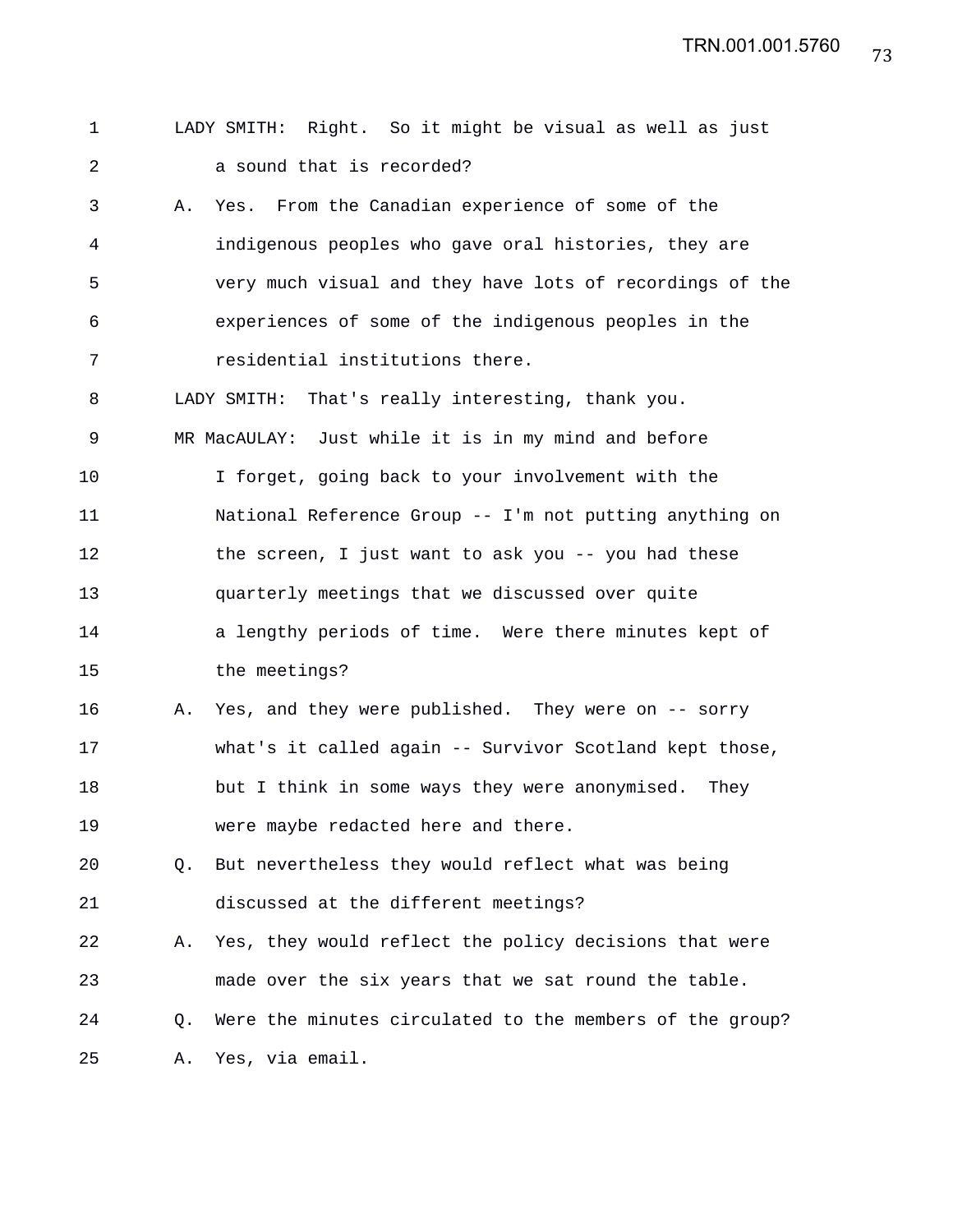| 1  | О. | Another process that you had involvement with, Chris,   |
|----|----|---------------------------------------------------------|
| 2  |    | was what was called "the interaction process".          |
| 3  | Α. | Yes.                                                    |
| 4  | O. | If I could just go back to the timeline just to get you |
| 5  |    | to identify dates again; that is at INQ.001.001.1049.   |
| 6  |    | So if we look towards the bottom, it is really the      |
| 7  |    | last entry underneath 2012. Can we see there is a note  |
| 8  |    | there against 1st August 2012, "Interaction process     |
| 9  |    | starts"?                                                |
| 10 | Α. | Yes.                                                    |
| 11 | Q. | Would that tie in with your understanding as to when    |
| 12 |    | this process began?                                     |
| 13 | Α. | Well, I wasn't there from the very start of it all.     |
| 14 |    | Really, I had found that one of the INCAS members, our  |
| 15 |    | chair, [name redacted], was involved in that process    |
| 16 |    | from the start. But I had said at one of the INCAS      |
| 17 |    | meetings we need feedback as to what the entire         |
| 18 |    | interaction process is all about.                       |
| 19 |    | So I met up with some of the interaction team at        |
| 20 |    | CELCIS, which would have been Andrew Kendrick,          |
| 21 |    | Professor Andrew Kendrick and Moyra Hawthorn, who are   |
| 22 |    | based at CELCIS.                                        |
| 23 |    | So when I met up with them they explained the           |
| 24 |    | interaction process, they showed me that there was      |
| 25 |    | a videolink of Duncan Wilson, who was the legal expert  |
|    |    |                                                         |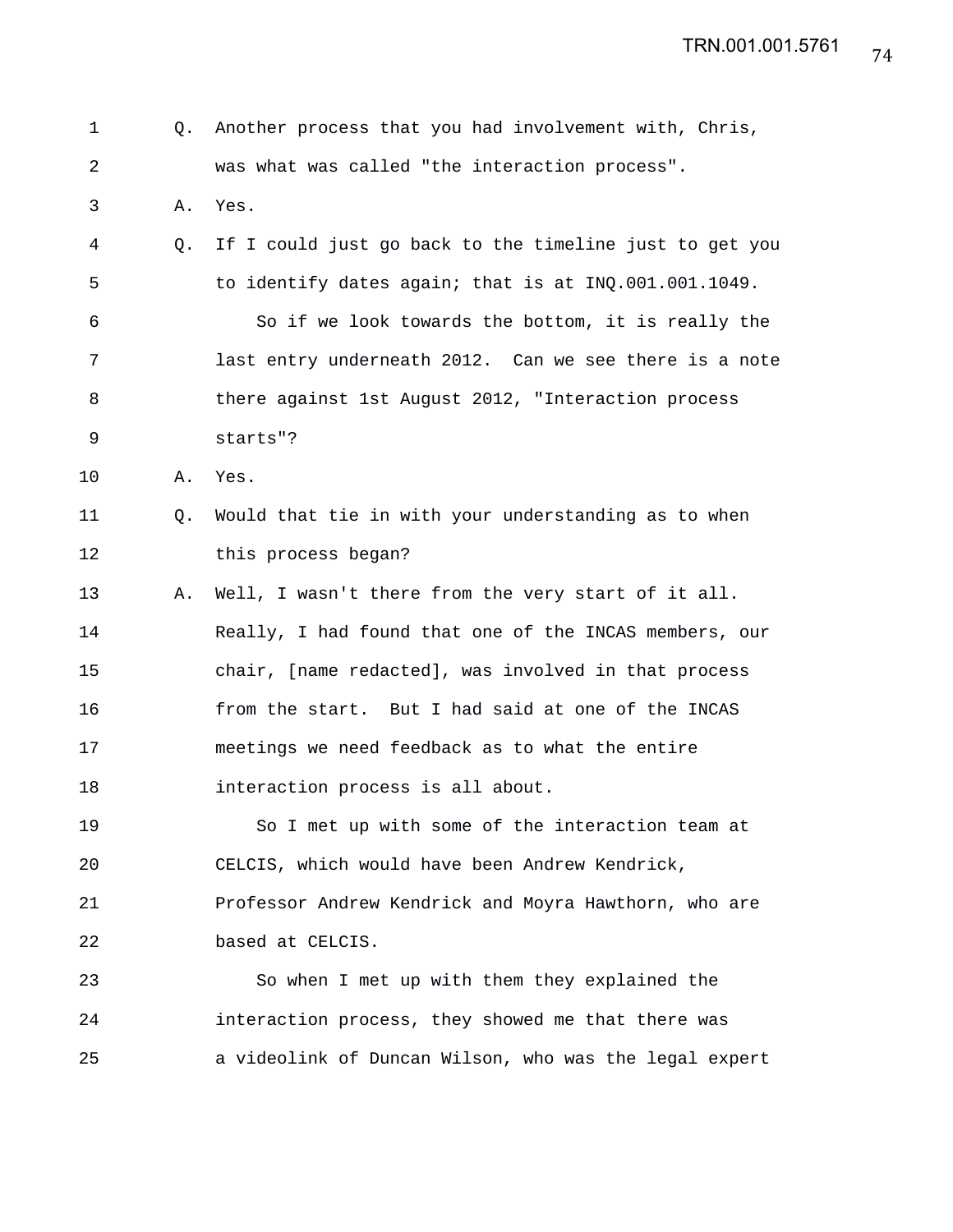TRN.001.001.5762

1 for SHRC, and he had a whole explanation on this 2 videolink at the SHRC website and I showed that to 3 fellow INCAS member at a meeting and then I got an in 4 then basically from the interaction team from Duncan 5 Wilson and Alan Miller of SHRC and also Moyra and Andrew 6 got me on board in the interaction process then. 7 Q. Can you give us an interaction about what was involved 8 in the process once you became involved in it? 9 A. Well, really when I became involved, you know, they had 10 started to really take off with it all. We had like 11 main interaction meetings where you had some of the 12 institutions involved, some of the caregivers, the 13 orders of nuns, we had a bishop or two come along, other 14 institutions were represented there, like Quarriers, 15 Barnardo's, the Church of Scotland were also there. 16 When I remember looking into Ireland I felt that it 17 was really quite -- there was a lot of anger about -- in 18 these interactions that they had in the Irish process 19 and I have to say that the Scottish Human Rights 20 Commission and CELCIS got this right with the 21 interaction because you had people like myself who felt 22 that they were wronged by the church and others in these 23 institutions, but you also had representatives from this 24 order of nuns or Christian Brothers or the bishop from 25 the Catholic Hierarchy and all this.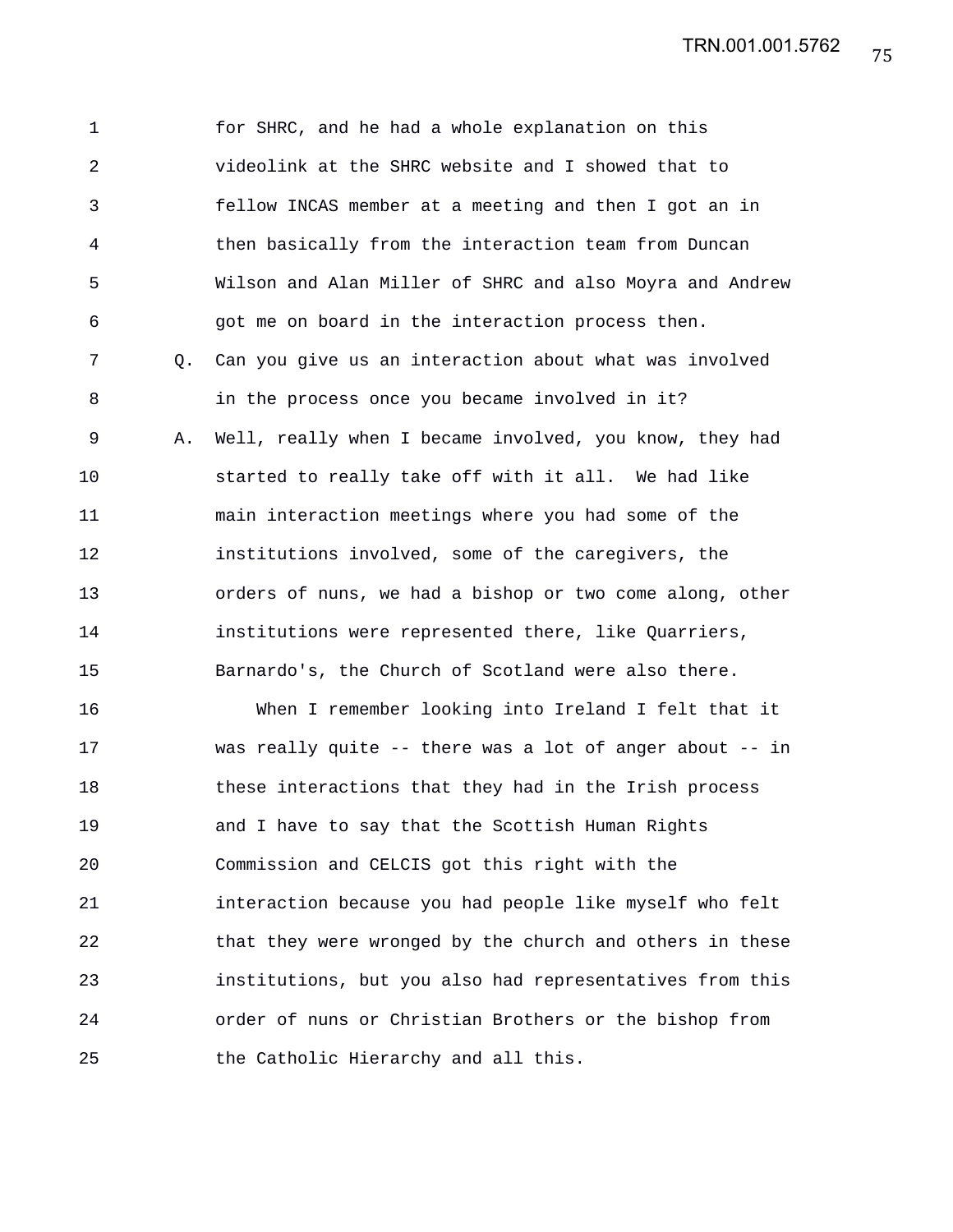1 But we sat round the table and we discussed the 2 issues. Again it was about thematic events. It was 3 about -- sorry, it was thematic -- it was about the 4 Inquiry, it was about would the church be willing to put 5 into a support fund, would the other caregivers -- these 6 are the sort of discussions that were going around in 7 this interaction process. 8 So we had like two or three really big events where 9 there was the caregivers and survivors and Scottish 10 Government and other people who were involved in the 11 field. 12 Q. We have already heard evidence about a meeting that took 13 place in the Mitchell Library in Glasgow. 14 A. Yes, I think that was a big interaction. 15 Q. We take from that, for example, that all survivors 16 wanted an public inquiry. 17 A. Yes, it looked that way. 18 Q. Very shortly after that, in December 2014, the public 19 inquiry was announced. 20 A. Yes, that is right, by the MSP -- I can't remember his 21 name. Then Angela Constance took over the portfolio for 22 that. 23 Q. Can I take you to your statement at WIT.001.001.1649. 24 This is a section of your statement where you make some 25 observations about the survivors' support fund.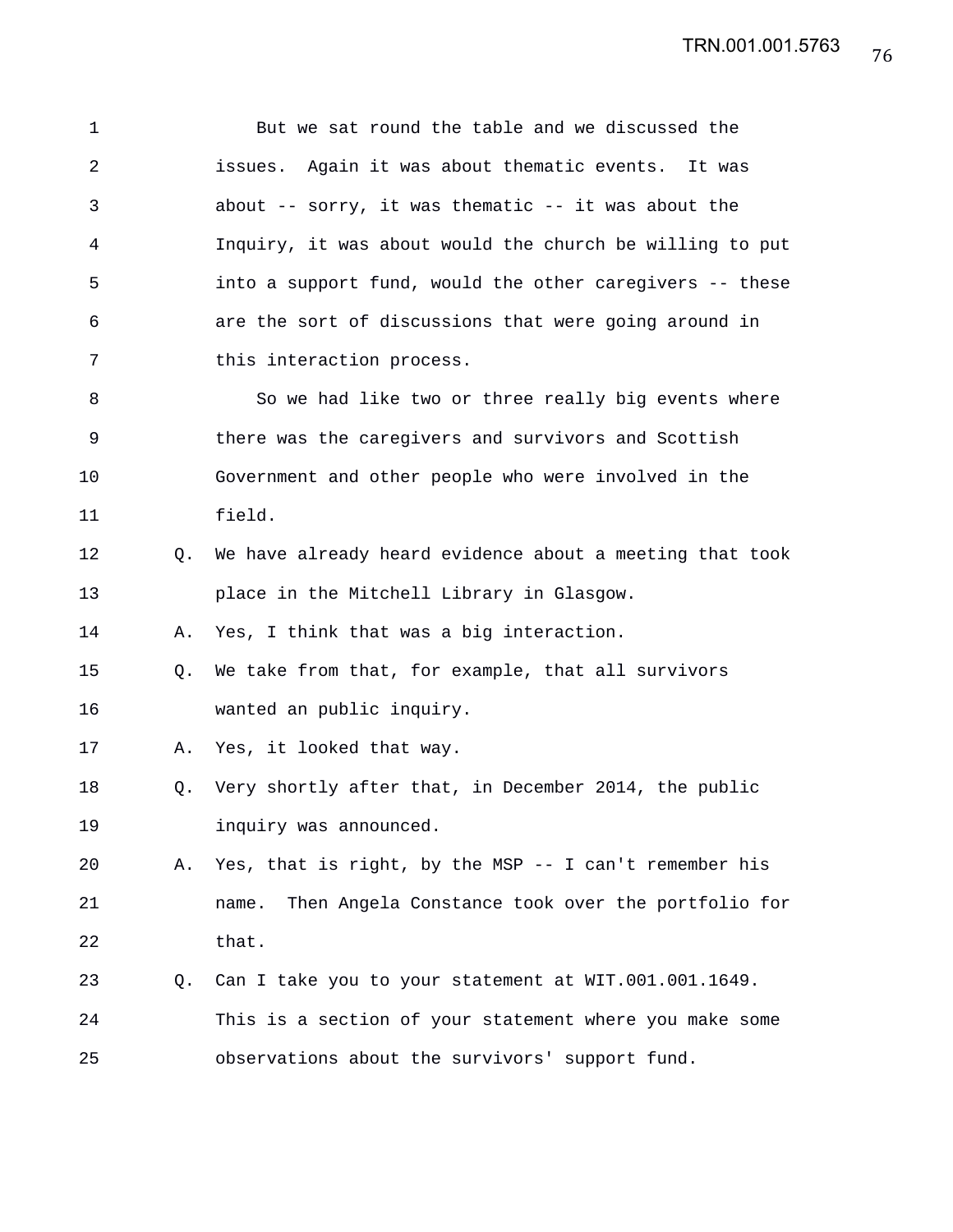TRN.001.001.5764

| $\mathbf 1$ |    | Can I ask you about that? What's your attitude to        |
|-------------|----|----------------------------------------------------------|
| 2           |    | that fairly recently introduced fund?                    |
| 3           | Α. | Well, I think that's actually factually correct because  |
| 4           |    | I was backed up by Professor Alan Miller at some of      |
| 5           |    | these -- there was like a group that met to discuss the  |
| 6           |    | matters of the interaction process and we met at CELCIS  |
| 7           |    | and SHRC, Scottish Government and representatives of     |
| 8           |    | survivors were there. I think some of the caregivers     |
| $\mathsf 9$ |    | came to some of these, the smaller meetings.<br>So       |
| 10          |    | basically what happened was that we were discussing      |
| 11          |    | a kind of compensation scheme around these thematic      |
| 12          |    | events that we were having, but then they brought in     |
| 13          |    | this medical model support fund and it was entirely      |
| 14          |    | different from what was being discussed around the       |
| 15          |    | table.                                                   |
| 16          | Q. | But you have had some involvement with the fund?         |
| 17          | Α. | Yes, I have, now. Yes.                                   |
| 18          | Q. | It is now called Future Pathways?                        |
| 19          | Α. | Yes, they re-branded it as Future Pathways a few months  |
| 20          |    | back.                                                    |
| 21          | Q. | I think you say in your statement that you consider that |
| 22          |    | to be a particularly good name for the fund?             |
| 23          | Α. | I do, given what I said back then, but in truth that is  |
| 24          |    | what was being discussed around the thematic events, was |
| 25          |    | this compensation scheme and that was what we understood |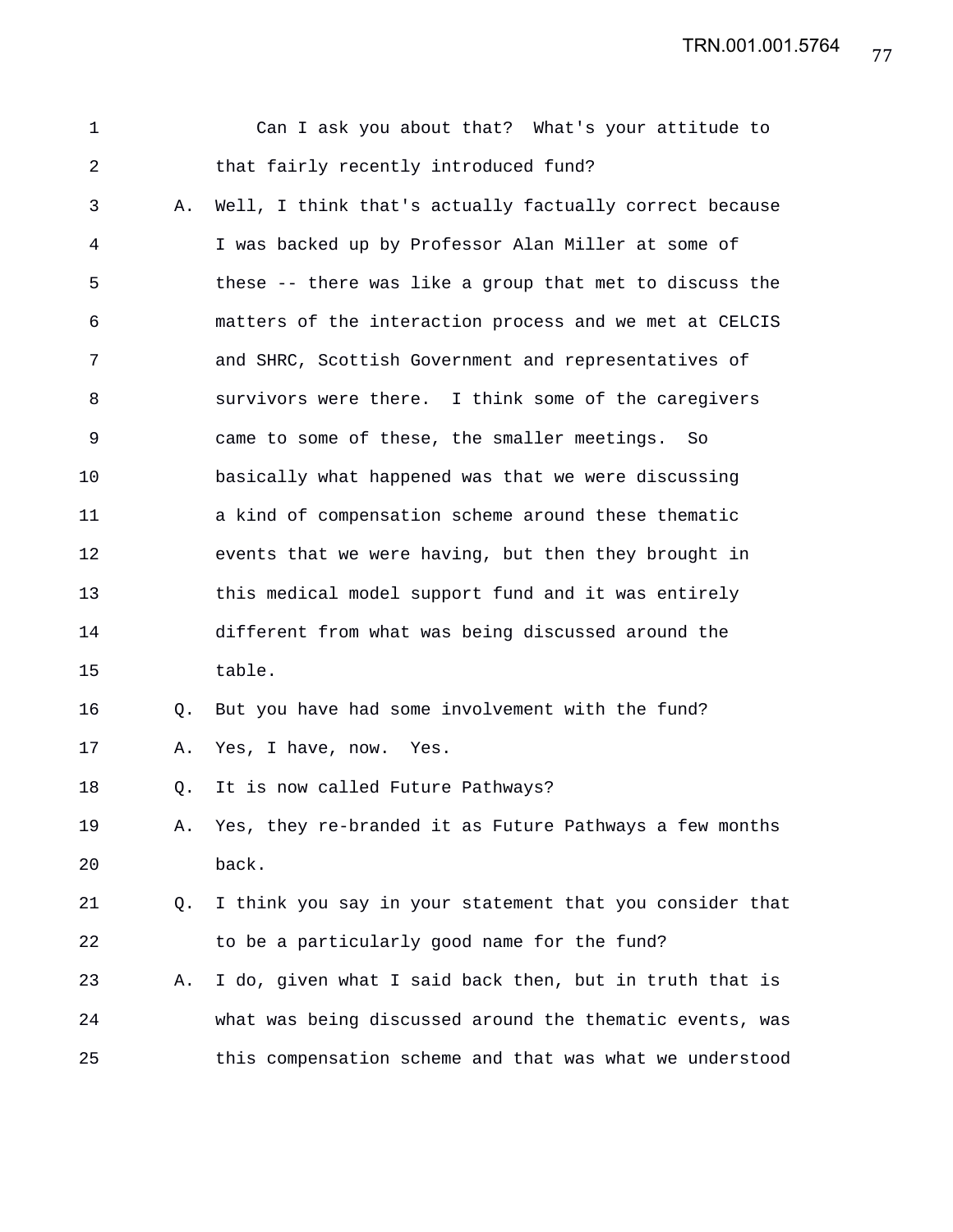1 to be a fund. But when they gave us this support fund 2 it was entirely different. It was drove through by 3 Scottish Government and then it was the In Care Survivor 4 Support Fund initially and then they re-branded it, as 5 you say, as Future Pathways. 6 I actually have nothing but praise for Future 7 Pathways because it has helped me with my university 8 education, with IT equipment, and textbooks are very 9 expensive. They have really helped no end with things 10 like that. They have been very supportive. 11 Q. I think you tell us in your statement that the fund paid 12 for your driving lessons. 13 A. Yes. I'm nearly there. Just. But, yes. So we are 14 talking about towards a test date soon, so they have 15 helped me with that as well, with driving. 16 Q. As we have seen, Chris, you have in the past been 17 advocating for some form of redress or compensation type 18 of scheme as well. 19 A. Yes. 20 Q. Is that still something that is attractive to you? 21 A. Well, I have mixed feelings about compensation. I'm ten 22 years sober -- I'm an alcoholic, recovered now ten 23 years, and I feel that if you have people with 24 addictions, a lot -- a lump sum of money could be quite 25 damaging in a lot of ways. So I have a mixed feeling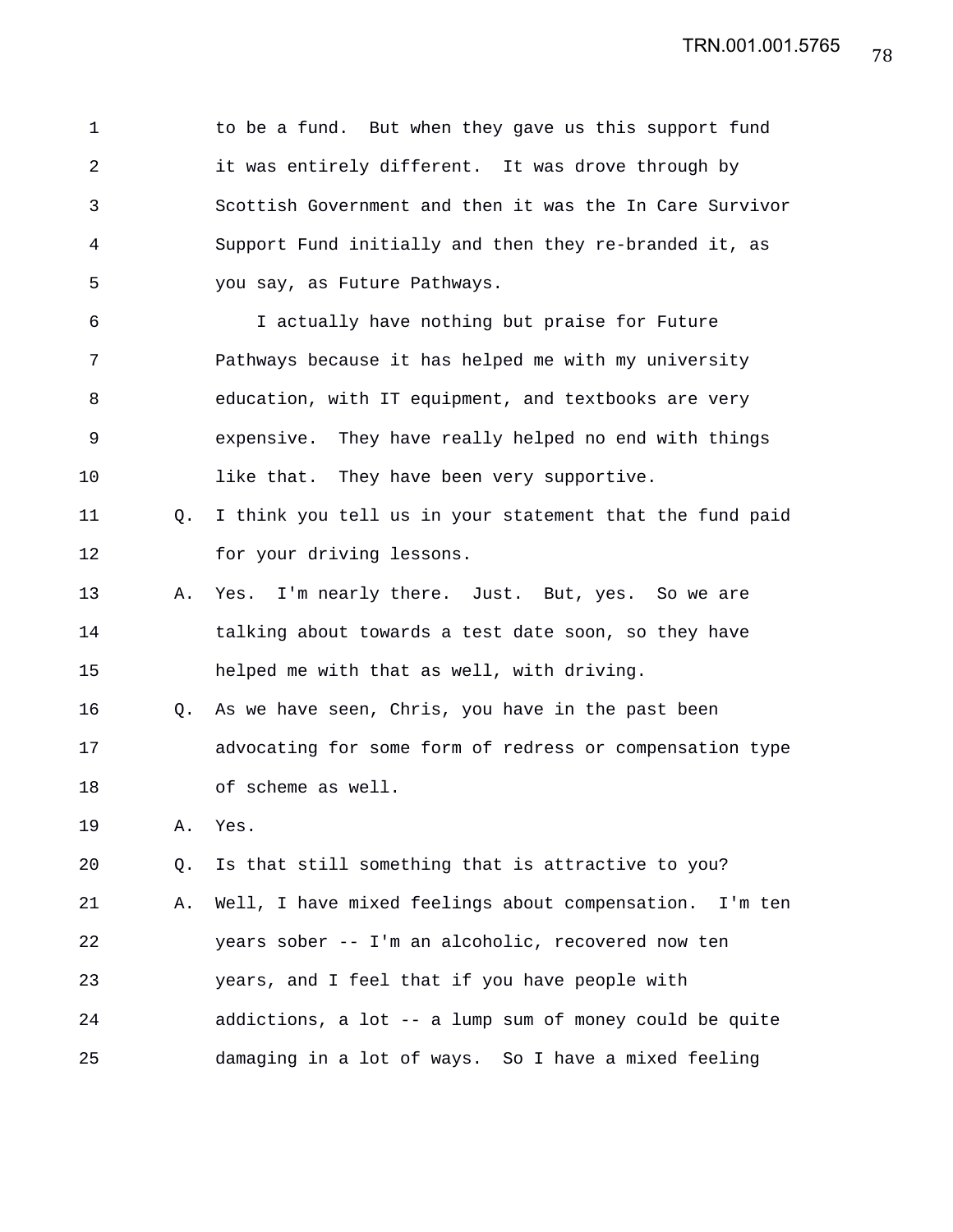1 about compensation. Everyone needs money and I will be 2 a full-time student in September and students are always 3 skint, but if I weigh it up, would giving me a huge lump 4 sum of money, given my past history of addiction to 5 alcohol and having to go to rehab and various alcohol 6 treatments? So I'm not sure that big compensation 7 schemes are such a good idea.

8 These things about that, about if there was 9 compensation, were discussed in the thematic events that 10 we had, where people were weighing up, and I'm not 11 entirely sure what the answer is but I know that a lot 12 of people consider that compensation -- that they 13 deserve compensation for the abuse.

14 Q. Linked to that is time bar. At least in relation to 15 time bar, finally, after many, many years, looking to 16 your campaigning, the law has been changed? 17 A. It has, yes, and I'm really not sure about that either 18 because I have got mixed feelings about time bar now. 19 Whereas I have really fought to have the time bar 20 lifted; but myself and my brother took cases as party 21 litigants, but it was thrown out by Lord Drummond Young 22 because of time bar. This was before the lifting of 23 time bar. I actually found it really quite traumatic 24 and my brother, who I was supporting through his case; 25 really it was a dreadful experience.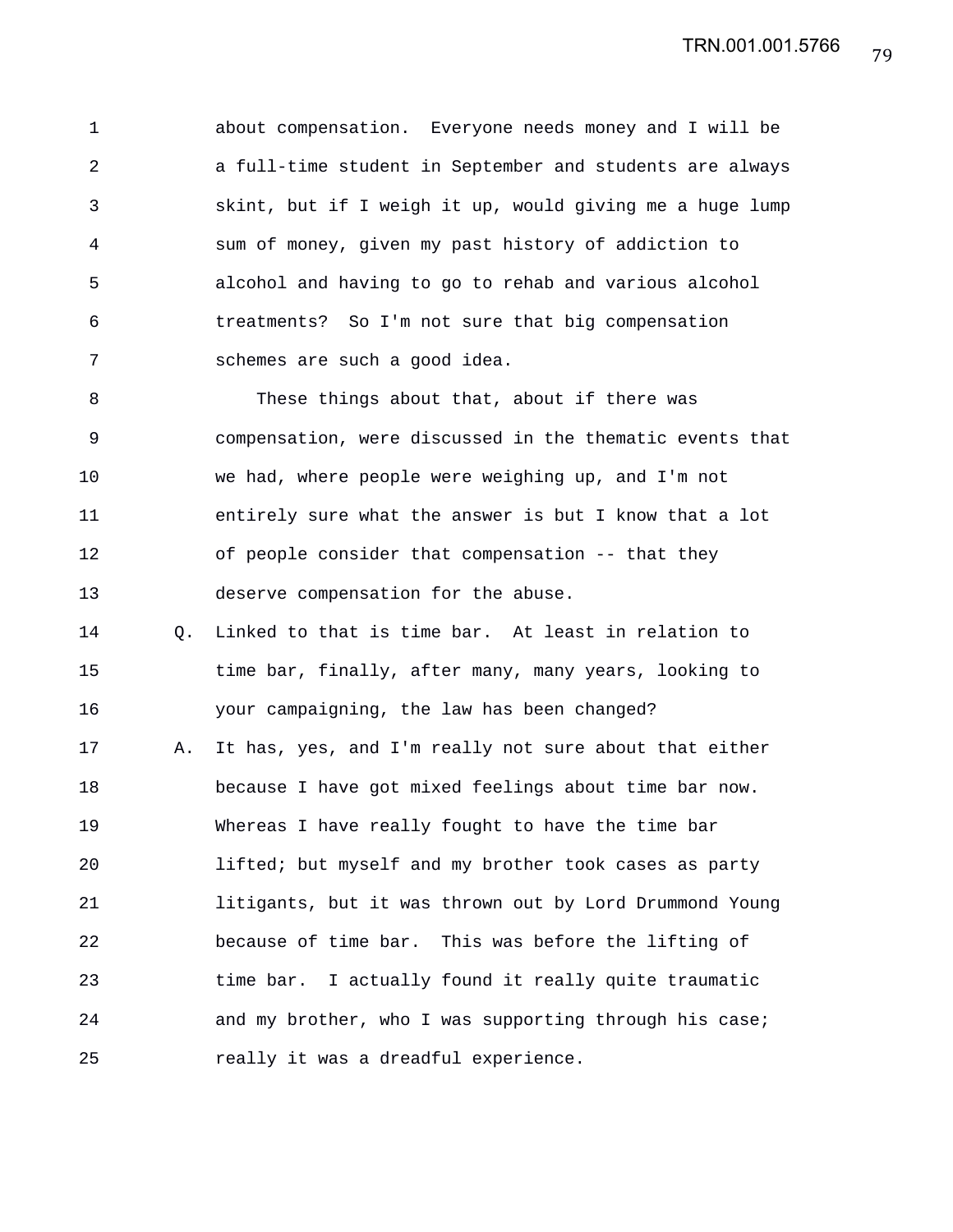1 So although people say they want their cases heard 2 in court, they want to go through the civil court 3 process, I really found that quite traumatic, the whole 4 thing, of being a party litigant in the cases. 5 It was a procedural debate on time bar. It didn't 6 go in our favour. It was really quite traumatic for us 7 both. 8 LADY SMITH: Tell me what was difficult? What was hard for 9 you? 10 A. It was really my brother's anger and me trying to 11 contain that and all the anger was all welling up. We 12 didn't have a legal representative because no one would 13 touch it because the cases were time barred. I drafted 14 up court papers for my brother and I and we became party 15 litigants and took the case to the Court of Session in 16 Edinburgh. 17 17 I was sitting there giving some support to my 18 brother, but I could not speak for him, and we had two 19 real heavy barrister guys, one representing the 20 Catholic Church -- sorry, not the Catholic Church, one 21 representing Nazareth House and the other representing 22 Aberdeen City Council and that's what we were up 23 against, and then we had Lord Drummond Young who had 24 already decided in some Nazareth House cases, and he 25 time barred the cases before they went to the Lords.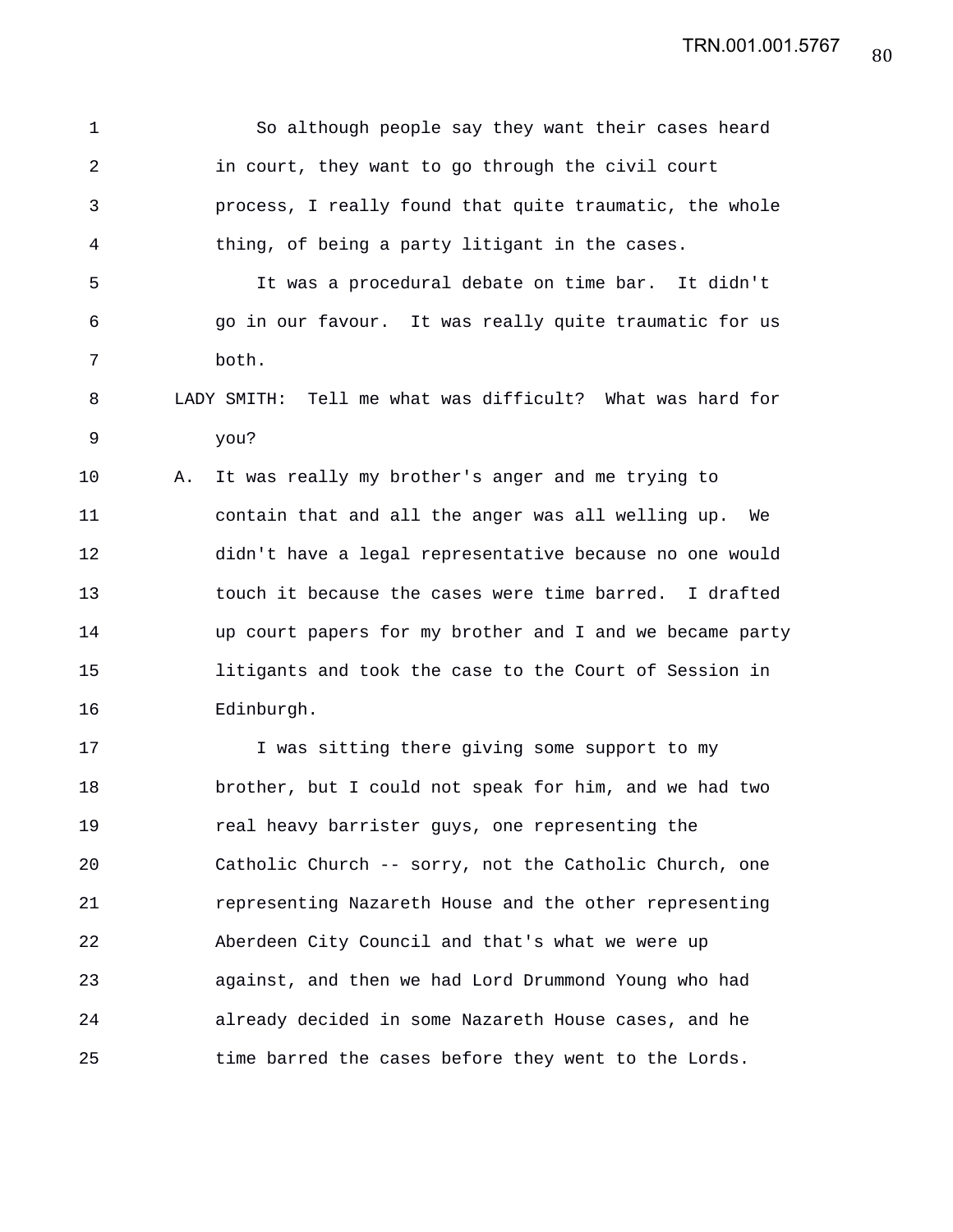| 1              | So that was difficult. We were totally out of our           |
|----------------|-------------------------------------------------------------|
| $\overline{a}$ | depth. Up against some really strong legal people that      |
| 3              | were there representing --                                  |
| 4              | Yes, it is very hard for people representing<br>LADY SMITH: |
| 5              | themselves, particularly where there's an issue of law      |
| 6              | to handle.                                                  |
| 7              | Α.<br>Yes.                                                  |
| 8              | LADY SMITH: When you went to the court offices, did you get |
| $\mathsf 9$    | good help from the staff there on things like lodging       |
| 10             | your court papers and telling you what would be             |
| 11             | happening?                                                  |
| 12             | Yes, really brilliant help.<br>Α.                           |
| 13             | LADY SMITH:<br>Good.                                        |
| 14             | There's really good help online. They call it a party<br>Α. |
| 15             | pack, right. That's what they call it in the court.         |
| 16             | But it obviously just means party litigant pack. So the     |
| 17             | party pack basically takes you through and it gives you,    |
| 18             | like, blueprint documents to draft for lodging and then     |
| 19             | we amended the main paper, which I forget what it is        |
| 20             | called --                                                   |
| 21             | LADY SMITH: The summons?                                    |
| 22             | Yes, we amended that because we inherited it from our<br>Α. |
| 23             | solicitor, Cameron Fyfe of Ross Harper.<br>But              |
| 24             | I re-drafted it, lodged it and I lodged some other          |
| 25             | stuff, like this is a production -- we lodged               |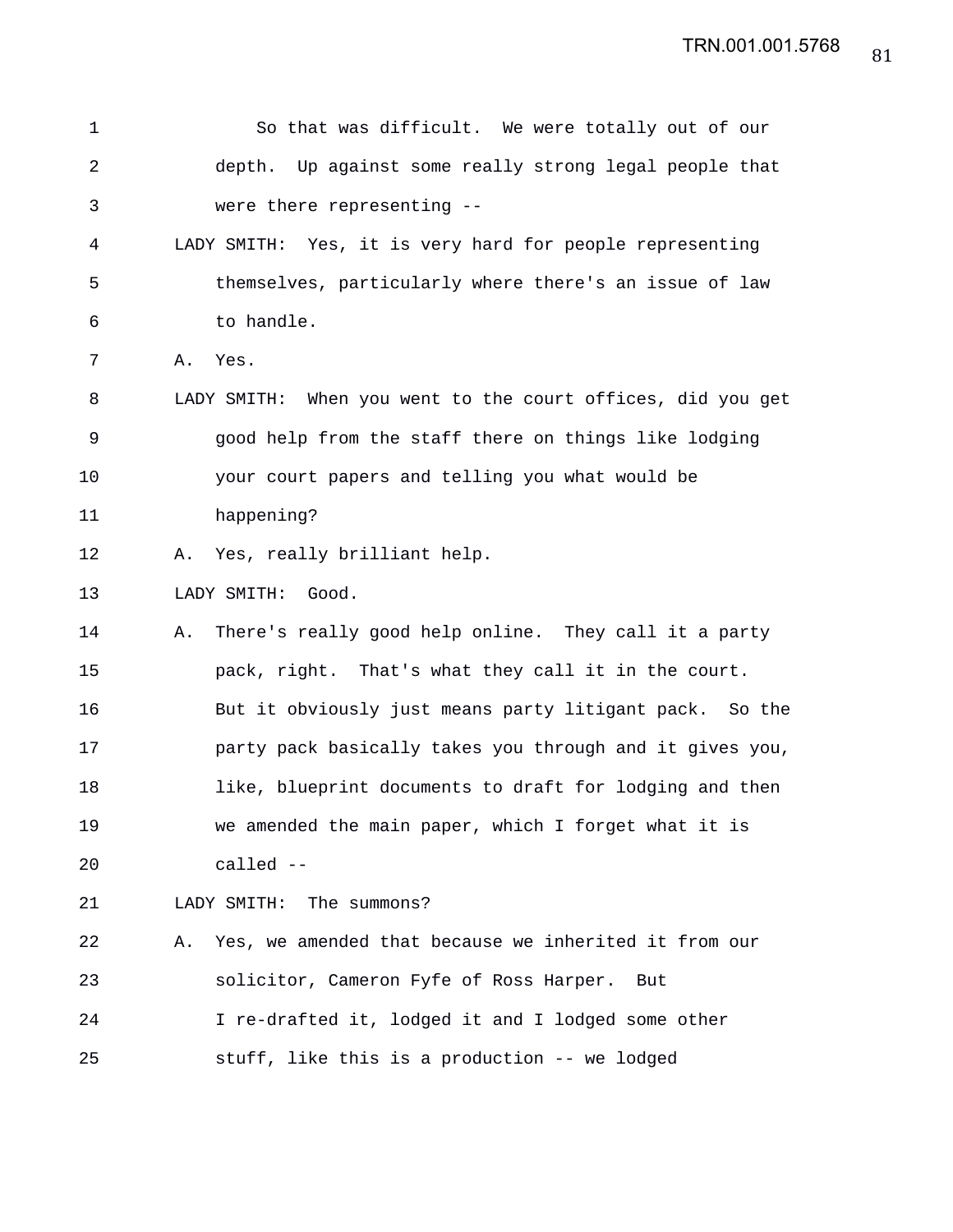1 productions as well. 2 LADY SMITH: Good, and the staff helped you with making up 3 an inventory for the productions and so on? 4 A. Yes, and kept us right. 5 LADY SMITH: I'm pleased to hear that. 6 A. And they were really helpful in the court session. 7 MR MacAULAY: Perhaps they should change the name from party 8 pack to something else, because it creates the wrong 9 message. But, Chris, that's all the questions I propose 10 to ask you today. 11 A. Okay, thank you. 12 MR MacAULAY: Thank you for your evidence. My Lady, I can 13 say that I have not received any written requests for 14 questions. 15 LADY SMITH: Thank you. Could I just confirm whether there 16 are any outstanding applications to ask questions of 17 this witness? No. 18 That is, as Mr MacAulay says then, all the questions 19 we have for you today. Thank you for your assistance. 20 That's been really good, very helpful. 21 A. Thank you. 22 LADY SMITH: I'm able to let you go now. 23 A. Thanks. 24 (The witness withdrew) 25 LADY SMITH: Before I adjourn for today, there are one or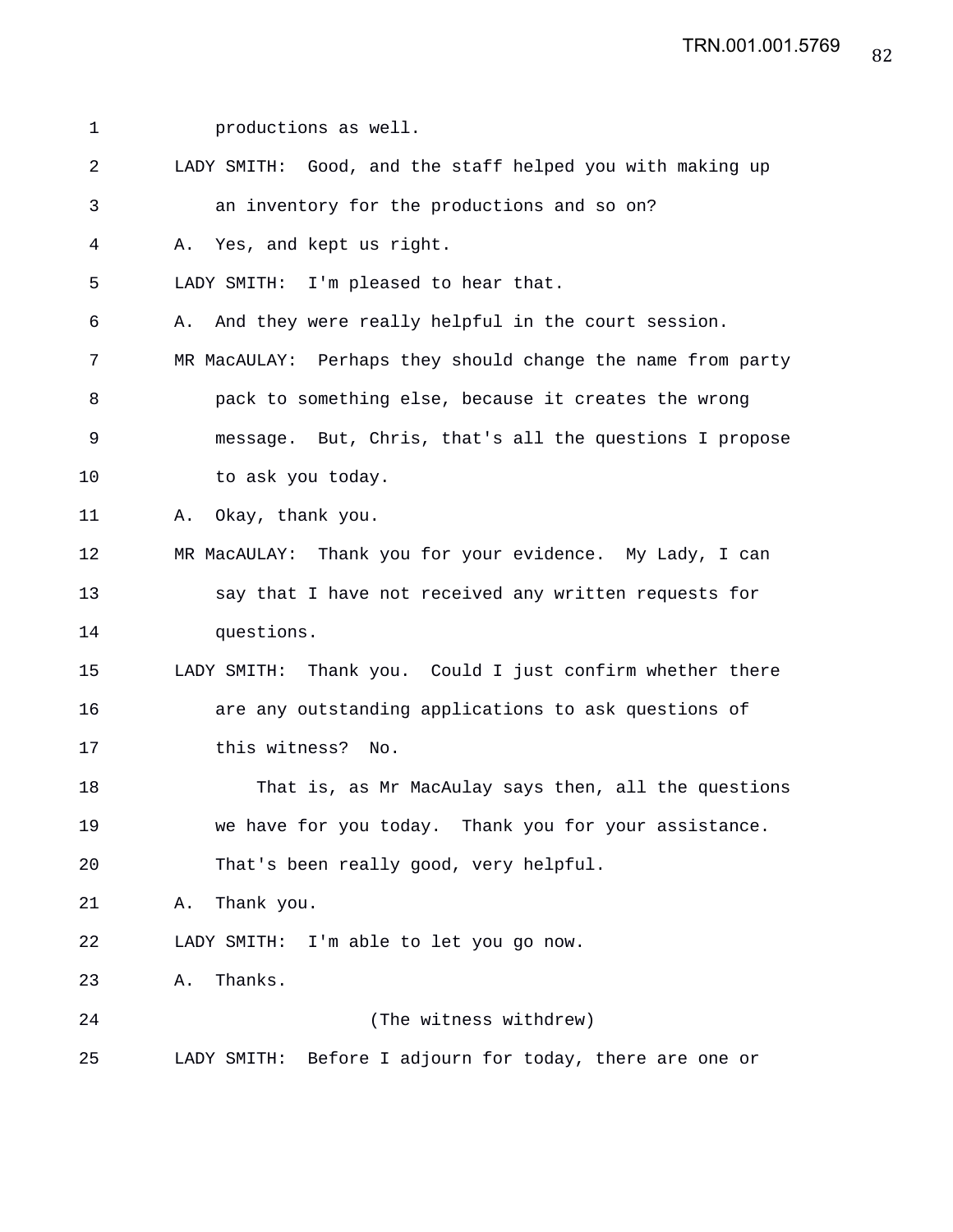1 two things that I want to mention. The first is that it 2 will no doubt have been noticed that the names of some 3 private individuals were mentioned by the last witness.

4 As I said at the beginning of this week, names of 5 private individuals mentioned in the hearing are to 6 remain anonymous. I am sure everybody who was here then 7 remembers that, but in case anybody doesn't, I repeat 8 that direction.

9 If anyone has any doubts about that, please, would 10 they check with the Inquiry team before any name is 11 disclosed outside the hearing room.

12 Let me turn now to where we are in the oral 13 hearings. We have now completed the evidence that is to 14 be led in this first section of Phase I of the Inquiry's 15 oral hearings. Those of you who have checked the 16 hearing calendar that's published on the website will 17 see that it provides for what are referred to as closing 18 submissions to be made next week.

19 I have been considering how best to proceed and 20 I have decided that it would be neither realistic nor 21 helpful to call for closing submissions in their strict 22 sense at this stage. In particular, I will not be 23 making any specific findings in fact following the 24 evidence that we have heard so far.

25 What would, however, be helpful would be to know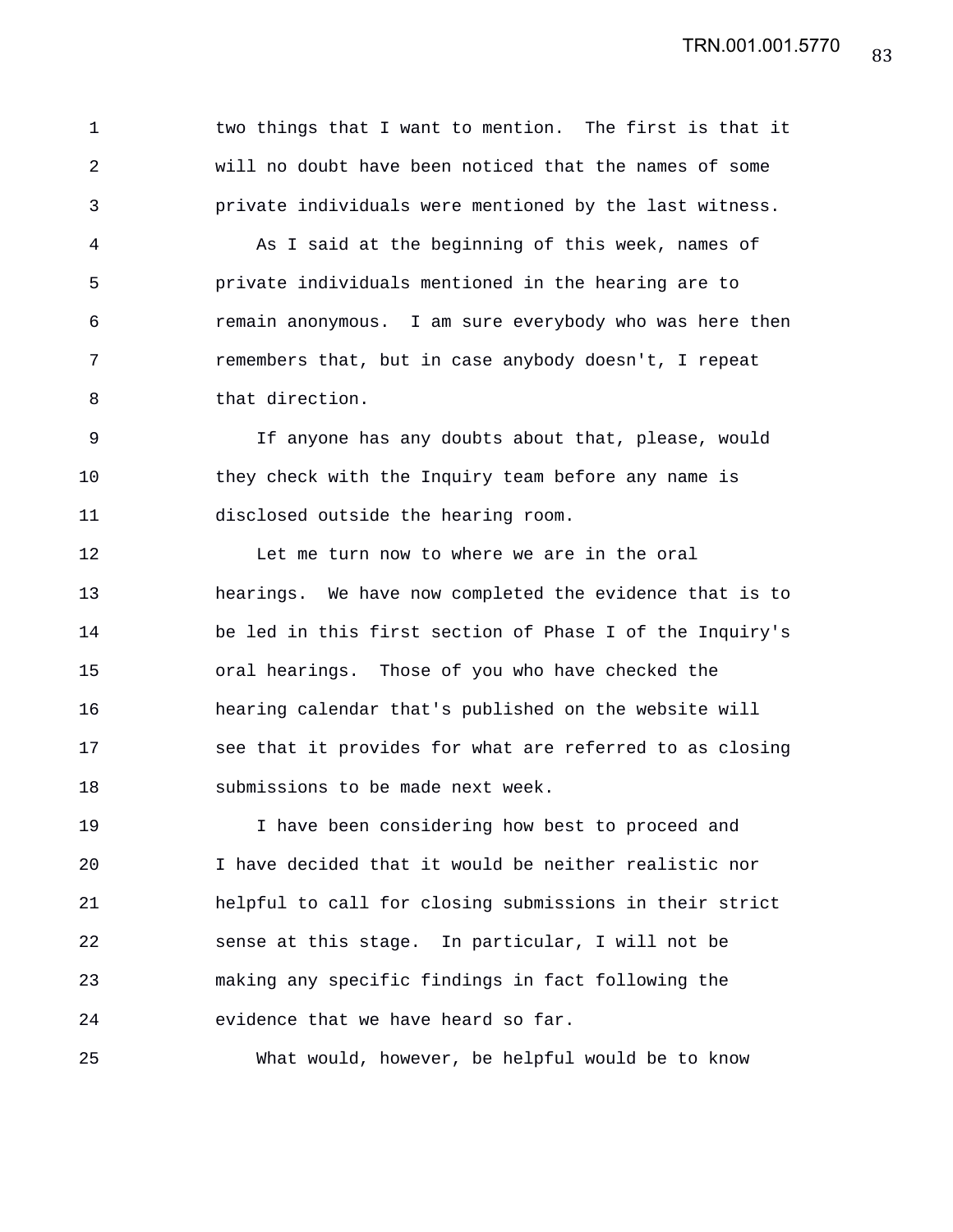1 whether there are any observations that anyone with 2 leave to appear would like to make in relation to their 3 own position at this stage, including, for example, any 4 updating of or additions to what was in the opening 5 statements they made on the 31st May, and/or, in the 6 case of those whose witnesses undertook to provide 7 further information or documentary evidence, what 8 progress has been made so far and when we can expect 9 a response.

10 Indeed, I know that in one case we have had 11 a helpful response and we are being able to take that 12 forward. That has been really good, but any other news 13 on those undertakings I would like to have please.

14 Parties needn't restrict themselves to these 15 examples I have given, if there's anything else they 16 wish to raise. They will, however, be restricted in 17 time. I will be allowing no more than 20 minutes per 18 party but I would frankly expect these matters to be 19 capable of being covered in less than that.

20 So I'm issuing an invitation to all who have leave 21 to appear to make what I will call a closing statement 22 for the purposes that I have just outlined next week.

23 I'm going to sit only on Tuesday, starting at 24 10 o'clock in the morning. Other than that I should 25 perhaps add that I understand that counsel to the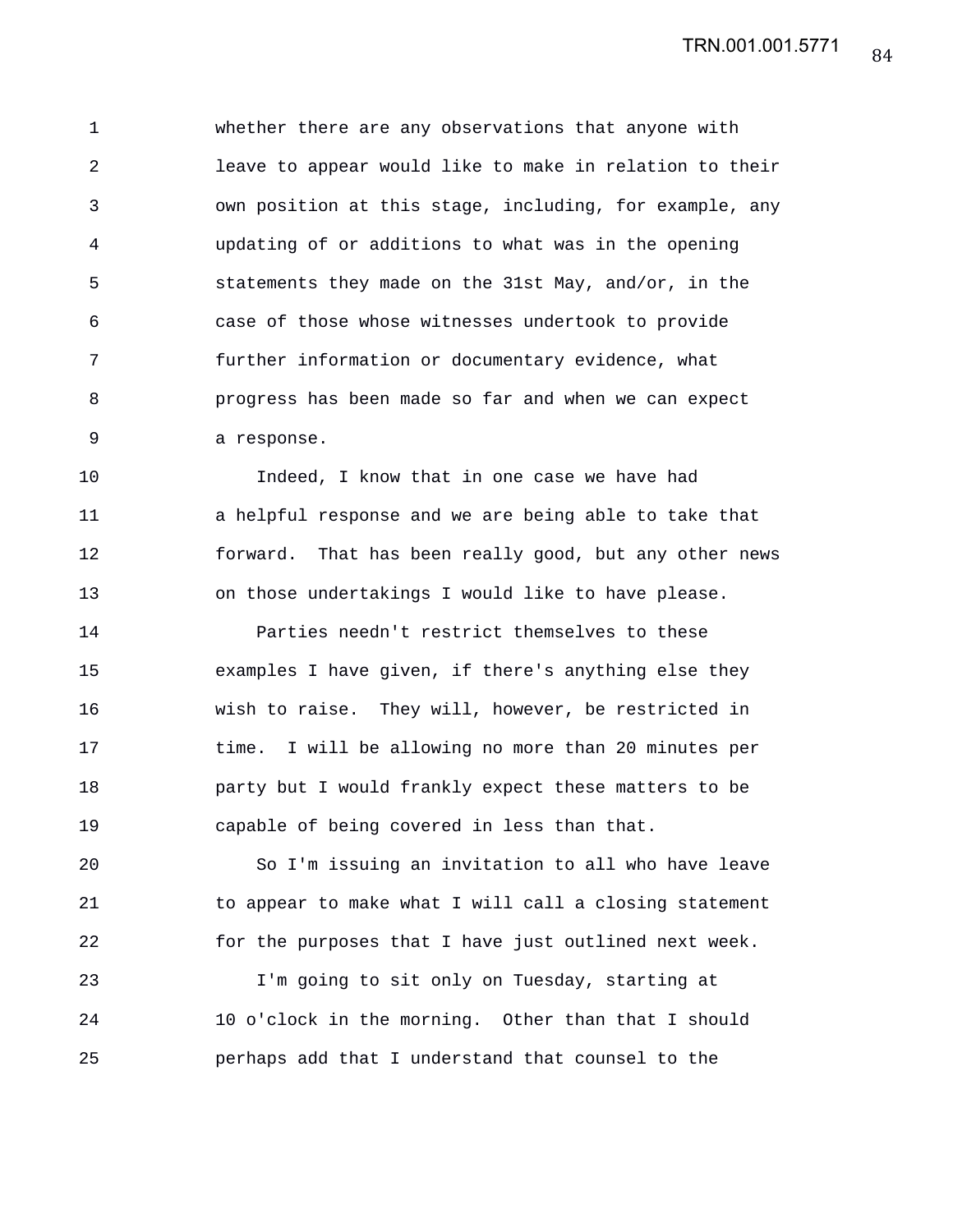1 Inquiry are planning to -- perhaps I can let you 2 explain, Mr MacAulay. I think you are going to say 3 something on Tuesday, is that right? 4 MR MacAULAY: Yes. I will also make a relatively short 5 closing statement. 6 LADY SMITH: Thank you very much. Finally, I would simply 7 like to echo what has been said by witnesses this week 8 already, to encourage others to keep coming forward. As 9 Helen Holland said, the only way we are going to get to 10 the truth in this Inquiry is if survivors come forward, 11 so that their voices are heard and I share her hope that 12 they keep finding the courage to do that as they have 13 been and are doing.

14 As David Whelan said, I would encourage not just 15 survivors, but others, such as those who worked at any 16 of the institutions we are investigating, also to come 17 forward if they have anything at all to tell us that 18 they think might be relevant to the important work of 19 this Inquiry.

20 I have nothing further to say at this stage. 21 I don't know if anybody else wishes to raise anything 22 today? Do they? No. Thank you very much for your 23 attendance. We will now adjourn until Tuesday morning. 24 (12.40 pm)

25 (The Inquiry adjourned until 10.00 am on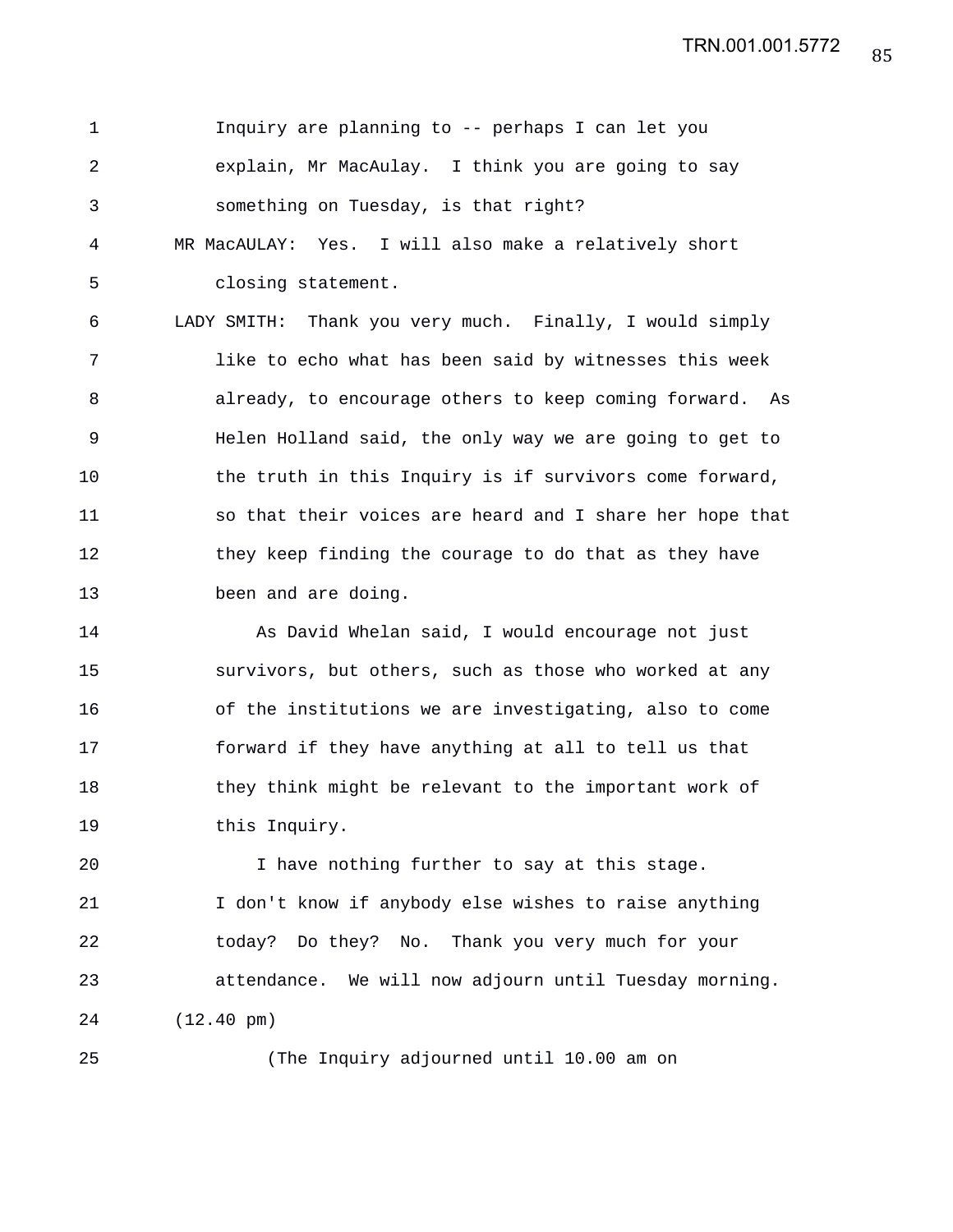| $\ensuremath{\mathbbm{1}}$ | Tuesday, 11th July 2017) |  |  |
|----------------------------|--------------------------|--|--|
| $\sqrt{2}$                 |                          |  |  |
| $\mathfrak{Z}$             |                          |  |  |
| $\overline{4}$             |                          |  |  |
| $\overline{5}$             |                          |  |  |
| $\sqrt{6}$                 |                          |  |  |
| $\boldsymbol{7}$           |                          |  |  |
| $\,8\,$                    |                          |  |  |
| $\overline{9}$             |                          |  |  |
| $10\,$                     |                          |  |  |
| $11\,$                     |                          |  |  |
| $12\,$                     |                          |  |  |
| $13\,$                     |                          |  |  |
| $14\,$                     |                          |  |  |
| $15\,$                     |                          |  |  |
| $16\,$                     |                          |  |  |
| $17\,$                     |                          |  |  |
| $18\,$                     |                          |  |  |
| 19                         |                          |  |  |
| $20\,$                     |                          |  |  |
| $21\,$                     |                          |  |  |
| $2\sqrt{2}$                |                          |  |  |
| 23                         |                          |  |  |
| $2\sqrt{4}$                |                          |  |  |
| 25                         |                          |  |  |